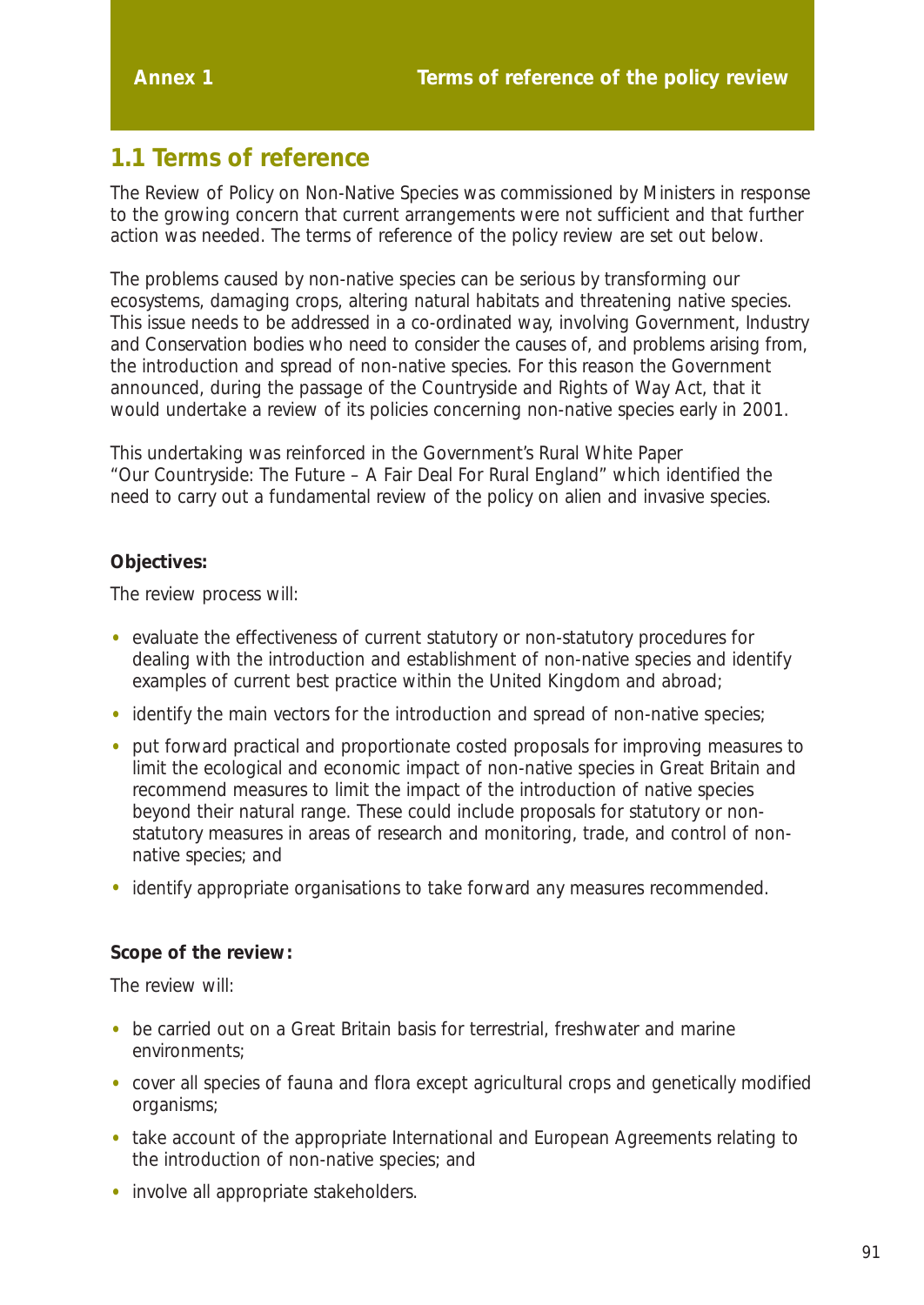# **Terms of Reference of the policy review Terms of Reference of the policy review**

Many of the relevant functions are devolved and the Review therefore needed to be agreed by Ministers in the devolved administrations. Likewise the report will be submitted to Ministers in the Department for Environment, Food and Rural Affairs (Defra) and in the devolved administrations. The Review was carried out on a Great Britain rather than UK basis, as this was considered preferable in biogeographic terms. In Northern Ireland, consideration is being given to addressing the issue of non-native species on an all-Ireland basis, as recommended by the Northern Ireland Biodiversity Group.

It should be noted that the remit of the review does not extend to micro-organisms and other pathogens that cause disease in farmed animals and birds. There is a large body of separate legislation to cover these issues.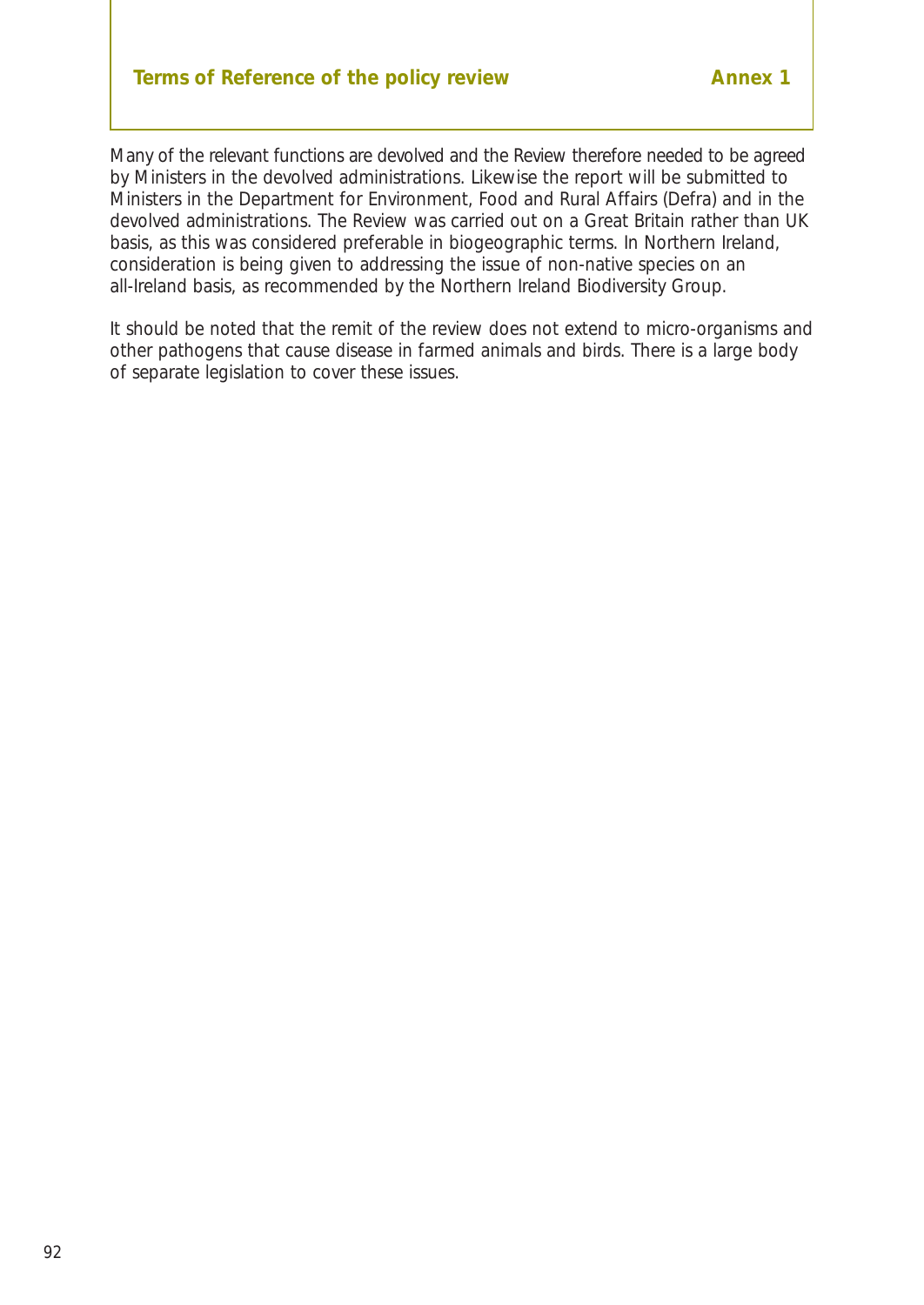The list of recommendations is set out here in order of the Key recommendations, with the supporting Sub-recommendations listed underneath each Key recommendation. Several miscellaneous recommendations are listed at the end.

- **Key Recommendation 1: The Government should designate or create a single lead co-ordinating organisation to undertake the role of coordinating and ensuring consistency of application of non-native species policies across Government.**
- **Key Recommendation 2: Develop comprehensive risk assessment procedures to assess the risks posed by non-native species and identifying and prioritising areas for other prevention action.**

#### **Sub-recommendation 2.1:**

Although it is clear that, for many taxa, there are no easy short cuts to risk assessments, further analysis of the attributes of species successfully invading Great Britain should be undertaken.

#### **Sub-recommendation 2.2:**

Plant health risk assessment standards and schemes should be used as a basis for constructing a general risk assessment scheme that can be applied to all non-native species. Plant health risk assessment procedures are widely applied and already recognised by the World Trade Organisation. Their use as a basis for generic risk assessments is likely to increase the speed with which they are accepted and adopted.

#### **Sub-recommendation 2.3:**

High priority should be given to developing and publishing a risk assessment scheme suitable for all non-native species. To foster best practice this would ideally be presented in the form of a manual supported by guidance, examples of best practice and a tool kit identifying, for example, suitable reference material.

#### **Sub-recommendation 2.4:**

In the light of consultation with interested parties outlined in the two subrecommendations (2.5 & 2.6) below, a list of problem species should be developed for priority action including licensing and even exclusion from Britain (a 'High Risk List'), a list of species where more evidence is required as to their potential to cause problems (an 'Medium Risk List') and possibly also a list of species assessed as not being known to cause problems (a 'Low Risk List')

#### **Sub-recommendation 2.5:**

Further consultation is needed with the horticultural industry and other interested parties to determine the extent to which it would be practicable to require risk assessments on all new imported and introduced plant taxa.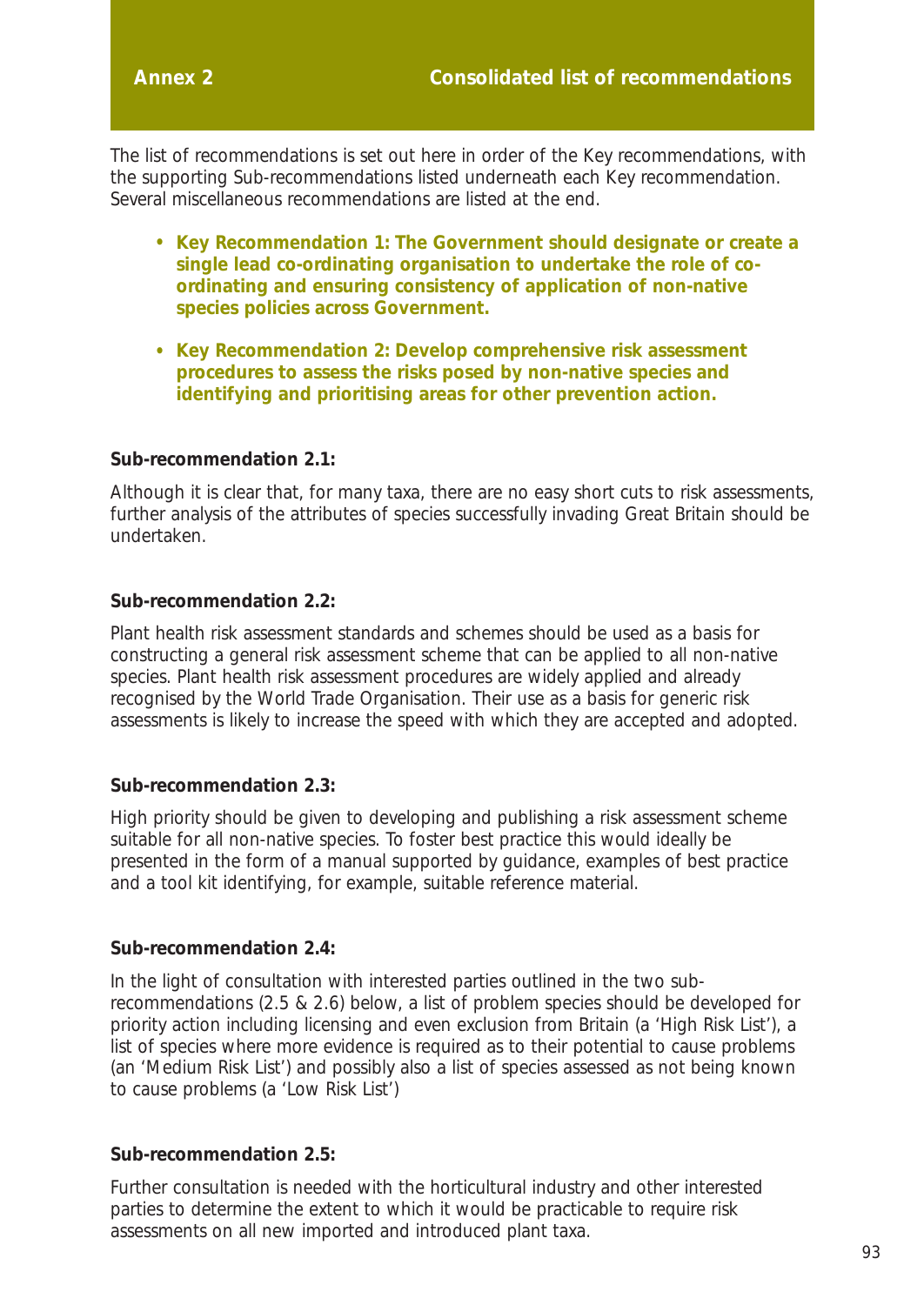#### **Sub-recommendation 2.6:**

Further consultation is needed with the horticultural industry and other interested parties to determine whether the creation of lists of non-native species known and demonstrated to have no negative effects ('low risk' or 'harmless' lists) would be achievable and beneficial.

#### **Sub-recommendation 2.7:**

Comparative assessments should be undertaken of the risks of introducing non-native species to Great Britain by a variety of importation pathways, as a basis for prioritising resources to the detection, monitoring and management of non-native species entering Great Britain.

- **Key Recommendation 3: Develop codes of conduct to help prevent introductions for all relevant sectors in a participative fashion involving all relevant stakeholders.**
- **Key Recommendation 4: Develop a targeted education and awareness strategy involving all relevant sectors.**

#### **Sub-recommendation 4.1:**

Messages about invasive non-native species which are promoted to the public revolve around a small number of key concepts, and should use simple, understandable terminology, and plan in advance to deal with controversial aspects of the issues.

#### **Sub-recommendation 4.2:**

A general information campaign should be undertaken to inform the general public of the issues surrounding invasive non-native species, through easily accessible media such as television, radio and the press, and though media targeted to key areas, activities and locations, such as garden centres, pet shops, and airports.

#### **Sub-recommendation 4.3:**

Detailed discussions should commence with specialist societies and recording schemes, with the aim of enhancing the reporting systems which already exist for most taxa, to provide effective reporting of non-native species. Consideration should be given to the development of E-mail reporting, and the provision of web-based feedback on nonnative species. Formal education courses should include information about non-native species issues where appropriate.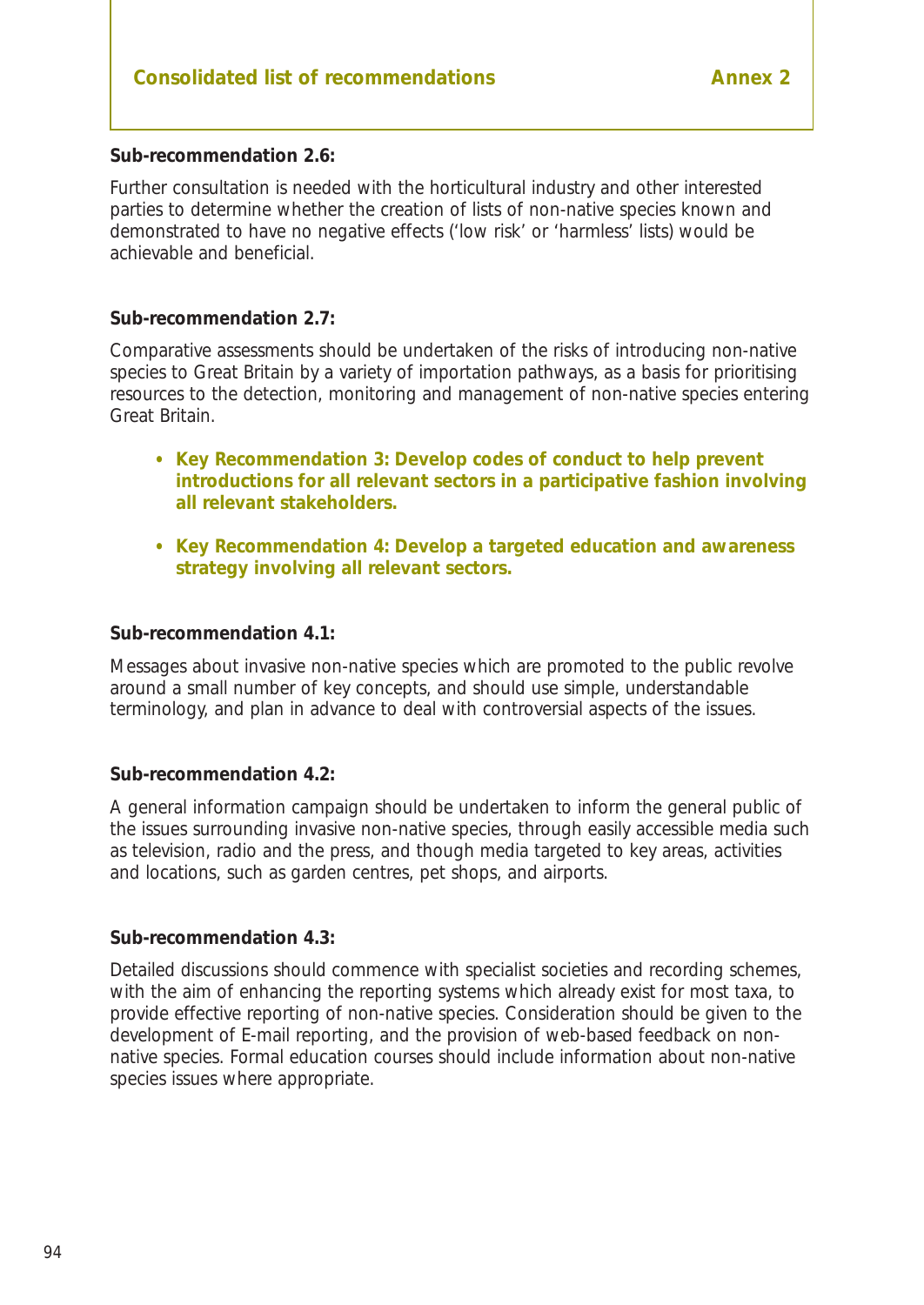#### **Sub-recommendation 4.4:**

Carefully-targeted material should be produced to cater for the information and advisory needs of the range of professionals likely to have an impact on invasive nonnative species issues. This will differ between sectors, and should include detailed professional and scientific analysis of the issues associated with invasive non-native species, material presented in terms appropriate to non-scientists and the public, as well as material appropriate to the scientific and research communities.

#### **Sub-recommendation 4.5:**

There is a need to raise awareness of the problems caused by introducing native species beyond their natural range so as to prevent their impacts in future.

#### **Sub-recommendation 4.6:**

The issue of use of non-native genotypes of native species is important and requires further consideration, building on existing initiatives such as those by the Forestry Commission and Flora Locale. There is a need to raise public awareness of this issue.

#### **Sub-recommendation 4.7:**

There should be a public campaign to "develop an awareness culture" concerning the problems that can be caused by invasive non-native species, and to increase appreciation of the cultural heritage and value of native biodiversity. This should be planned professionally, resourced appropriately, and it should be expected to be a longterm process and avoid an over-simplified message of native equals good, non-native equals bad.

• **Key Recommendation 5: Revise and update existing legislation to improve handling of invasive non-native species issues.**

#### **Sub-recommendation 5.1:**

Reform legislation to: ensure plants and animals are treated equally in law; ensure the correct list of species are targeted with legislative action, which should include a ban on the sale of relevant species; define duty of care by legal underpinning for codes of conduct and incorporate into EIA legislation for risk assessment for major developments that could lead to unintentional introductions of problem invasive species; provide for suitable powers and responsibilities for enforcement where required.

#### **Sub-recommendation 5.2:**

Consideration should be given to identifying those circumstances where responsibility for management or its costs should lie with those responsible for the illegal introduction of the non-native species. Consideration should also be given to providing a legal basis for imposing fines on the 'polluter pays' principle.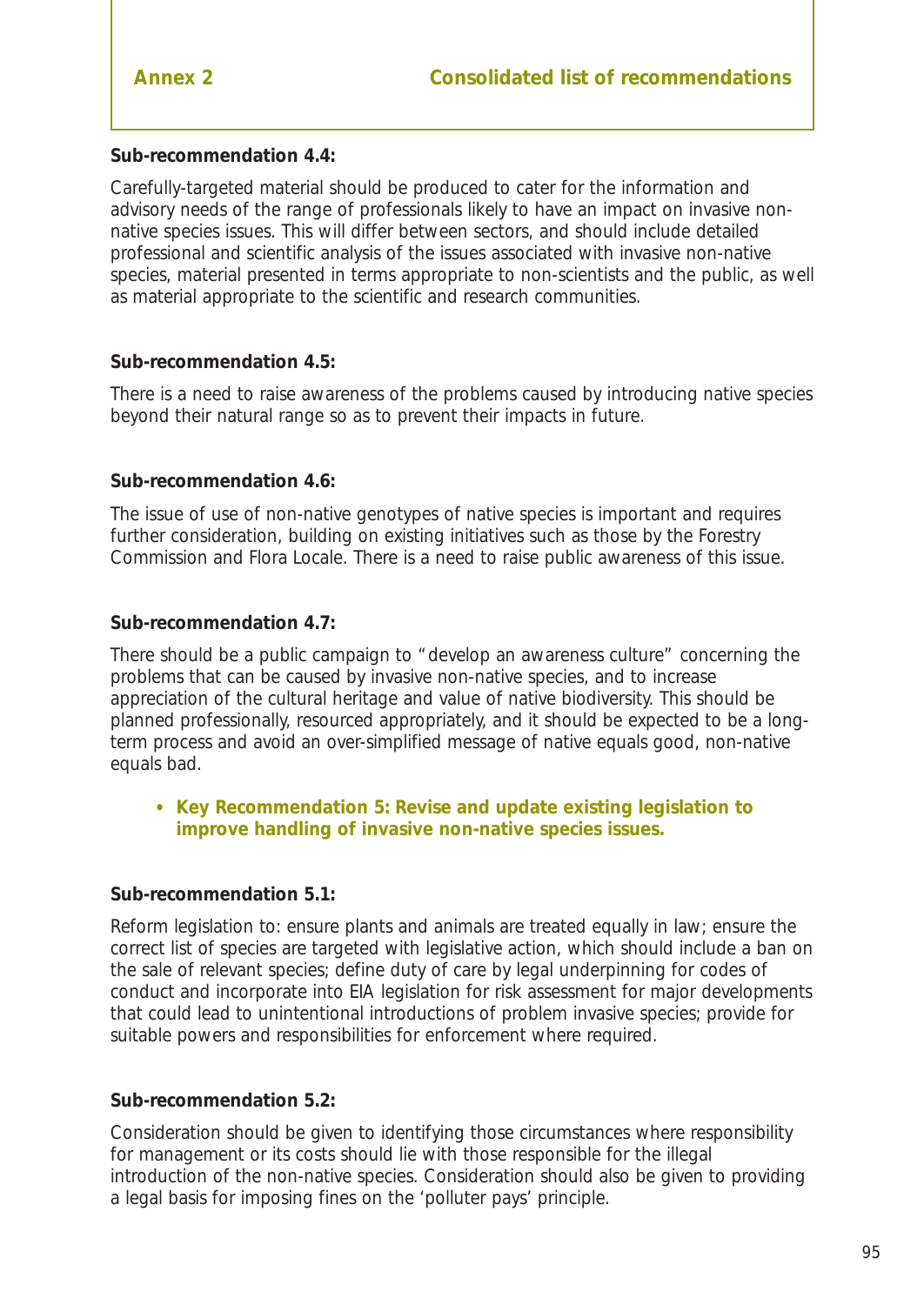#### **Sub-recommendation 5.3:**

Careful consideration should be given to amendment of the wildlife legislation in respect of the introduction and establishment of species which are native to parts of Britain into areas beyond their natural range. This is of particular relevance in respect of the introduction of species onto islands within Great Britain.

Also supporting this key recommendation:

#### **Sub-recommendation 5.4:**

Consideration should be given to providing powers of compulsory access, compatible with The Human Rights Act 1998, to allow the control of non-native species by statutory bodies, with guidelines produced to ensure that these are used sparingly and as a last resort for effective control.

#### **Sub-recommendation 5.5:**

Existing legislation should be reviewed to identify areas where protection is inadvertently given to invasive non-native species by default, and that consideration should be given to inserting an exemption for non-native species, whilst providing animal welfare safeguards in relation to the methods by which they may be controlled.

#### • **Key Recommendation 6: Establish adequate monitoring and surveillance arrangements for non-native species in Great Britain.**

#### **Sub-recommendation 6.1:**

Work should be undertaken to classify the status of all macro-organisms in Great Britain. This is a key task to underpin work on non-native species. The Review Group notes that there is no clear view on the way in which criteria should be set, and recommends that further research is necessary to determine how these should be applied.

#### **Sub-recommendation 6.2:**

Measures to develop monitoring systems for non-native species should not be delayed while classification work is completed, since the need for monitoring will remain, even if the list of species and habitats which require monitoring may require further modification.

#### **Sub-recommendation 6.3:**

A group of experts should be formed to collate scientific information on those species which are considered to have the highest potential for arrival and establishment in Britain, and which may cause conflicts.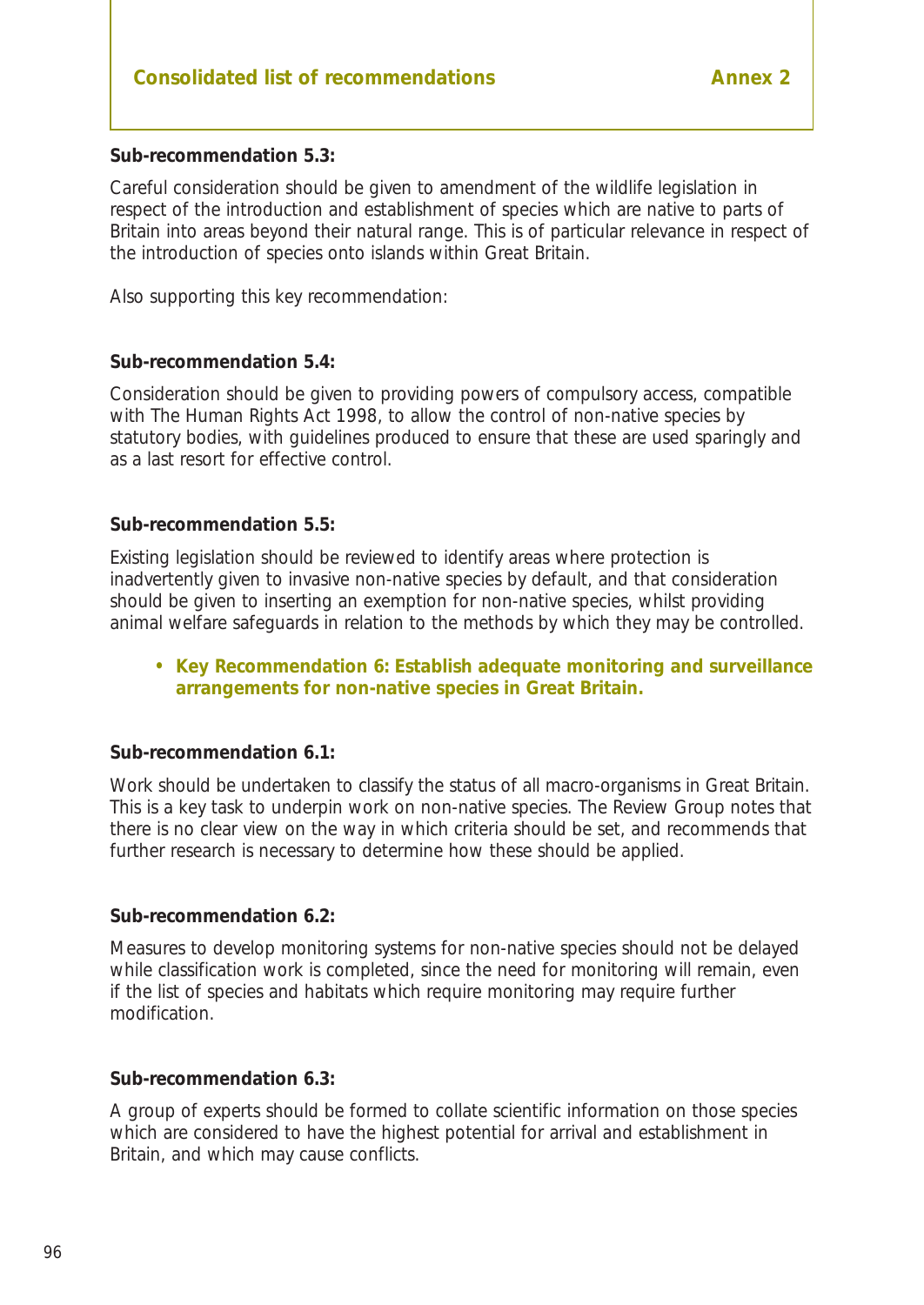#### **Sub-recommendation 6.4:**

Britain should play a key role in supporting the development of international networks on invasive non-native species, in order to improve the flow of information about the impacts of invasive non-native species in climates similar to that in Britain.

#### **Sub-recommendation 6.5:**

Priority should be given to developing information exchange with Britain's principal trading partners, by air and sea. It may, for example, be useful to know which invasive non-native species are present in and around the source of major trading pathways.

#### **Sub-recommendation 6.6:**

The role of existing surveillance inspectors should be broadened to include all non-native species and it is suggested that, consideration should be given to putting in place surveillance of movements of non-native species within Britain, in tandem with enforcement and public awareness measures, for invasive species that are causing serious damage.

#### **Sub-recommendation 6.7:**

Priority should be given to developing specific mechanisms to monitor the arrival and establishment of marine/aquatic invasive non-native species around British ports.

#### **Sub-recommendation 6.8:**

A full audit should be undertaken to determine where the most significant 'gaps' lie in the capacity to monitor the spread of non-natives. In assisting the development of these schemes, it is suggested that priority should be accorded to those schemes covering taxa or habitats that are known to be vulnerable to invasion by non-native species.

#### **Sub-recommendation 6.9:**

Government should seek support the development of recording schemes for taxa that possess invasive qualities for which there is currently insufficient means to monitor their establishment and spread, through capacity building of appropriate NGOs or volunteers.

#### **Sub-recommendation 6.10:**

Government should encourage the organisers of all biological recording schemes to gather data on the status of non-native species.

#### **Sub-recommendation 6.11:**

Recommend the National Biodiversity Network is the obvious route through which data on non-native species from across Great Britain can be made available.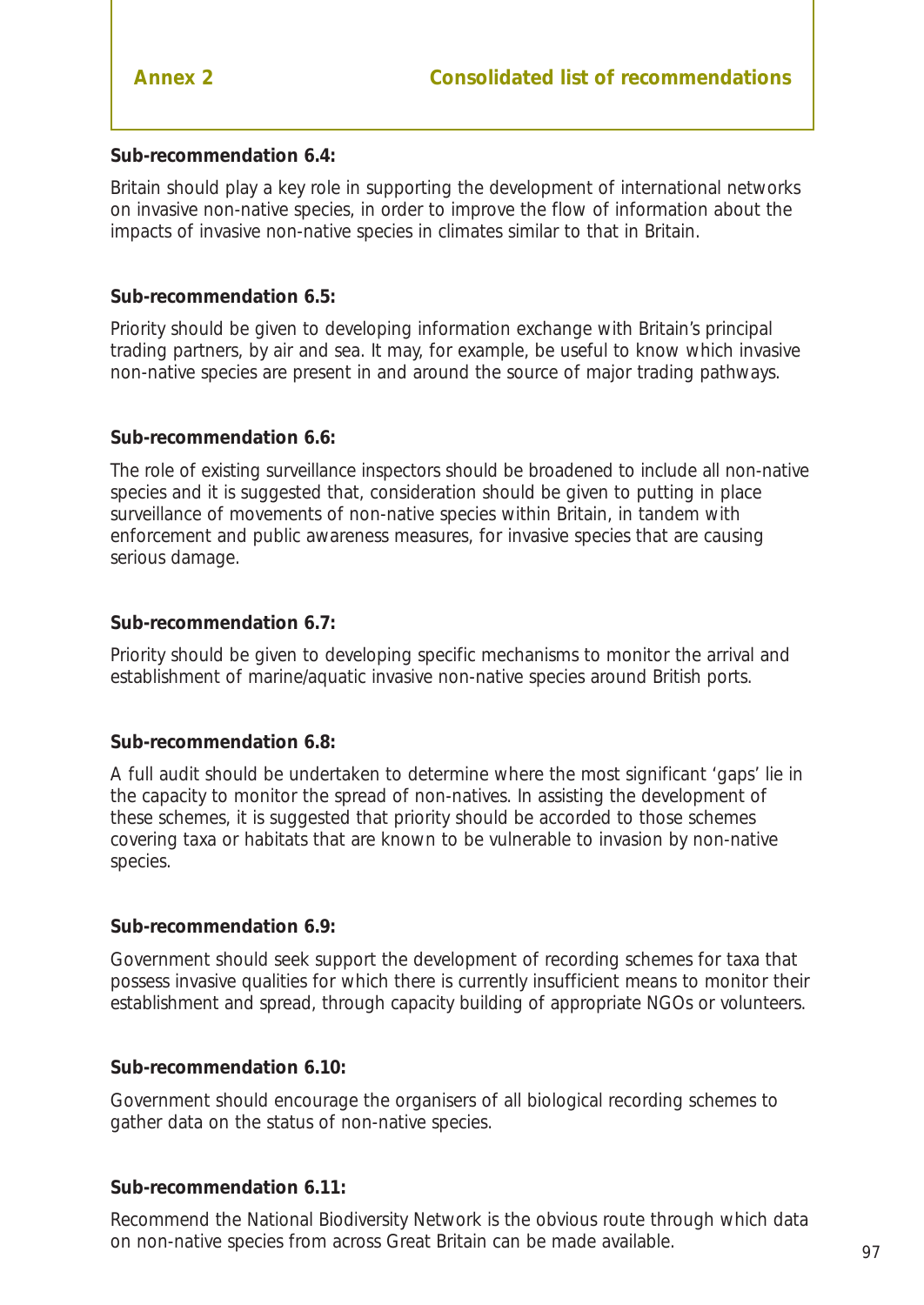#### **Sub-recommendation 6.12:**

A single organisation should have responsibility for co-ordinating the collation of data on non-native species to ensure that they are used in revisions of risk assessments and strategies for the control or management of problem species.

#### **Sub-recommendation 6.13:**

Support should be provided to enable biological recording schemes to produce, regular reviews of the status of non-native species.

#### **Sub-recommendation 6.14:**

Statutory conservation agencies and NGOs should collaborate to ensure that biological atlases include data collection on non-native species, and that government funding is available to support their production.

#### **Sub-recommendation 6.15:**

Resources should be directed towards monitoring the impacts of invasive non-native species on the most threatened species and habitats.

#### **Sub-recommendation 6.16:**

Control programmes should always include resources to monitor the population demography of the target species, and the effectiveness of control programmes. This should continue beyond the end of management measures, in order to determine that further invasion has not occurred and that the problem has been resolved.

#### • **Key Recommendation 7: Policies should be established with respect to management and control of invasive non-native species currently present or newly arrived in the wild, and operational capacity be developed to implement these policies.**

#### **Sub-recommendation 7.1:**

A structured approach to assess the impact and management of individual invasive non-native species should be developed. This should include impact assessment, cost estimation and cost-benefit analyses to agreed criteria. The output should accommodate a range of management options from review through limitation to control. These methods should include economic, biodiversity, social, animal welfare and animal and human health considerations. These analyses should provide criteria from which to prioritise actions relating to different species.

#### **Sub-recommendation 7.2:**

Co-ordinated methods of risk assessment and control should be established with other countries and across sectoral groupings to assess future risks, limit spread and share expertise.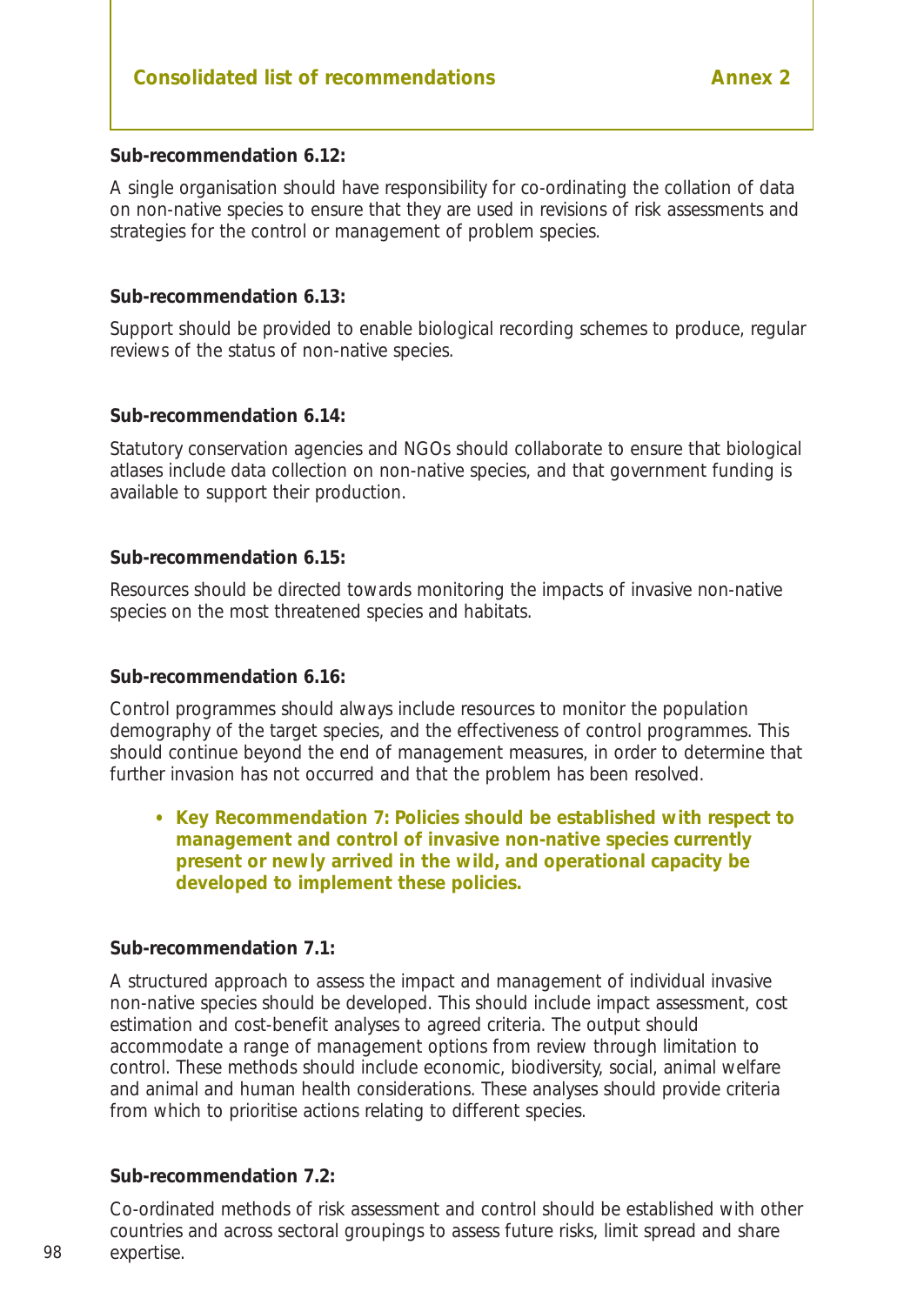#### **Sub-recommendation 7.3:**

Individual agencies should be nominated to produce and implement management plans for dealing with particular invasive non-native species. Risk assessments and contingency plans should be prepared for species identified as likely to enter the country or to pose particular risks in advance of their arrival. Agencies should be empowered to act in advance of the species entering the country to ensure a rapid and co-ordinated response before the species becomes established. These agencies should also include a contingency capability to deal with the unexpected occurrence of species or species that cross existing sectoral responsibilities.

#### **Sub-recommendation 7.4:**

Strategic funding be should made available to support the development of novel control techniques for invasive non-native species and the establishment of centres of excellence for such methods.

#### **Sub-recommendation 7.5:**

Research should be conducted into the restoration of habitats or communities following the removal of invasive non-native species to restore their original biodiversity or economic value.

#### **Sub-recommendation 7.6:**

Methods of information transfer should be developed, through web-sites, email discussion groups, workshops and conferences, to disseminate information on effective control methods, both nationally and internationally.

• **Key recommendation 8: Stakeholders should be fully consulted and engaged in development of invasive non-native species policies and action through a mechanism such as a consultative forum.**

#### Other miscellaneous recommendations:

#### **Miscellaneous recommendation 1:**

The precautionary approach is fundamental to dealing with issues arising from invasive non-native species and should always be taken into account in policy development and decision-making.

#### **Miscellaneous recommendation 2:**

The Government should continue to work through international mechanisms to improve the regulatory and policy framework for dealing with invasive non-native species issues. This should include input to the Convention on Biological Diversity, the International Plant Protection Convention, the International Maritime Organization's work to address unintentional introduction of marine non-native species through ballast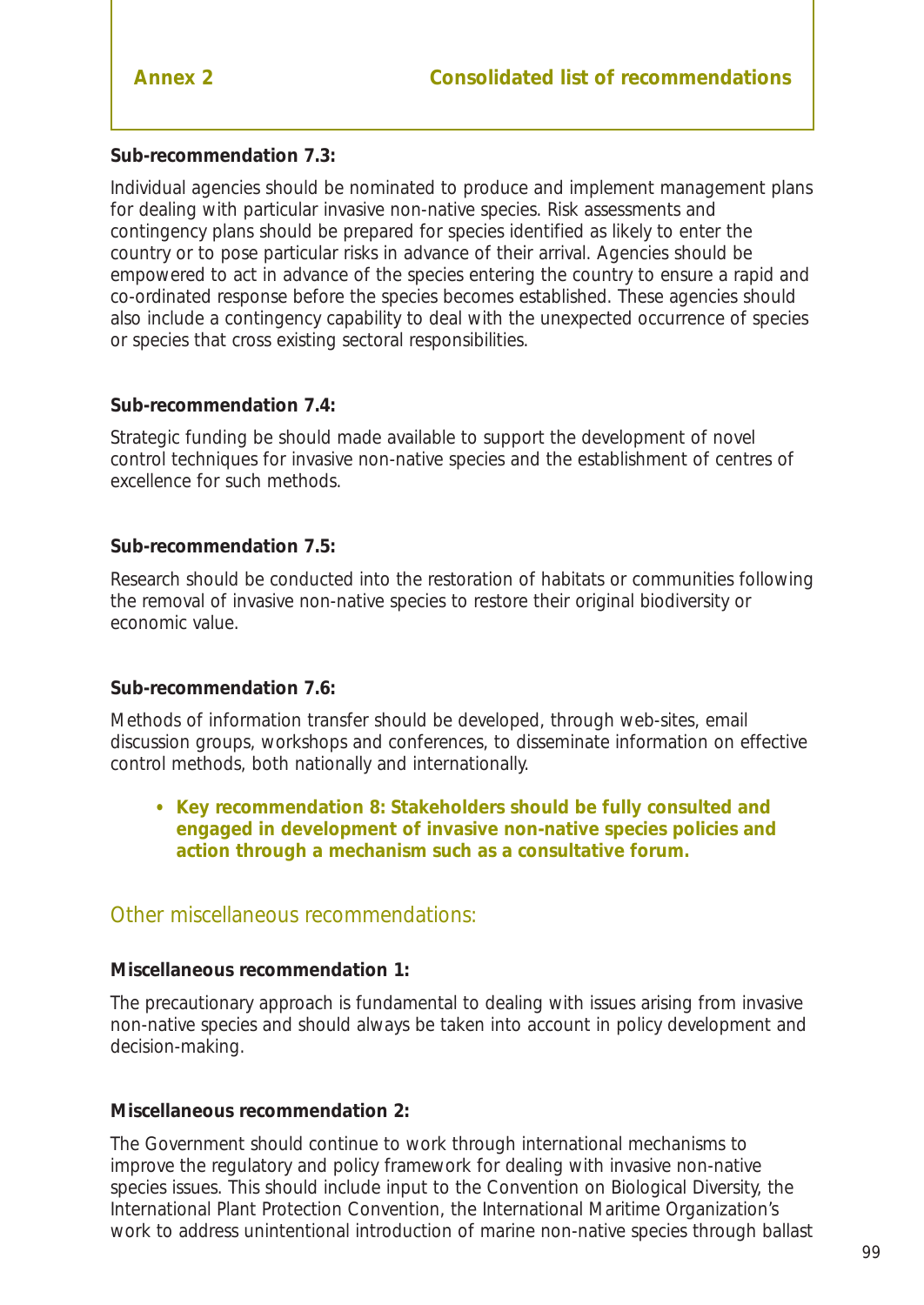water transfer, the International Civil Aviation Organisation's consideration of unintentional introduction of non-natives via aircraft, the Bern Convention's work on a European approach and also the European Commission's work to consider how the EC Wildlife Trade Regulations might best be used to address invasive non-native species issues.

#### **Miscellaneous recommendation 3:**

Consideration should be given to licensing arrangements for the rehabilitation and release of certain invasive non-native species where this can be undertaken without risk of significant adverse consequences.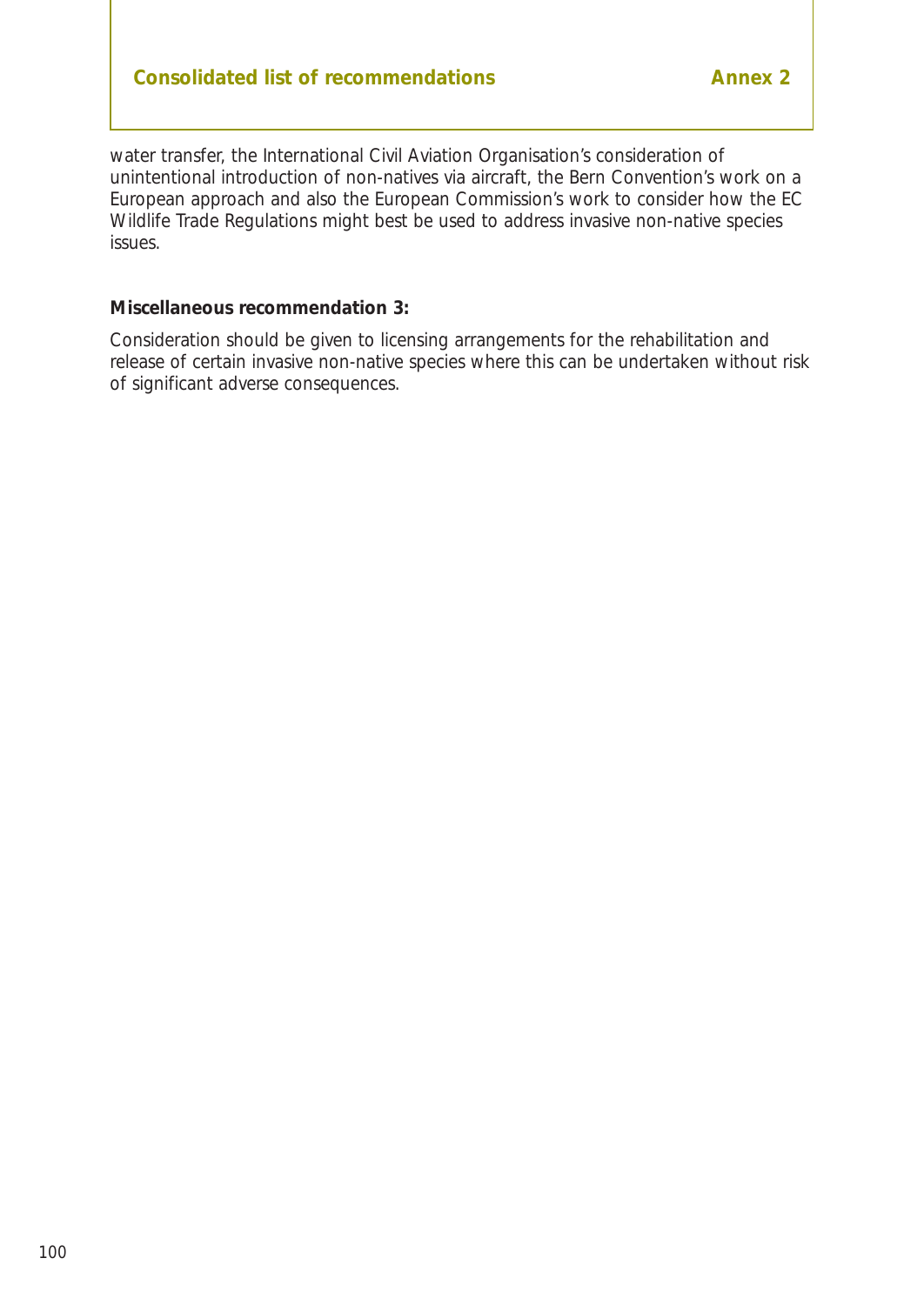#### **Annex 3 Membership of Non-native Species Policy Review Group**

The Review Group was first convened on 18 June 2001, comprising representatives from various relevant sectors both governmental and non-governmental (a full list of the organisations represented can be found below).

Department for Environment, Food and Rural Affairs Department of Trade and Industry\*

Scottish Executive National Assembly for Wales

Maritime and Coastguard Agency\* British Waterways Central Science Laboratory Countryside Council for Wales English Nature Environment Agency Forestry Commission Joint Nature Conservation Committee Scottish Natural Heritage National Environmental Research Council\* Scottish Environmental Protection Agency\*

Horticultural Trades Association Kew Gardens Marine Conservation Society\* Plantlife Royal Society for the Prevention of Cruelty to Animals Scottish Society for the Prevention of Cruelty to Animals The Wildlife Trusts Wildlife and Countryside Link Zoos Forum Association of National Parks\* Centre for Aquatic Plant Management\* Country Land and Business Association\* Local Government Association\* Ornamental Aquatic Trade Association The Pet Care Trust The National Botanic Garden of Wales\* The National Farmers Union\* The Salmon and Trout Association\* Gardening Which?\* University of Liverpool\* The Royal Horticultural Society\* The National Marine Aquarium\*

\*indicates corresponding member of the Review Group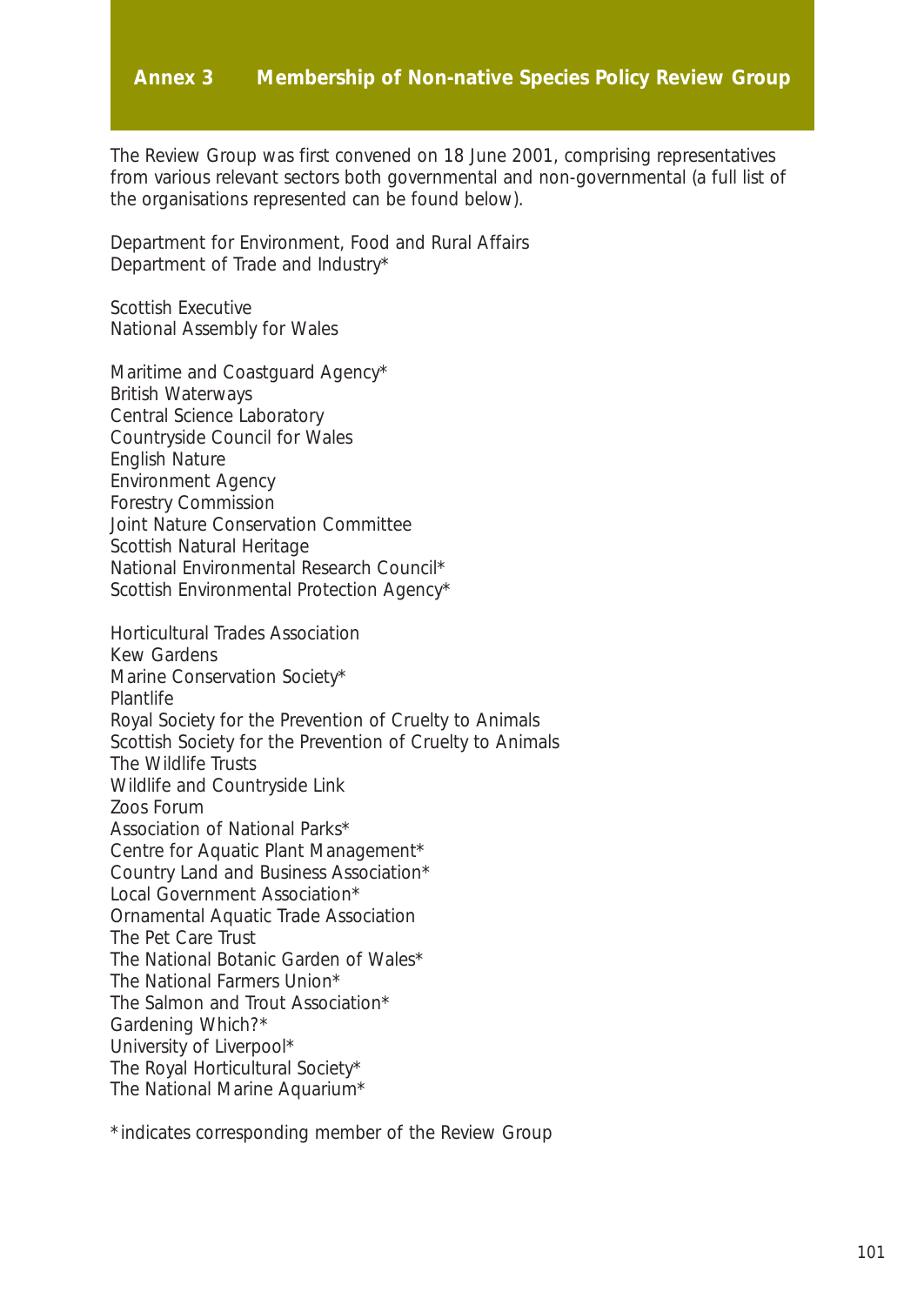The main group met a total of seven times before finalising this report. Due to the specialist nature of much of the work, it was necessary to convene smaller expert subgroups to consider elements of the review's work programme in detail. The sub-groups comprised some members of the main Working Group and also further members with relevant expertise.

Expert sub-groups were set up to consider the following areas in detail:

- Prevention
- Monitoring and risk assessment
- Remedy and control

Each of these sub-groups reported back to the main group with recommendations to address each specific area.

To assist the work of the Review Group, Defra commissioned an initial literature study to identify current statutory or non-statutory procedures for dealing with the introduction and establishment of invasive non-native species; to summarise the UK's international obligations to prevent the release of non-natives or to control them where they have escaped; and to gather information and assess the level of success of regimes to control invasive non-natives which exist in other EU states or in countries such as New Zealand or the US who are known to be acting against this problem. The study was useful in clarifying the existing legislative framework, including the relevant various international conventions and agreements. The report of this literature study (Review of Non-native species legislation and guidance, Fasham and Trumper, 2001) is available separately from Defra.

#### Acknowledgements

The Review Group Secretariat would like to thank everyone involved in the review for their contribution and assistance in compiling this report.

Steve Ashby, Department for Environment, Food and Rural Affairs Ian Bainbridge, Scottish Executive (Chair – Monitoring and risk assessment sub-group) Richard Baker, Central Science Laboratory Simon Baker, Department for Environment, Food and Rural Affairs Paul Beckwith, British Waterways Louise Bardsley, The Wildlife Trusts Colin Booty, RSPCA Penny Bramwell, Department for Environment, Food and Rural Affairs Jonathan Briggs, British Waterways Roddie Burgess, Forestry Commission Ray Cannon, Central Science Laboratory John Clorley, Department for Environment, Food and Rural Affairs Jim Collins, Pet Care Trust and Sustainable Users Network Keith Davenport, Ornamental Aquatic Trade Association Ltd Nicola Donlon, National Assembly for Wales Andrew Douse, Scottish Natural Heritage Joanna Drewitt, Scottish Executive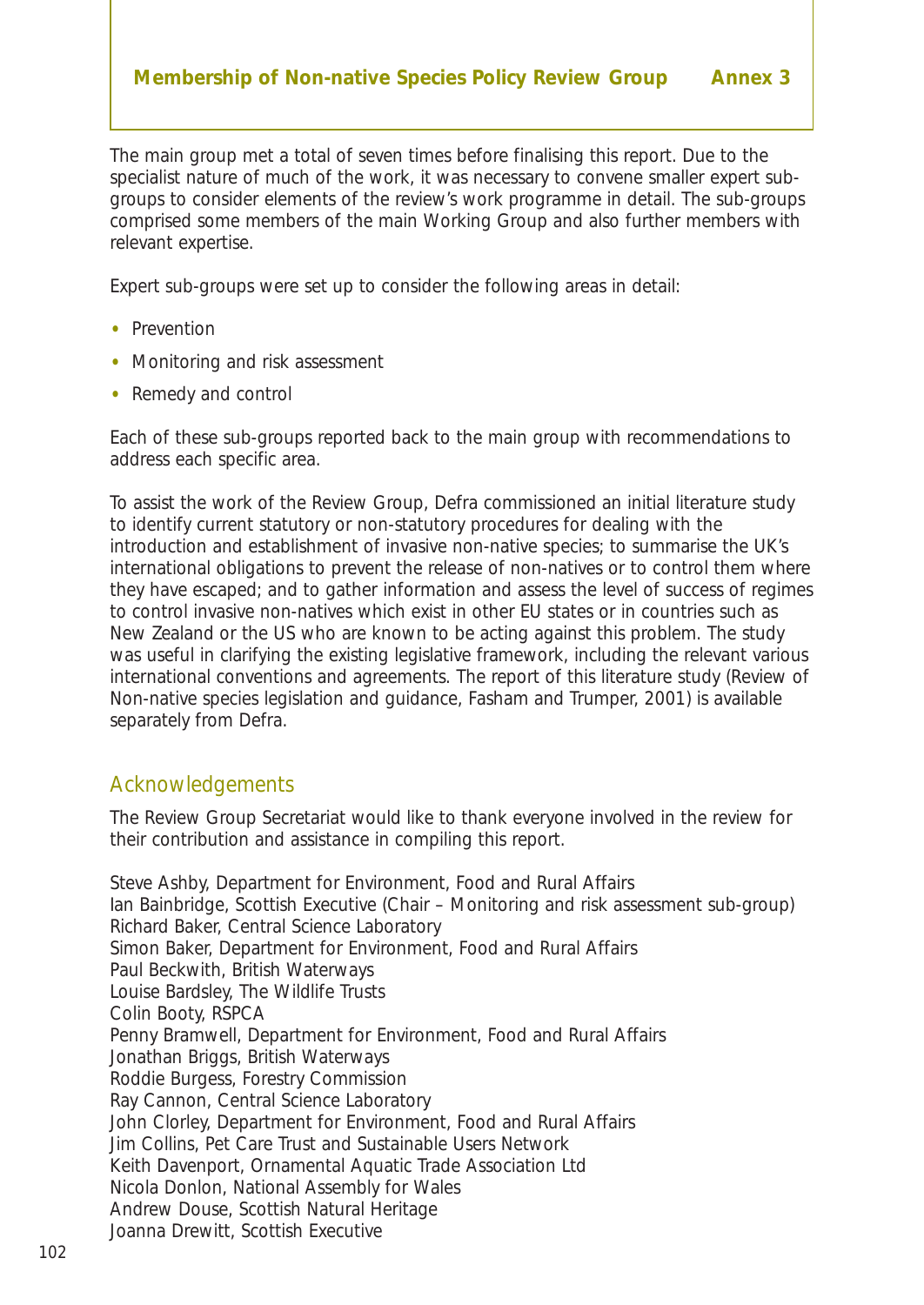#### **Annex 3 Membership of Non-native Species Policy Review Group**

Andrew Empson, Department for Environment, Food and Rural Affairs Sam Fanshawe, Marine Conservation Society/Wildlife and Countryside LINK Mike Flynn, Scottish Society Prevention of Cruelty to Animals Mary Gibby, Royal Botanic Garden Edinburgh Steve Gibson, Joint Nature Conservation Committee David Gilchrist, Horticultural Trades Association Paul Gill, Zoos Forum Sally Gregory, Central Science Laboratory Madeleine Groves, Royal Botanic Gardens Kew Martin Harper, Plantlife Sean Hathaway, Swansea City Council Will Hellon, Department for Environment, Food and Rural Affairs Liz Howe, Countryside Council for Wales John Hounslow, Department for Environment, Food and Rural Affairs Julian Hughes, RSPB/Wildlife and Countryside LINK (Vice Chair Monitoring and risk assessment sub-group) Andrew Jackson, Royal Botanic Gardens Kew Nigel Ajax Lewis, Wildlife Trusts Paul Manser, Department for Environment, Food and Rural Affairs Ian McLean, Joint Nature Conservation Committee (Chair Prevention sub-group) Martin Milarky, Scottish Executive Roger Mitchell, English Nature Tony Mitchell-Jones, English Nature Niall Moore, Central Science Laboratory Jonathan Newman, Centre for Aquatic Plant Management Stephen North, Scottish Natural Heritage Gordon Patterson, Forestry Commission Alison Reeves, Department for Environment, Food and Rural Affairs Trevor Renals, Environment Agency, Pete Robertson, Central Science Laboratory (Chair Remedy and Control Sub-group) Christine Rumble, Department for Environment, Food and Rural Affairs Ian Russell, The Centre for Environment, Fisheries and Aquatic Science Andrea Shaftoe, Environment Agency Susan Shearman, Department for Environment, Food and Rural Affairs Linda J Smith, Department for Environment, Food and Rural Affairs (Second Chair of Review Group January 2002 – July 2002) Sara Tebbutt, British Waterways Mark Telfer, Centre for Ecology and Hydrology Roger Trout, Forest Research Christine Tucker, Department for Environment, Food and Rural Affairs (First Chair of Review Group June 2001 – January 2002) Andrew Wakeham-Dawson, Department for Environment, Food and Rural Affairs Martin Ward, Department for Environment, Food and Rural Affairs Nigel Widden, Department for Environment, Food and Rural Affairs Duncan Williams, Department for Environment, Food and Rural Affairs Robert Willows, Environment Agency Sharon Wort, Maritime and Coastguard Agency Iain Ormerod, Ministry of Defence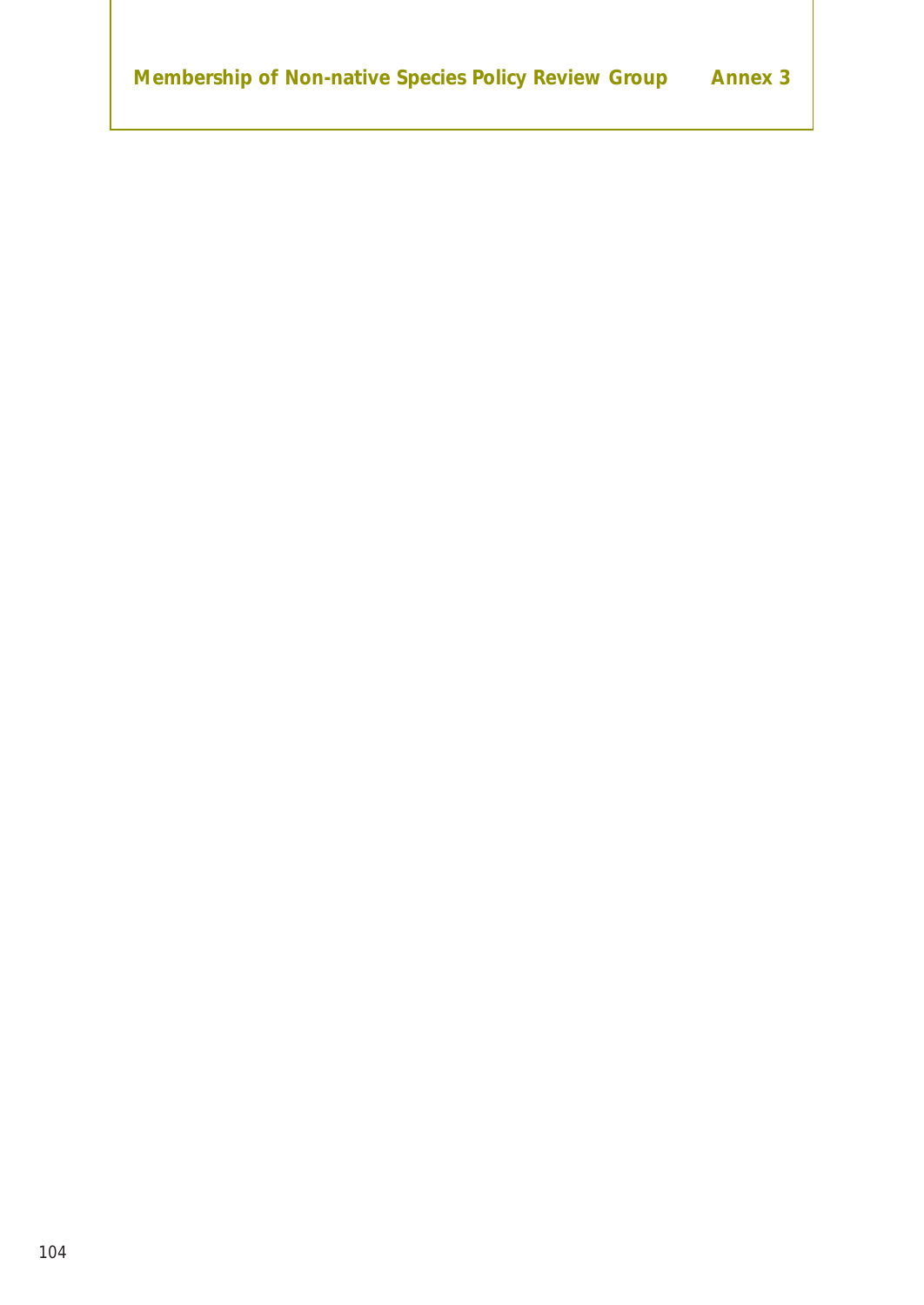**Alien species:** see "non-native species". "Alien species" is the equivalent term to "non-native species" used by the Convention on Biological Diversity. The term "invasive alien species" is therefore equivalent to "invasive non-native species".

**Aquaculture:** the cultivation of aquatic plants or animals, either within containers or free-living.

**Archaeophyte:** An archaeophyte is a plant which became naturalised before AD 1500. (Preston, C.D., Pearman, D.A. & Dines, T.D. (2002)).

**Casual:** A casual is a plant which is present only as populations which fail to persist in the wild for periods of more than approximately five years, and such a species is therefore dependent on constant re-introduction. (Preston, C.D., Pearman, D.A. & Dines, T.D. (2002)).

**Code of conduct:** a formalised code of best practice to address (in the context of this report) existing or potential problems from the introduction of non-native species. Such codes should be formally established by agreement with the various sectors and interests concerned with invasive non-native species, and be underpinned by appropriate legislation or agreements to ensure compliance.

**Ecosystem approach:** An ecosystem approach is a strategy for the integrated management of land, water and living resources that promotes conservation and sustainable use in an equitable way. Refer to Chapter 2.2.

**Establishment:** refers to the process of a non-native species in a new habitat successfully producing viable offspring with the likelihood of continued survival.

**Hitch-hikers:** organisms that disperse in association with other species, for example, through being attached to the outside of plants or animals.

**Introduction:** the deliberate or accidental release of an organism(s) into the wild in areas (*e.g.* country, region, site, *etc*.) where the species or race is not native. This movement can be either within a country or between countries or areas beyond natural jurisdiction. Intentional and unintentional introductions are further explained below.

**Intentional introductions:** refers to the deliberate movement and/or release by humans of a non-native species outside its natural range.

**Invasive non-native species:** means a non-native species whose introduction and/or spread threatens biological diversity. This is interpreted broadly to include threats to the entire ecosystem including human interests (*e.g.* including threats to public health and financial damage).

**Mariculture:** the cultivation of marine plants or animals in the sea, either within containers or free-living.

**Native species:** A species or race which occurs naturally in an area, in this case Great Britain. Often this is qualified by the addition of a cut-off date (*e.g.* since 1600).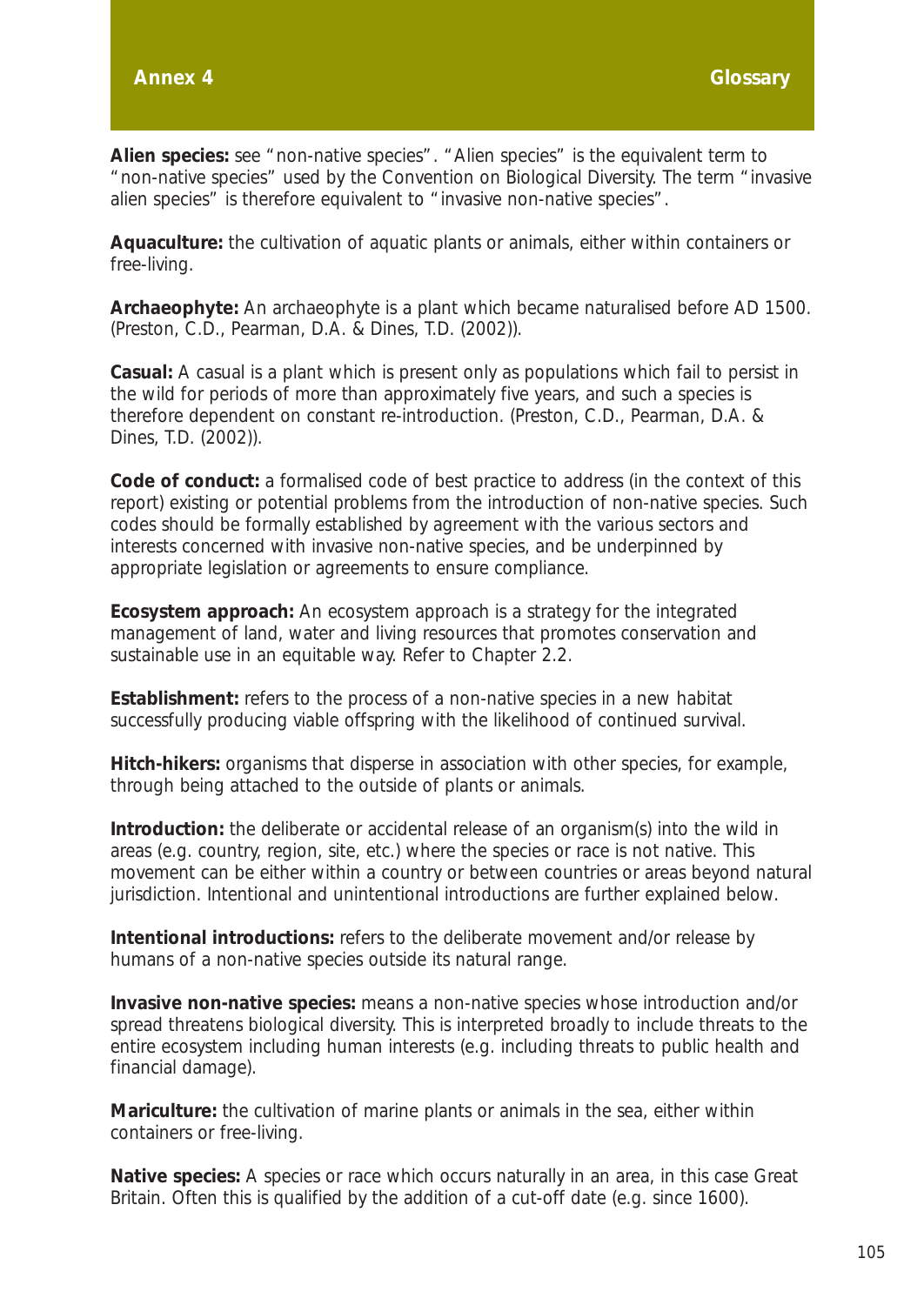**Neophyte:** A *neophyte* is a plant which was first introduced after 1500, or was only present as a casual before 1500 and is naturalised now only because it was reintroduced subsequently. (Preston, C.D., Pearman, D.A. & Dines, T.D. (2002)).

**Non-native species:** refers to a species, subspecies or lower taxon, introduced *(i.e.* by human action) outside its natural past or present distribution; includes any part, gametes, seeds, eggs, or propagules of such species that might survive and subsequently reproduce.

**Precautionary principle/approach:** is a formal recognition of the act of being cautionary when making decisions. The precautionary approach is described in the preamble to the CBD and in Article 15 of the Rio Declaration. Refer to chapter 2.2.

**Reintroduction:** the deliberate or accidental release of a living organism(s) into the wild to areas (*e.g.* country, region, site, etc.) where the species or race was native but has become extinct.

**Risk analysis:** in the field of non-native species issues, the process whereby the chances of a particular non-native species causing problems after introduction to a country are assessed, based upon previous knowledge of the behaviour of the species and its relatives in its native range and after any introductions carried out elsewhere. The CBD defines this as referring to: (1) the assessment of the consequences of the introduction and of the likelihood of establishment of an alien species using sciencebased information (*i.e.*, risk assessment), and (2) to the identification of measures that can be implemented to reduce or manage these risks (*i.e.*, risk management), taking into account socio-economic and cultural considerations.

**Translocation:** a general term for the transfer by human agency of any organism(s) from one place to another.

**Unintentional introductions:** the introduction of non-native species as the accidental or incidental consequence of human activities. This is not the same as introductions deriving from natural dispersal processes, although for some species it may be hard to distinguish unintentional introductions from natural colonisation events.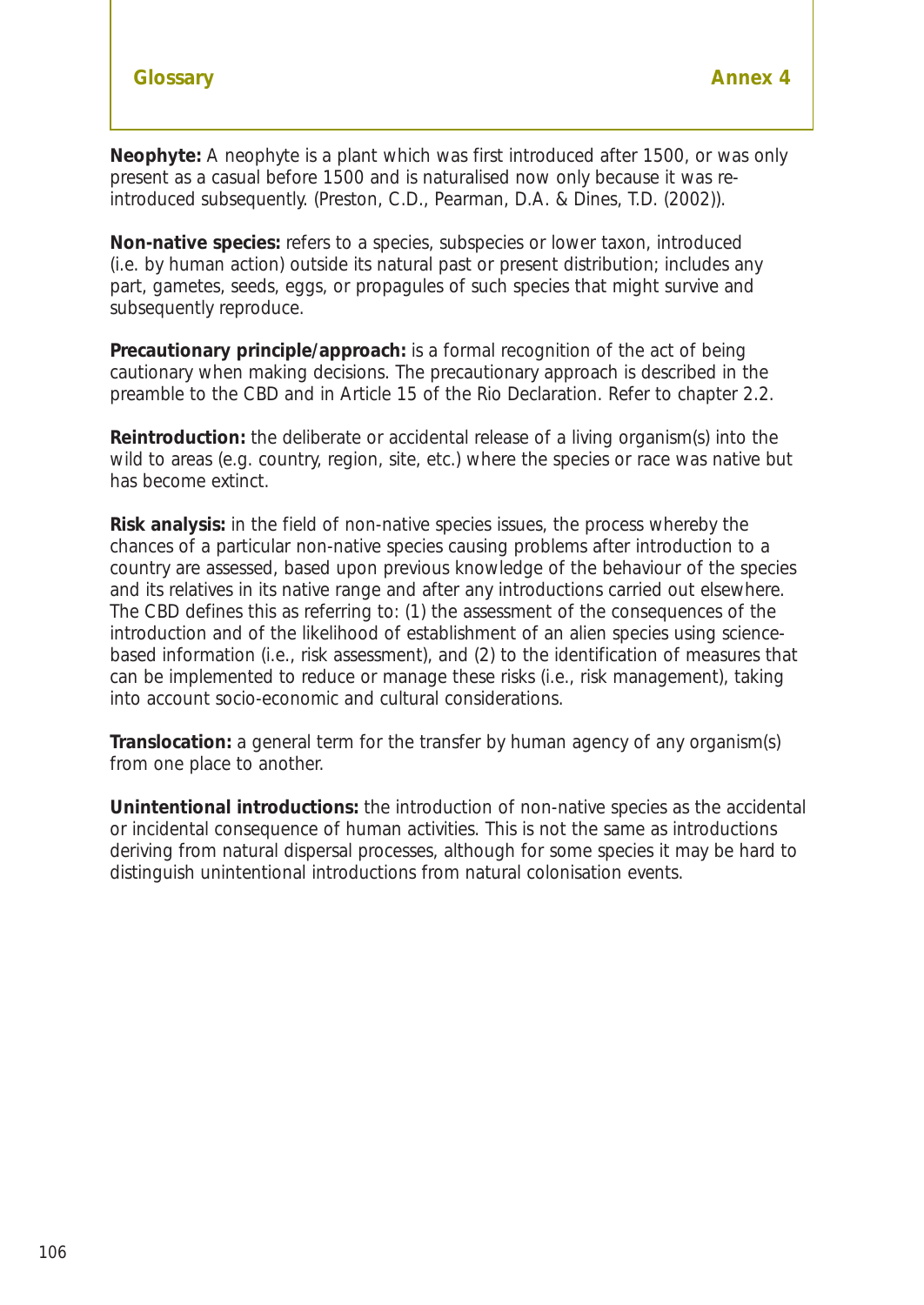The indication of the possible level of risk for the pathways in table 1 is only an informal assessment from the Prevention sub-group and does not represent an in depth risk assessment of these pathways. The risks associated with different vectors and groups of organisms have been allocated to three subjective categories in the report as follows.

Low risk: there is only a small chance (less than one species per decade) of non-native species becoming established and causing problems, based upon previous experience in Britain.

**Medium risk:** there is a moderate chance (one or more species per decade, but less than one species per year) of non-native species becoming established and causing problems, based upon previous experience in Britain.

**High risk:** there is a large chance (more than one species per year) of non-native species becoming established and causing problems, based upon previous experience in Britain.

| Table 1<br>Pathways for unintentional introductions of non-native species |                                                                                                                                                          |                                                                                                                                                                                                                                         |  |  |  |  |  |
|---------------------------------------------------------------------------|----------------------------------------------------------------------------------------------------------------------------------------------------------|-----------------------------------------------------------------------------------------------------------------------------------------------------------------------------------------------------------------------------------------|--|--|--|--|--|
| <b>Prevention measures</b><br><b>Groups of organisms</b><br>Pathway       |                                                                                                                                                          |                                                                                                                                                                                                                                         |  |  |  |  |  |
| Marine 1                                                                  | Shipping: organisms in ballast water.<br>Risk: high                                                                                                      | Internationally agreed codes of<br>conduct for ballast water exchange.<br>Requires international co-operation<br>to promote agreed practices, train<br>crews, and for effective surveillance<br>for compliance.                         |  |  |  |  |  |
| Marine 2                                                                  | Shipping: organisms on hulls, anchors<br>etc.<br>Risk: medium                                                                                            | Prophylactic sanitary measures are<br>essential but difficult to apply.                                                                                                                                                                 |  |  |  |  |  |
| Marine 3                                                                  | Mariculture: importation of livestock<br>(fish and shellfish etc.) carries risks of<br>associated diseases or other<br>organisms arriving.<br>Risk: high | Prevention at source of exports is<br>difficult to achieve. Needs codes of<br>conduct for importers, coupled with<br>inspection and prophylactic treatment<br>of stock to eradicate diseases or<br>hitch-hikers.                        |  |  |  |  |  |
| Marine <sub>4</sub>                                                       | Marine aquaria (public and private):<br>accidental discharge of organisms in<br>water from aquaria.<br>Risk: medium                                      | Treatment of water before discharge<br>into the sea. Needs guidance to<br>aquarists and best practice solutions,<br>coupled with spot inspections to<br>ensure compliance.                                                              |  |  |  |  |  |
| Marine 5                                                                  | Tourism: accidental importation of<br>species in or on boats.<br>Risk: medium                                                                            | Publicity and education directed<br>towards tourists and/or their crews,<br>regarding any risks, coupled with<br>surveillance to detect any new risks<br>from changes in the tourism sector or<br>in the design and operation of boats. |  |  |  |  |  |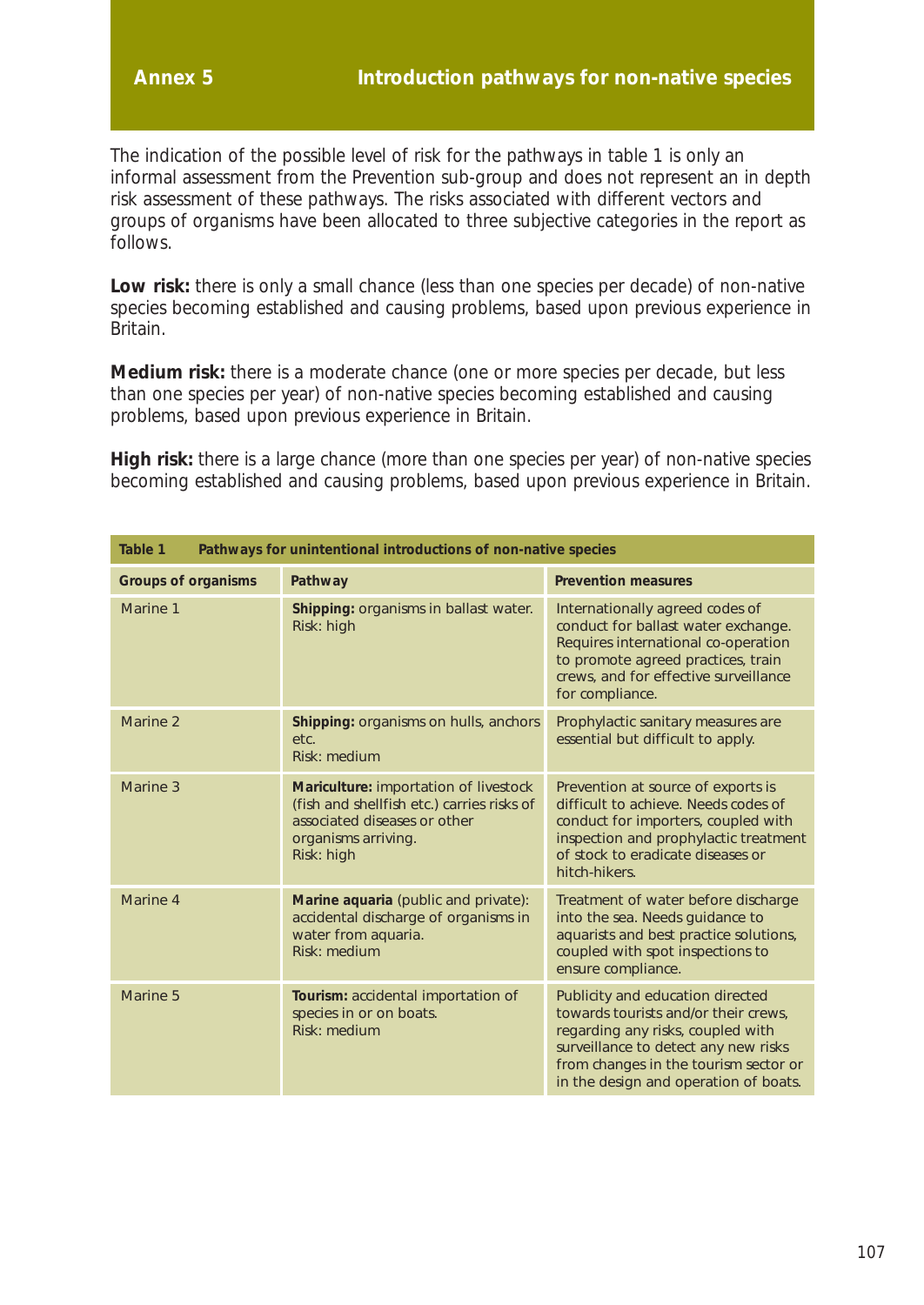# **Introduction pathways for non-native species Annex 5**

| Table 1<br>Pathways for unintentional introductions of non-native species (continued) |                                                                                                                                                         |                                                                                                                                                                                                                                         |  |  |  |  |  |  |
|---------------------------------------------------------------------------------------|---------------------------------------------------------------------------------------------------------------------------------------------------------|-----------------------------------------------------------------------------------------------------------------------------------------------------------------------------------------------------------------------------------------|--|--|--|--|--|--|
| <b>Groups of organisms</b>                                                            | Pathway                                                                                                                                                 | <b>Prevention measures</b>                                                                                                                                                                                                              |  |  |  |  |  |  |
| Freshwater 1                                                                          | Shipping: organisms on hulls,<br>anchors etc.<br>Risk: medium                                                                                           | Prophylactic sanitary measures are<br>essential but difficult to apply.                                                                                                                                                                 |  |  |  |  |  |  |
| Freshwater 2                                                                          | Tourism: accidental importation of<br>species in or on boats.<br>Risk: medium                                                                           | Publicity and education directed<br>towards tourists and/or their crews,<br>regarding any risks, coupled with<br>surveillance to detect any new risks<br>from changes in the tourism sector or<br>in the design and operation of boats. |  |  |  |  |  |  |
| Freshwater 3                                                                          | Aquaculture: importation of livestock<br>(fish and Crustacea etc) carries risks of<br>associated diseases or other<br>organisms arriving.<br>Risk: high | Prevention at source of exports is<br>difficult to achieve. Needs codes of<br>conduct for importers, coupled with<br>inspection and prophylactic treatment<br>of stock to eradicate diseases or<br>hitch-hikers.                        |  |  |  |  |  |  |
| Freshwater 4                                                                          | Angling: the translocation of fish or<br>live bait can result in the movement<br>of diseases or other organisms.<br>Risk: high                          | Codes of conduct for translocating<br>fish or live bait, coupled with<br>appropriate inspections and<br>legislation to ensure compliance.                                                                                               |  |  |  |  |  |  |
| Freshwater 5                                                                          | Horticulture: importation and<br>translocation of aquatic plants can<br>result in the movement of diseases or<br>hitch-hikers.<br>Risk: high            | Prevention at source of exports is<br>difficult to achieve. Needs codes of<br>conduct for importers, coupled with<br>inspection and prophylactic treatment<br>of stock to eradicate diseases or<br>hitch-hikers.                        |  |  |  |  |  |  |
| Freshwater 6                                                                          | Gardening: aquatic plants and<br>associated organisms can disperse<br>from garden ponds or other<br>locations.<br>Risk: high                            | Prevent sale of non-native species<br>known to cause problems and supply<br>educational materials on the design,<br>construction and maintenance of<br>ponds that reduce the chances of<br>dispersal.                                   |  |  |  |  |  |  |
| Freshwater 7                                                                          | Freshwater aquaria (public and<br>private): accidental discharge of<br>organisms in water from aquaria.<br>Risk: medium                                 | Treatment of water before discharge.<br>Needs guidance to aquarists and best<br>practice solutions, coupled with spot<br>inspections to ensure compliance.                                                                              |  |  |  |  |  |  |
| Freshwater 8                                                                          | Escapes: can be due to flooding of<br>ponds etc.<br>Risk: high                                                                                          | Ensure that damaging non-native<br>species are not held in places liable to<br>flooding through codes of conduct<br>and/or licensing. Improve<br>containment techniques and standards<br>where ponds are liable to flooding.            |  |  |  |  |  |  |
| Freshwater 9                                                                          | Waste disposal: discharges of sewerage<br>and other wastes can contaminate<br>freshwaters with non-native species.<br>Risk: medium                      | Raise standards for waste treatment<br>and ensure compliance through codes<br>of conduct.                                                                                                                                               |  |  |  |  |  |  |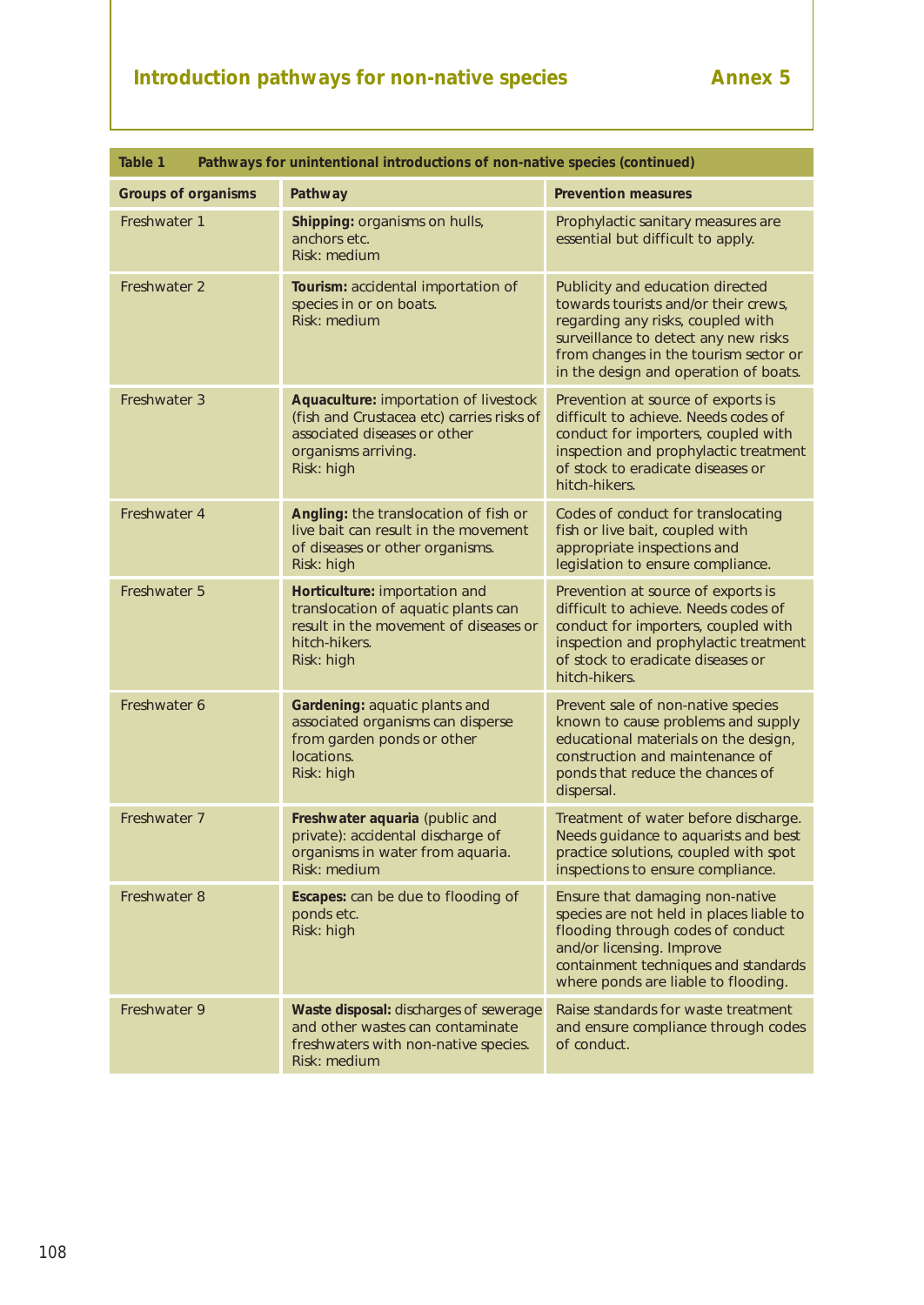| Table 1<br>Pathways for unintentional introductions of non-native species (continued) |                                                                                                                                                                                                                              |                                                                                                                                                                                                                                                                                                                                                                                                                                                                                                                  |  |  |  |  |  |  |
|---------------------------------------------------------------------------------------|------------------------------------------------------------------------------------------------------------------------------------------------------------------------------------------------------------------------------|------------------------------------------------------------------------------------------------------------------------------------------------------------------------------------------------------------------------------------------------------------------------------------------------------------------------------------------------------------------------------------------------------------------------------------------------------------------------------------------------------------------|--|--|--|--|--|--|
| <b>Prevention measures</b><br><b>Groups of organisms</b><br>Pathway                   |                                                                                                                                                                                                                              |                                                                                                                                                                                                                                                                                                                                                                                                                                                                                                                  |  |  |  |  |  |  |
| <b>Terrestrial 1</b>                                                                  | Trade and movement of goods:<br>species can be translocated in<br>containers, packing materials, in or<br>on plants (or in associated compost),<br>on timber with or without bark or in<br>some food products.<br>Risk: high | Review inspection and sampling<br>regimes and ensure consistent checks<br>of goods which pose the greatest<br>risks of concealing non-native species.<br>Institute prophylactic treatments<br>where appropriate to reduce entry of<br>damaging species (including pests and<br>diseases).<br>Review customs and other checks:<br>raise awareness of risks through<br>education; institute prophylactic<br>treatments where appropriate to<br>reduce entry of damaging species<br>(including pests and diseases). |  |  |  |  |  |  |
| <b>Terrestrial 2</b>                                                                  | People movements: for business and<br>tourism via aeroplanes, cars, rail and<br>ships.<br>Risk: high                                                                                                                         |                                                                                                                                                                                                                                                                                                                                                                                                                                                                                                                  |  |  |  |  |  |  |
| <b>Terrestrial 3</b>                                                                  | Escapes: organisms can escape while<br>in transit through accidents or<br>negligence.<br>Risk: medium                                                                                                                        | Degree of containment and<br>procedures for handling organisms in<br>transit should be reviewed and best<br>practice guidance issued, with<br>subsequent spot checks for<br>compliance.                                                                                                                                                                                                                                                                                                                          |  |  |  |  |  |  |
| <b>Terrestrial 4</b>                                                                  | Military movements: the transport of<br>personnel and their equipment can<br>result in the translocation of plants,<br>animals, pests and diseases.<br>Risk: medium                                                          | The bio-security policies that are<br>produced by the Ministry of Defence<br>for all military deployments couple to<br>their disciplined approach to<br>enforcement, give assurance that risks<br>of translocating plants, animals, pests<br>and diseases have been minimised.                                                                                                                                                                                                                                   |  |  |  |  |  |  |

| Pathways for intentional introductions of non-native species<br>Table 2 |                                                       |                                                                                                                                                                                                                      |  |  |  |  |  |
|-------------------------------------------------------------------------|-------------------------------------------------------|----------------------------------------------------------------------------------------------------------------------------------------------------------------------------------------------------------------------|--|--|--|--|--|
| <b>Groups of organisms</b>                                              | Pathway                                               | <b>Prevention measures</b>                                                                                                                                                                                           |  |  |  |  |  |
| Marine 1                                                                | For mariculture (fish, molluscs and<br>crustaceans)   | Licensing of introductions; carry out<br>risk assessment for new species;<br>ensure freshly imported stocks are<br>disease-free; conduct surveillance<br>after introductions to check for<br>problems.               |  |  |  |  |  |
| Marine 2                                                                | <b>Discards</b> from cultivation or captive<br>stocks | Codes of conduct to bring in better<br>practices for handling and disposing<br>of captive or contained stocks of<br>marine organisms. Highlight<br>potentially damaging species that do<br>not yet occur in Britain. |  |  |  |  |  |
| Marine 3                                                                | Waste disposal                                        | Improved surveillance for potential<br>problems coupled with possibly<br>stronger regulations and new codes<br>of practice to reduce the risks.                                                                      |  |  |  |  |  |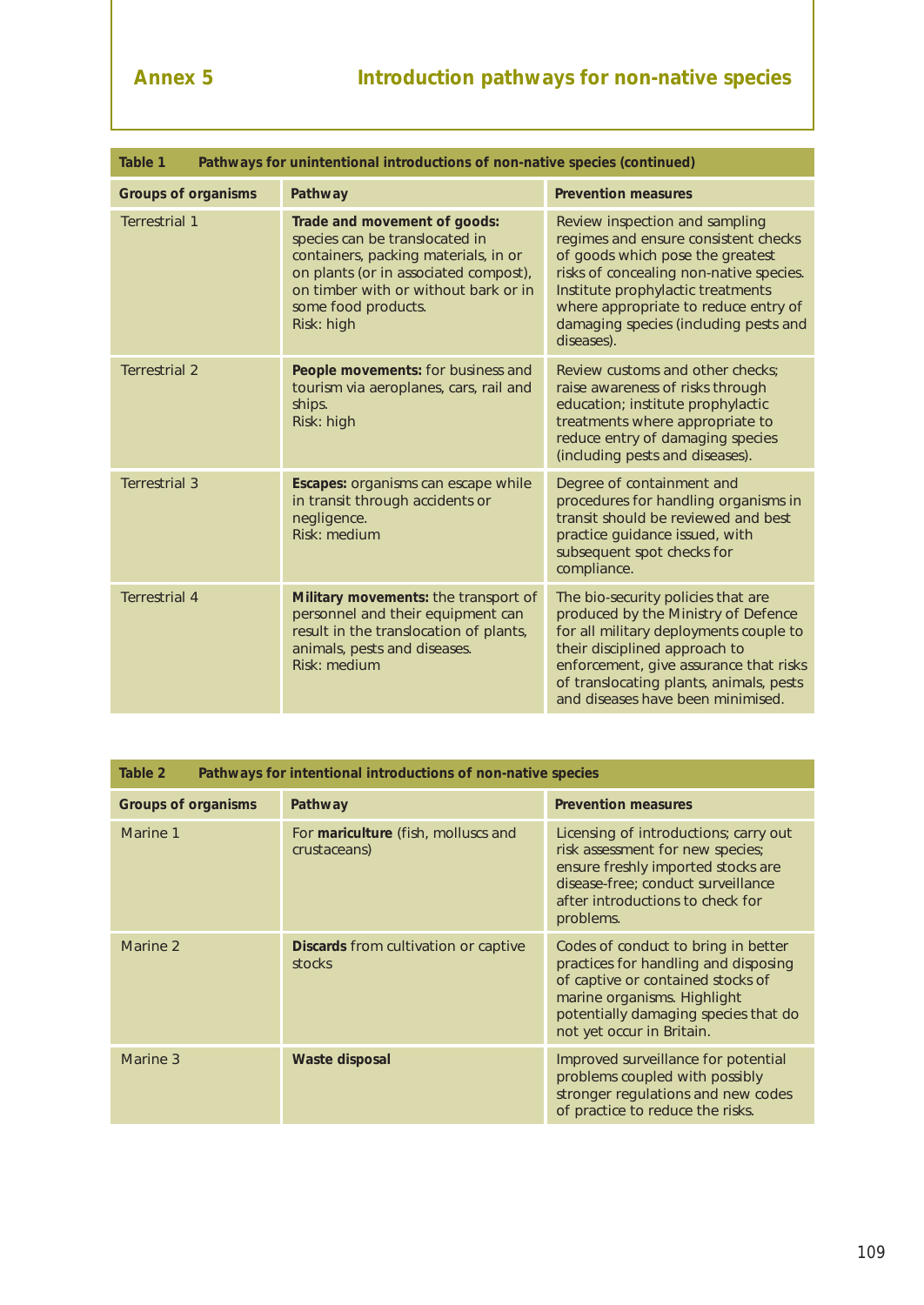# **Introduction pathways for non-native species Annex 5**

| Table 2<br>Pathways for intentional introductions of non-native species (continued) |                                                                |                                                                                                                                                                                                                                                                                                                                                                                                                                                                                                   |  |  |  |  |  |
|-------------------------------------------------------------------------------------|----------------------------------------------------------------|---------------------------------------------------------------------------------------------------------------------------------------------------------------------------------------------------------------------------------------------------------------------------------------------------------------------------------------------------------------------------------------------------------------------------------------------------------------------------------------------------|--|--|--|--|--|
| <b>Groups of organisms</b>                                                          | Pathway                                                        | <b>Prevention measures</b>                                                                                                                                                                                                                                                                                                                                                                                                                                                                        |  |  |  |  |  |
| Freshwater 1                                                                        | For aquaculture (fish and crustaceans)                         | Review current legislation for<br>effectiveness in preventing problems<br>and amend as required. Increase<br>education and strengthen codes of<br>conduct.                                                                                                                                                                                                                                                                                                                                        |  |  |  |  |  |
| Freshwater 2                                                                        | For gardening/horticulture                                     | Review current legislation for<br>effectiveness in preventing problems<br>and amend as required (possibly to<br>bring plants more in line with animals<br>in terms of a general prohibition on<br>release of non-native species).                                                                                                                                                                                                                                                                 |  |  |  |  |  |
| Freshwater 3                                                                        | For angling (fish, live bait species and<br>disease organisms) | Promulgate new codes of practice via<br>angling organisations to reduce the<br>number of non-native species dispersed<br>via these activities. Highlight<br>potentially damaging species that do<br>not yet occur in Britain.                                                                                                                                                                                                                                                                     |  |  |  |  |  |
| Freshwater 4                                                                        | Discards from cultivation or captive<br>stocks                 | Codes of conduct to bring in better<br>practices for handling and disposing<br>of captive or contained stocks of<br>freshwater organisms. Highlight<br>potentially damaging species that do<br>not yet occur in Britain.                                                                                                                                                                                                                                                                          |  |  |  |  |  |
| Freshwater 5                                                                        | <b>Waste disposal</b>                                          | Improved surveillance for potential<br>problems coupled with possibly<br>stronger regulations and new codes<br>of practice to reduce the risks.                                                                                                                                                                                                                                                                                                                                                   |  |  |  |  |  |
| <b>Terrestrial 1</b>                                                                | For agriculture                                                | Few crops or livestock species have<br>caused problems hitherto. Review<br>potential risks and establish codes of<br>conduct where these are necessary to<br>supplement the existing legislation.<br>Highlight potentially damaging<br>species that do not yet occur in<br>Britain.                                                                                                                                                                                                               |  |  |  |  |  |
| <b>Terrestrial 2</b>                                                                | For forestry                                                   | Few forest species have caused<br>problems hitherto (although there<br>has been some movement of<br>different genotypes beyond their<br>native range, or unintentional spread<br>of non-natives). Highlight potentially<br>damaging species that do not yet<br>occur in Britain.                                                                                                                                                                                                                  |  |  |  |  |  |
| <b>Terrestrial 3</b>                                                                | For habitat restoration or<br>landscaping                      | The major issue is importation of non-<br>native genotypes of native plants,<br>with inappropriate use of non-native<br>plants in some situations. The issue of<br>non-native genotypes needs to be<br>investigated further, with a possible<br>case to go to Europe on the<br>application of current trade<br>regulations within the EC (which is<br>also a conservation problem in other<br>European countries). Highlight<br>potentially damaging species that do<br>not yet occur in Britain. |  |  |  |  |  |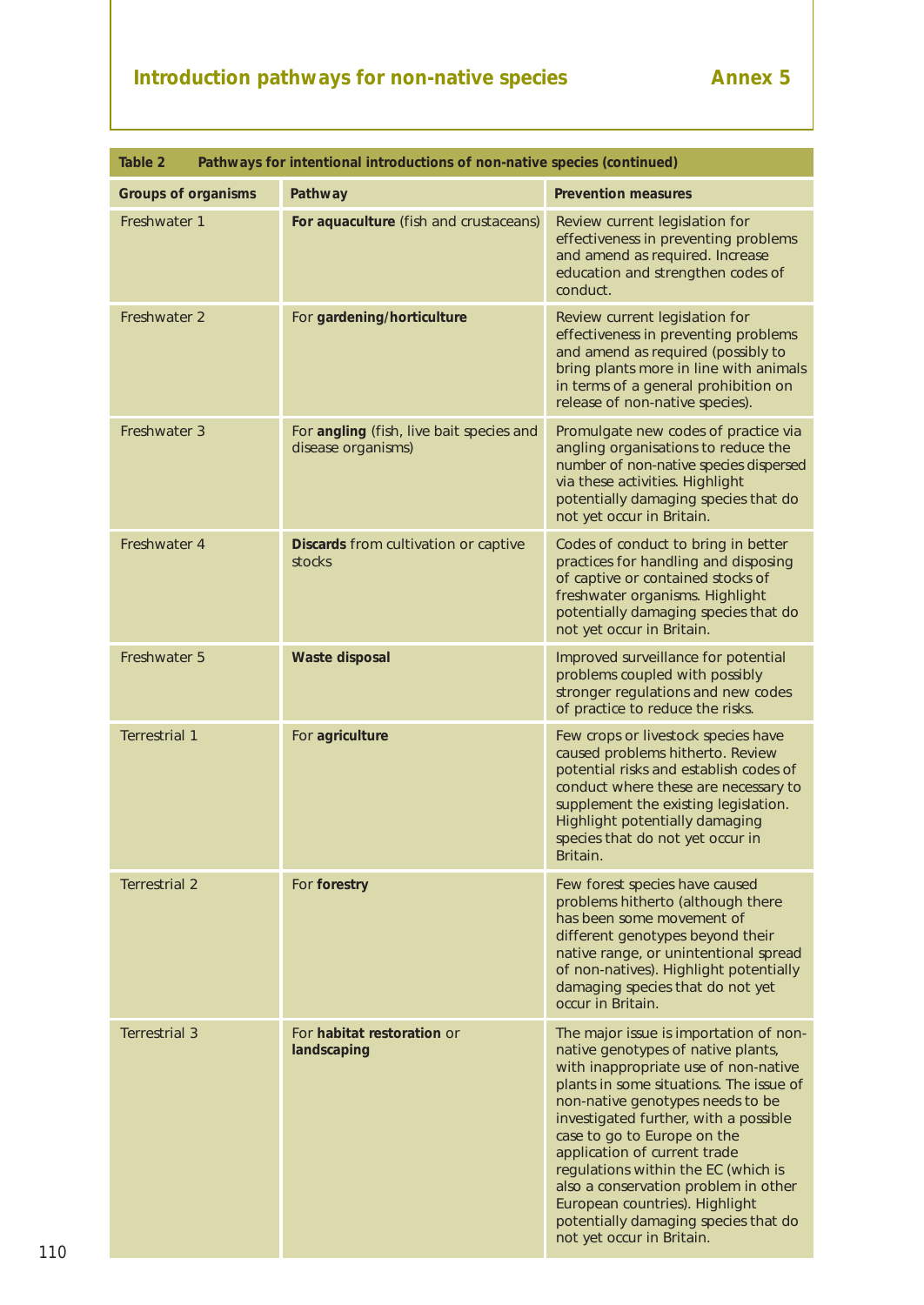| Table 2<br>Pathways for intentional introductions of non-native species (continued) |                                                         |                                                                                                                                                                                                                                                                                                                                                         |  |  |  |  |
|-------------------------------------------------------------------------------------|---------------------------------------------------------|---------------------------------------------------------------------------------------------------------------------------------------------------------------------------------------------------------------------------------------------------------------------------------------------------------------------------------------------------------|--|--|--|--|
| <b>Groups of organisms</b>                                                          | Pathway                                                 | <b>Prevention measures</b>                                                                                                                                                                                                                                                                                                                              |  |  |  |  |
| <b>Terrestrial 4</b>                                                                | For biological control                                  | Current legislation is tight; increased<br>education may be needed to raise<br>awareness of potential benefits and<br>problems.                                                                                                                                                                                                                         |  |  |  |  |
| <b>Terrestrial 5</b>                                                                | For gardening/horticulture                              | Review current legislation for<br>effectiveness in preventing problems<br>and amend as required (possibly to<br>bring plants more in line with animals<br>in terms of a general prohibition on<br>release of non-native species).                                                                                                                       |  |  |  |  |
| Terrestrial 6                                                                       | For shooting/wildfowling                                | Use the current law to ensure that no<br>inappropriate quarry or game species<br>are imported and released in future.                                                                                                                                                                                                                                   |  |  |  |  |
| <b>Terrestrial 7</b>                                                                | For biodiversity conservation<br>(i.e. reintroductions) | 'Introductions' for biodiversity<br>conservation are usually<br>reintroductions of historically native<br>species, and should be subject to a<br>similarly critical evaluation (e.g. based<br>on the IUCN guidelines). A JNCC/<br>Country Agency draft policy has been<br>consulted upon. This is a basis for<br>shaping future practices in this area. |  |  |  |  |
| <b>Terrestrial 8</b>                                                                | For aesthetic/cultural reasons                          | Increase education and awareness of<br>the problems from non-native species<br>and the current legal position in<br>order to make such introductions less<br>likely and less acceptable to the<br>general public.                                                                                                                                       |  |  |  |  |
| <b>Terrestrial 9</b>                                                                | Released pets or domestic animals                       | Increase education and awareness of<br>the problems from non-native species<br>and the current legal position at the<br>point of sale and in appropriate<br>media and magazines. Highlight<br>potentially damaging species that do<br>not yet occur in Britain.                                                                                         |  |  |  |  |
| <b>Terrestrial 10</b>                                                               | <b>Waste disposal</b>                                   | Improved surveillance for potential<br>problems coupled with possibly<br>stronger regulations and new codes<br>of practice to reduce the risks.                                                                                                                                                                                                         |  |  |  |  |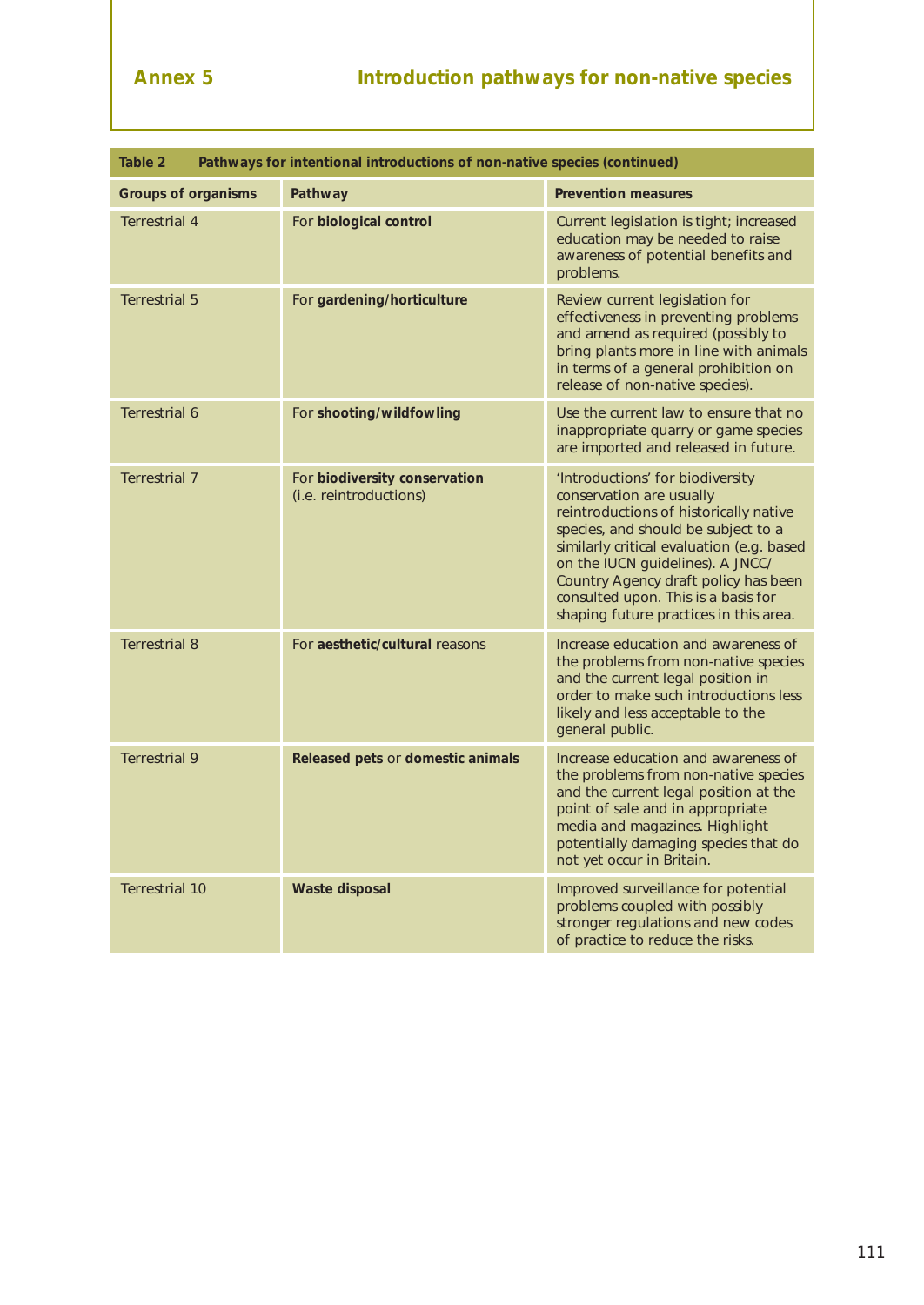# 1.1 Initiation

Initiation covers the factors that need to be considered before starting a risk assessment and the various ways in which such assessments may be triggered.

# 1.2 Reasons for initiating a risk assessment

The reason for initiating a risk assessment should always be given at the onset of the process.

Risk assessments may be initiated as a result of:

- a proposal for the intentional introduction of a non-native species
- the identification of a non-native species that may be unintentionally introduced
- the identification of a pathway or pathways that could allow non-native species introductions
- the review or revision of non-native species management actions, policies or priorities
- a requirement to assess the vulnerability of particular receptors, including native species, habitats or ecosystems, to non-native species

### 1.3 Distribution of non-native species and receptors selected for risk assessment

Risk assessments can be undertaken on any non-native species, whether absent from the area under consideration, present but only in managed or contained environments, present but not widespread or present and widespread.

Risk assessments for present and widespread non-native species are most likely to be conducted to determine the extent to which actions and policies are effective in minimising damage or to predict future changes to distribution and impacts, *e.g.* as a result of climate change. The procedures used to assess the risks posed by widespread non-native species can also be used for native species. This means that, although there is no agreed method for distinguishing between native and non-native species, risk assessments can still be undertaken without first having to decide into which group a species lies. Risk assessments can also be undertaken for species which were previously native but have died out and are being proposed for reintroduction.

# 1.4 Area covered by the risk assessment

The area may be a whole country, part of a country or all or parts of several countries. It should always be defined before starting a risk assessment, and this definition will depend on the context of the risk assessment. In the case of risk assessments for intentional introductions, a distinction may be made between the intended and the unintended areas, and both these areas will need to be defined. The risk assessment procedure itself is designed to highlight the areas at greatest risk. In cases where the introduction may be a biological control agent to control an invasive species, the risk of not introducing the organism may need to be considered.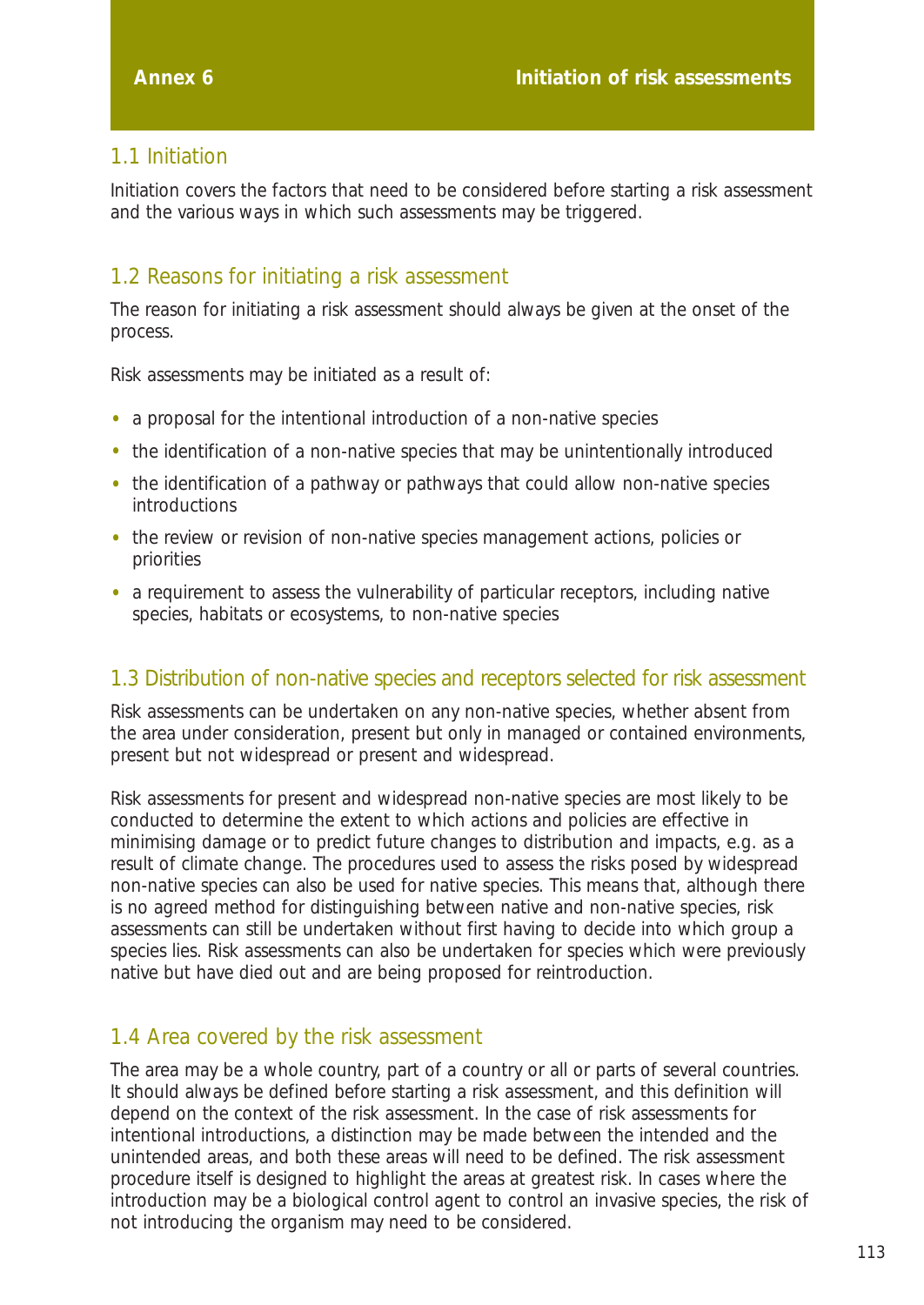# 1.4 Examples of risk assessment initiations

The IPPC (International Plant Protection Convention) International Standard on Pest Risk Analysis (FAO 2001) lists 18 different ways in which risk assessments may be triggered. These are repeated below with additions to cover intentional introductions and to highlight natural pathways and receptors. Examples based on British experience are given.

| <b>Initiation by species</b>                                                                                          | <b>Example</b>                                                                                                               |
|-----------------------------------------------------------------------------------------------------------------------|------------------------------------------------------------------------------------------------------------------------------|
| An intentional introduction of a non-native species is<br>proposed                                                    | Miscanthus biomass crop                                                                                                      |
| An emergency arises due to the discovery of an infestation or<br>outbreak of a non-native species new to an area      | Mink in the Hebrides                                                                                                         |
| A change occurs in the distribution or invasiveness of non-<br>native species already present in an area              | Muntjac                                                                                                                      |
| A species new to an area is intercepted                                                                               | Asian longhorn beetle on solid wood<br>packing material from China                                                           |
| A new species risk is identified by research                                                                          | Ruddy duck                                                                                                                   |
| A species is introduced into an area outside its normal<br>distribution                                               | Hedgehog in the Hebrides                                                                                                     |
| A species introduced to an area outside its normal distribution<br>is reported to be damaging                         | Incidence of sudden oak death in<br>California led to assessment of the<br>risks posed to UK oaks.                           |
| Repeated interceptions of a species occurs                                                                            | Colorado beetle                                                                                                              |
| A request is made to import a species for research, breeding or<br>to be kept in captivity                            | <b>Mink</b>                                                                                                                  |
| An organism is identified as a vector for other species                                                               | North American signal crayfish as a<br>vector of crayfish plague<br>(Aphanomyces astaci)                                     |
| An organism is genetically altered in a way which may<br>influence its invasiveness                                   | Formation of the amphidiploid Spartina<br>anglica from Spartina x townsendii.                                                |
| <b>Initiation by Pathway</b>                                                                                          |                                                                                                                              |
| International trade is initiated in a commodity new to the<br>country                                                 | Miscanthus biomass crop                                                                                                      |
| Existing trade in non-native species for consumption,<br>cultivation, breeding or research is reviewed                | Horticulture, agriculture, forestry,<br>aquaculture, pet industry                                                            |
| An international trade activity which may lead to the<br>unintentional introduction of non-native species is reviewed | Ballast water, soil adhering to<br>machinery, contamination of food                                                          |
| A non-trade pathway associated with human transport is<br>reviewed                                                    | Exotic items brought in as baggage by<br>travellers, deliberately or inadvertently                                           |
| The importance of introduction of a non-native species by<br>natural spread needs to be assessed                      | Potential natural spread of Indian<br>house crow from Holland (where it<br>has been introduced accidentally by<br>man) to UK |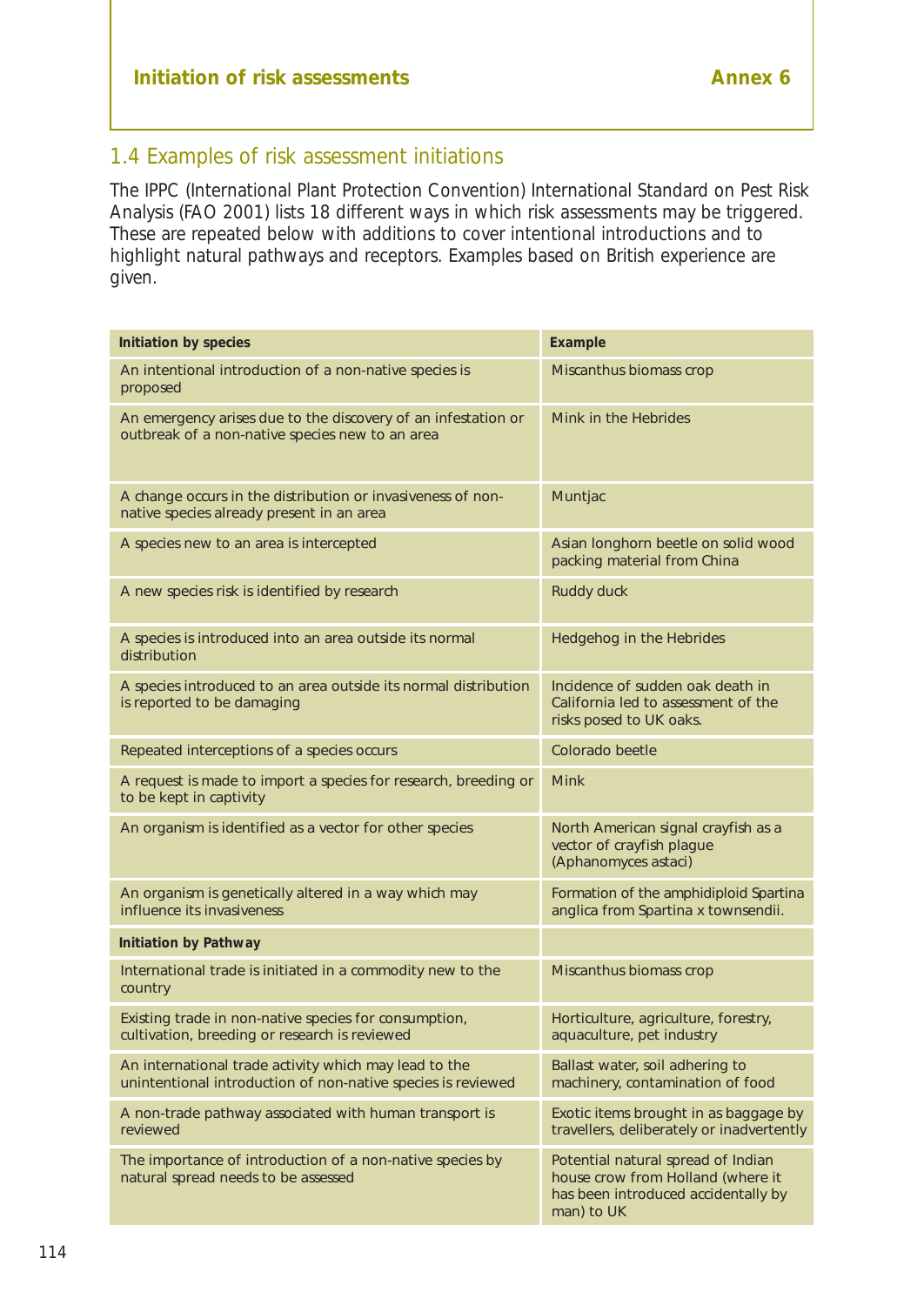| Initiation by management action                                                                                     |                                                                                                                              |  |  |  |
|---------------------------------------------------------------------------------------------------------------------|------------------------------------------------------------------------------------------------------------------------------|--|--|--|
| The importance of introduction of a non-native species by<br>natural spread needs to be assessed                    | Potential natural spread of Indian<br>house crow from Holland (where it<br>has been introduced accidentally by<br>man) to UK |  |  |  |
| A national decision is taken to review regulations,<br>requirements or operations                                   | <b>Wildlife Legislation</b>                                                                                                  |  |  |  |
| A proposal made by another country or an international<br>organisation is reviewed.                                 | Implications of the Convention on<br><b>Biological Diversity Guiding Principles</b><br>on Invasive Alien Species             |  |  |  |
| A new treatment or loss of a treatment system, a new process,<br>or new information impacts on an earlier decision. | A new herbicide is approved for use                                                                                          |  |  |  |
| A dispute arises                                                                                                    | Action taken to prevent pine wood<br>nematode entering Europe on North<br>American logs leads to a trade dispute             |  |  |  |
| Major national or international changes occur in the non-<br>native situations or borders of a country              | UK devolution                                                                                                                |  |  |  |
| <b>Initiation by Receptor</b>                                                                                       |                                                                                                                              |  |  |  |
| The threat to an endangered native species, habitat or<br>ecosystem needs to be assessed                            | Lundy cabbage (from rhododendron)                                                                                            |  |  |  |
| The threat to a native keystone species needs to be assessed                                                        | English elm (from Dutch elm disease)                                                                                         |  |  |  |
| The threat to another species valuable to man needs to be<br>assessed                                               | Earthworms (from New Zealand<br>flatworm)                                                                                    |  |  |  |

# Expert advice

Expert advice may be required when undertaking a risk assessment to help understand the procedures used in risk assessment, to provide relevant information on the species, habitats, ecosystems, pathways, management options and policies concerned, to describe previous experience and to give opinions where information is lacking, incomplete or conflicting.

### Information collection

In some circumstances, *e.g.* where there is a dispute or known complexity, a risk assessment will require the collection and assimilation of a considerable amount of information before it can be completed satisfactorily. Although some information is clearly needed before a risk assessment can be started, it is often advantageous to conduct a preliminary, brief risk assessment with the information to hand because this will help to identify the magnitude of the task, where the gaps lie and what resource will be required to complete the risk assessment. Brief risk assessments may be all that is required where the situation is clear cut, where there is little time to act or where the objectives of the risk assessment do not require a detailed response. It is essential that an audit trail exists for each risk assessment.

There is a rapidly growing literature on invasive non-native species world-wide which greatly assists with the collection of relevant information and the understanding of risk assessment procedures. Some examples are given below: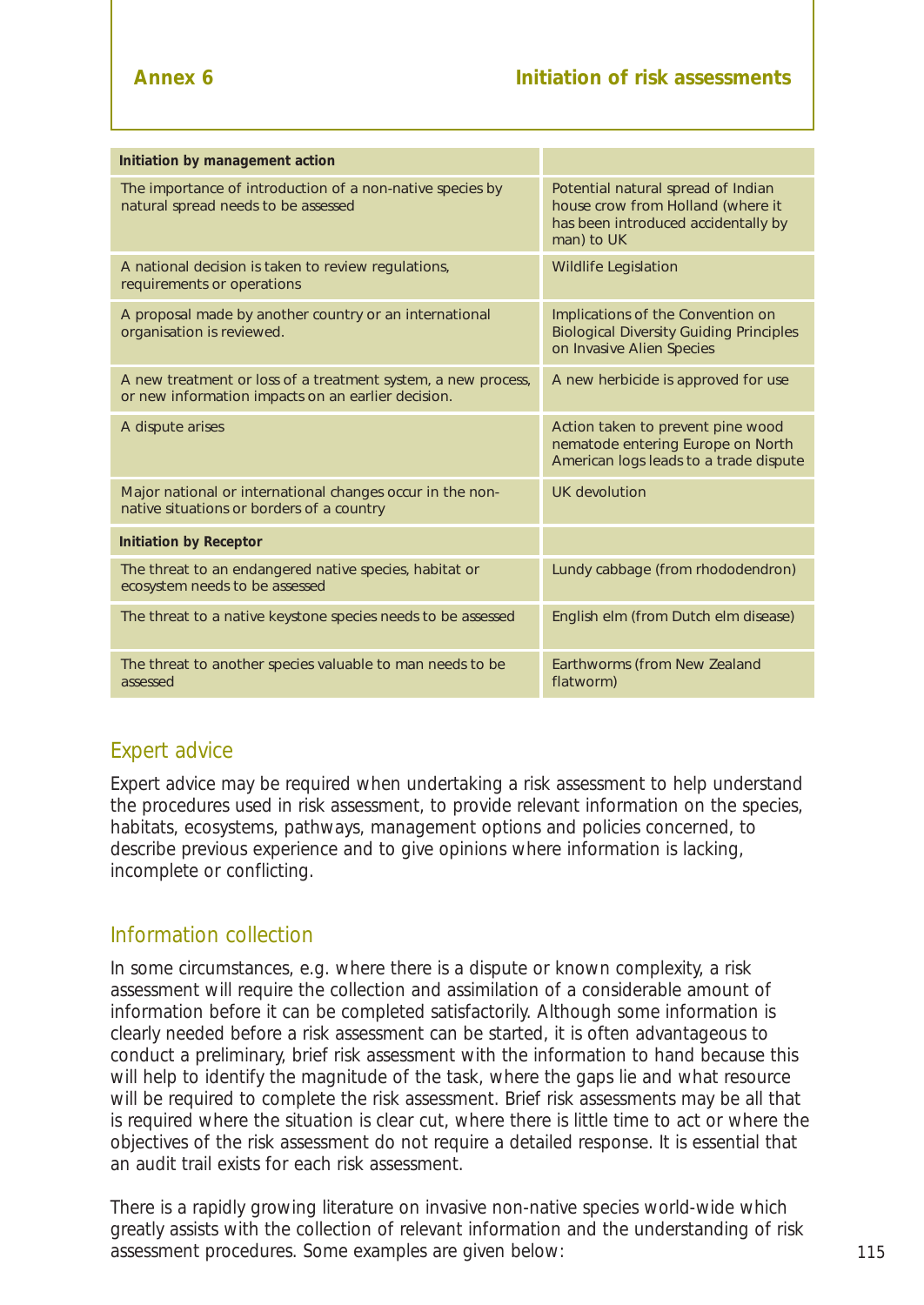| <b>Books</b>        | Williamson, M. 1996. <i>Biological invasions</i> . Chapman and Hall, London.<br>Child, L & Wade, M. 2000. The Japanese knotweed manual. Packard, Chichester.                                                                                                                                      |
|---------------------|---------------------------------------------------------------------------------------------------------------------------------------------------------------------------------------------------------------------------------------------------------------------------------------------------|
| Journals            | Biological Invasions: http://www.kluweronline.com/issn/1387-3547                                                                                                                                                                                                                                  |
| Papers              | Parker, I.M., Simberloff, D., Lonsdale, W.M., Goodell, K., Wonham, M., Kareiva, P.M.,<br>Williamson, M.H., Von Holle, B., Moyle, P.B., Byers, J.E. & Goldwasser, L. 1999. Impact:<br>toward a framework for understanding the ecological effects of invaders. Biological<br>$Invasions, 1: 3-19.$ |
| CD-ROM <sub>S</sub> | (CABI) CAB International. 2001. Crop Protection Compendium, Wallingford, UK.                                                                                                                                                                                                                      |
| Web sites           | Global Invasive Species Database: http://www.issg.org/database/welcome/<br>IUCN Guidelines: http://www.iucn.org/themes/ssc/pubs/policy/invasivesEng.htm                                                                                                                                           |
| List servers        | Aliens-L                                                                                                                                                                                                                                                                                          |

For the UK, a wide variety of resources may need to be consulted depending on the taxa involved.

| <b>Books</b>  | Clement, E.J. & Foster, M.C. 1994. Alien Plants of the British Isles. Botanical Society of the<br>British Isles, London                                                   |
|---------------|---------------------------------------------------------------------------------------------------------------------------------------------------------------------------|
| <b>Papers</b> | Manchester, S.J. & Bullock, J.M. 2000. The impacts of non-native species on UK<br>biodiversity and the effectiveness of control. Journal of Applied Ecology, 37: 845-864. |
| Web sites     | http://www.invasiveweeds.co.uk/<br>Advisory Committee on Releases to the Environment:<br>http://www.defra.gov.uk/environment/acre/index.htm                               |

In addition to biological information on non-native species, the risk assessment may require other information, *e.g.* on the climate of the area concerned (Barrow *et al*., 1993).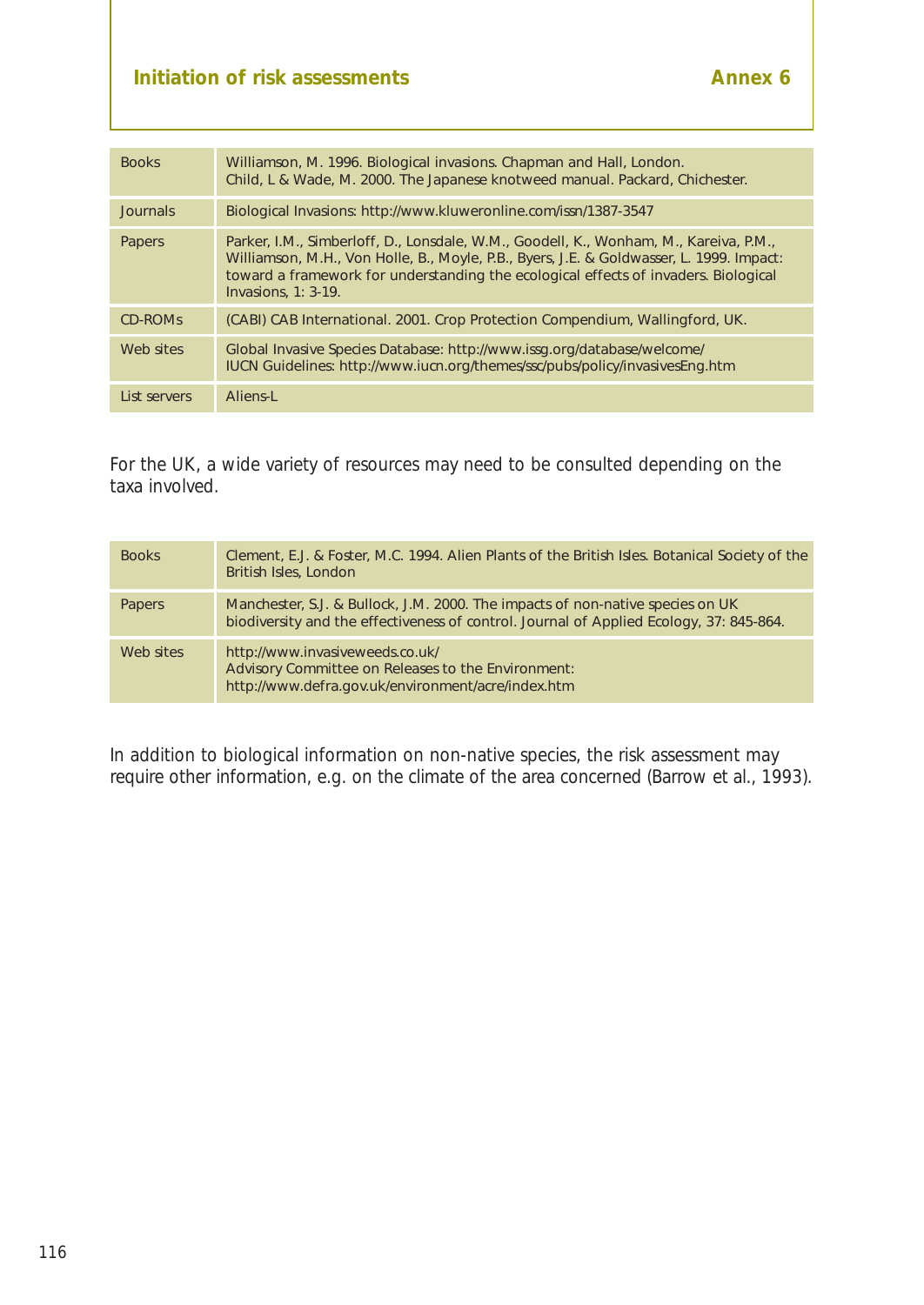| Monitoring, surveillance and survey schemes that include non-native species,<br>plus major atlas databases with non-native information       |                                                                                                                                       |                                                      |                                                                 |                                                         |                                                   |                                |                                                                                  |                                                                                                                                                                                                                                                                                                                                                                                                                    |
|----------------------------------------------------------------------------------------------------------------------------------------------|---------------------------------------------------------------------------------------------------------------------------------------|------------------------------------------------------|-----------------------------------------------------------------|---------------------------------------------------------|---------------------------------------------------|--------------------------------|----------------------------------------------------------------------------------|--------------------------------------------------------------------------------------------------------------------------------------------------------------------------------------------------------------------------------------------------------------------------------------------------------------------------------------------------------------------------------------------------------------------|
| Таха<br>covered                                                                                                                              | <b>Analysis</b><br>for non-<br>natives                                                                                                | Organisa-<br>tion                                    | Database/<br>data<br><b>Summary</b>                             | Area<br>covered                                         | <b>Database</b><br>type/pro-<br>duction<br>format | Location<br>of main<br>contact | Periodi-<br>city                                                                 | <b>Notes and comments</b>                                                                                                                                                                                                                                                                                                                                                                                          |
| All<br>terrestrial<br>and<br>fresh-<br>water<br>species<br>except<br>birds.<br>A few<br>coastal<br>marine<br>species<br>are also<br>included | Yes,<br>though<br>data is<br>variable<br>across<br>taxa (SNH<br>Audit of<br>Alien<br>Species in<br>Scotland<br>produced<br>from this) | Centre for<br>Ecology<br>and<br>Hydrology<br>(CEH)   | <b>Biological</b><br><b>Records</b><br>Centre<br>Database       | <b>Britain</b><br>(and<br>occasion-<br>ally<br>Ireland) | Oracle<br>database                                | Monkswood                      | <b>Records</b><br>from<br>local<br>recorders<br>are sent<br>to the<br><b>BRC</b> | The data is collected in<br>a slightly ad-hoc way,<br>best described as<br>repeated surveillance<br>rather than monitoring.<br>Since all records are<br>dated, it is possible to<br>produce large scale<br>maps of spread of non-<br>native species.<br>Highlighting the<br>importance of non-<br>native species records<br>to local recorders may<br>improve the frequency<br>and accuracy of data<br>collection. |
| <b>Vascular</b><br>plants                                                                                                                    |                                                                                                                                       | <b>SNH</b>                                           |                                                                 | <b>Plant Monitoring</b><br>in Scotland                  |                                                   |                                |                                                                                  |                                                                                                                                                                                                                                                                                                                                                                                                                    |
| <b>Vascular</b><br>plants                                                                                                                    | Yes,<br>including<br>some<br>analysis<br>of distri-<br>bution<br>and<br>spread                                                        | <b>Various</b><br>including<br><b>BSBI &amp; BRC</b> | Atlas 2000                                                      | <b>Britain</b><br>and<br>Ireland                        | Printed<br>output<br>from BRC<br>database         | Monkswood                      | (likely to<br>be<br>greater<br>than 10<br>years)                                 | Unknown Coverage depends on<br>the crops/commodities<br>targeted for inspection.                                                                                                                                                                                                                                                                                                                                   |
| Aquatic<br>plants                                                                                                                            |                                                                                                                                       | <b>SNH</b>                                           | <b>Botanical Survey of Scottish</b><br>Freshwater Lochs (BSSFL) |                                                         |                                                   |                                | One off only (unlikely to be<br>repeated).                                       |                                                                                                                                                                                                                                                                                                                                                                                                                    |
| Selected<br>species<br>(mostly)<br>aquatic<br>plants),<br>especially<br>Japanese<br>knotweed,<br>Himalayan<br>balsam<br>and giant<br>hogweed | None,<br>but<br>possible                                                                                                              | Environ-<br>ment<br>Agency<br>(and SEPA)             | <b>River</b><br>Habitat<br>Survey<br>Database                   | Main<br>rivers<br>through<br>out UK                     | Access 97<br>and<br>Mapinfo                       | Warrington                     | Every 10<br>years                                                                | Based on data taken<br>from the RHS<br>throughout the UK.<br>Surveys were conducted<br>on 500m stretches of<br>main river corridors.<br>Surveyors are asked to<br>record certain non-<br>native plant species,<br>but also asked to note<br>the presence of any<br>large patches of plant<br>species. The non-native<br>species list to be<br>recorded is currently<br>being reviewed and<br>expanded.             |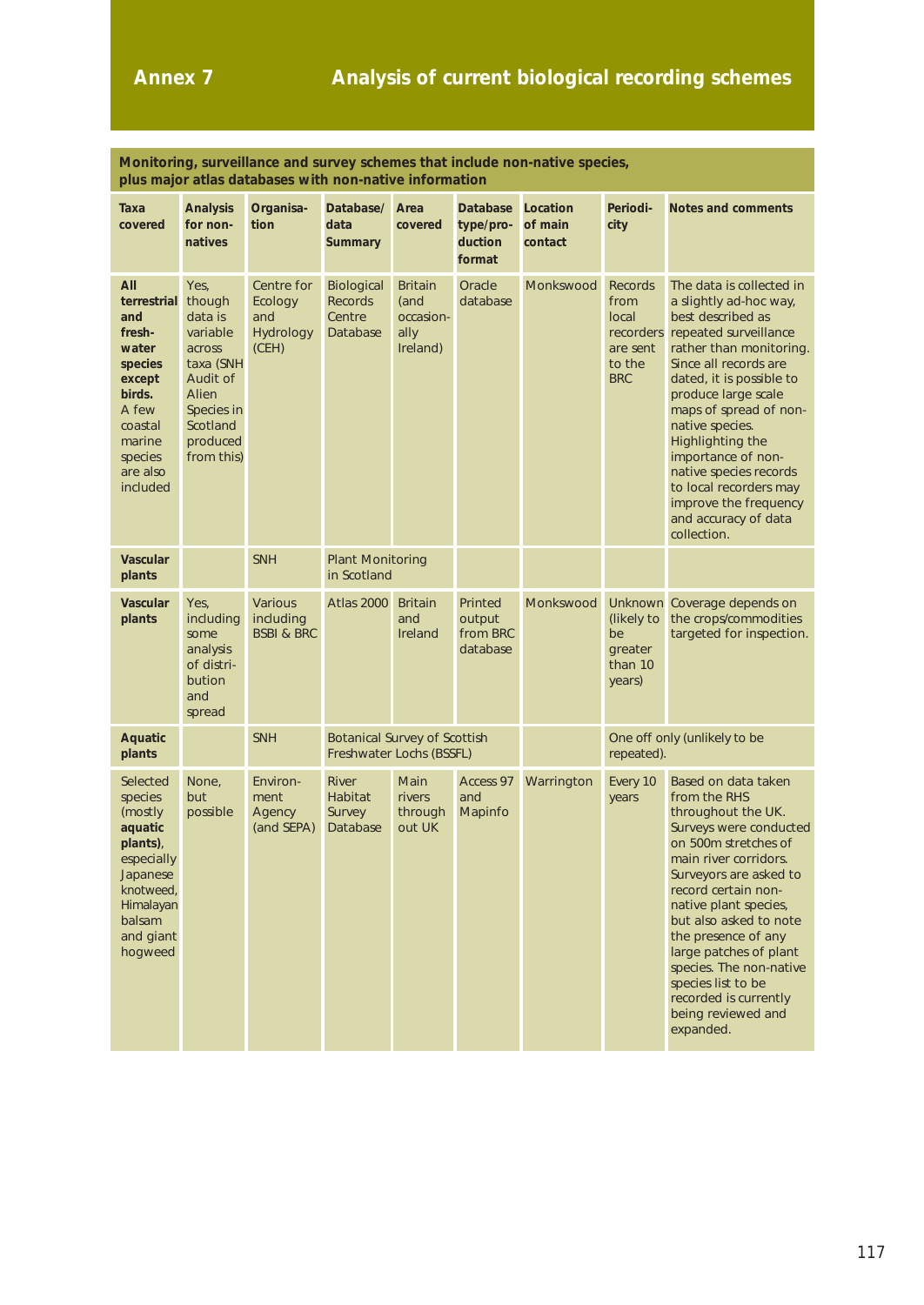# Analysis of current biological recording schemes **Annex 7**

| Monitoring, surveillance and survey schemes that include non-native species,<br>plus major atlas databases with non-native information (cont'd)                                 |                                        |                            |                                                   |                                                                                                                                                      |                                                   |                                |                                                                                                                                                                                                                                 |                                                                                                                                                                                                                                                                                                                                                                                                                                                                                                                                                                                                                                                                                                                                                                                           |
|---------------------------------------------------------------------------------------------------------------------------------------------------------------------------------|----------------------------------------|----------------------------|---------------------------------------------------|------------------------------------------------------------------------------------------------------------------------------------------------------|---------------------------------------------------|--------------------------------|---------------------------------------------------------------------------------------------------------------------------------------------------------------------------------------------------------------------------------|-------------------------------------------------------------------------------------------------------------------------------------------------------------------------------------------------------------------------------------------------------------------------------------------------------------------------------------------------------------------------------------------------------------------------------------------------------------------------------------------------------------------------------------------------------------------------------------------------------------------------------------------------------------------------------------------------------------------------------------------------------------------------------------------|
| Taxa<br>covered                                                                                                                                                                 | <b>Analysis</b><br>for non-<br>natives | Organisa-<br>tion          | Database/<br>data<br><b>Summary</b>               | Area<br>covered                                                                                                                                      | <b>Database</b><br>type/pro-<br>duction<br>format | Location<br>of main<br>contact | Periodi-<br>city                                                                                                                                                                                                                | <b>Notes and comments</b>                                                                                                                                                                                                                                                                                                                                                                                                                                                                                                                                                                                                                                                                                                                                                                 |
| <b>Aquatic</b><br>and<br>riparian<br>invasive<br>species<br>(26)                                                                                                                | Yes                                    | Environ-<br>ment<br>Agency | Invasive<br>species<br>data base                  | <b>Thames</b><br>Region<br>only                                                                                                                      | Access 97<br>and<br><b>Arcview</b>                | Reading                        | Some<br>species<br>annually<br>updated<br>from<br>other EA<br>surveys                                                                                                                                                           | They are using BRC<br>data, local regional<br>data and all other<br>information sources<br>from the Thames<br>region including their<br>own EA databases to<br>produce this non-native<br>species distribution<br>maps for the Thames<br>Region.                                                                                                                                                                                                                                                                                                                                                                                                                                                                                                                                          |
| Macro-<br>phytes                                                                                                                                                                |                                        | <b>CCW</b>                 | Macro-<br>phytes<br>database                      |                                                                                                                                                      |                                                   |                                |                                                                                                                                                                                                                                 |                                                                                                                                                                                                                                                                                                                                                                                                                                                                                                                                                                                                                                                                                                                                                                                           |
| Fresh-<br>water<br>macro-<br>phytes,<br>macro-<br>inverte-<br>brates,<br>algae;<br>some<br>riparian<br>and<br>marine<br>species<br>including<br>fish,<br>cetaceans<br>and birds | None,<br>but<br>possible               | Environ-<br>ment<br>Agency | <b>Biology</b><br>for<br><b>Windows</b>           | Main<br>rivers<br>through<br>out<br>England<br>and<br>Wales,<br>though<br>they are<br>consid-<br>ering<br>expand-<br>ing it to<br>standing<br>waters | Oracle<br>database                                | Wallingford                    | Data<br>available<br>since<br>1972.<br>Varies,<br>depend-<br>ing on<br>$taxa -$<br>annually<br>for<br>macroph<br>ytes and<br>macro-<br>inverte-<br>brates for<br>some<br>regions.<br>Quin-<br>quennially<br>for most<br>regions | Data available since<br>1972. Varies, depending<br>on taxa - annually for<br>macrophytes and<br>macroinvertebrates for<br>some regions.<br>Quinquennially for<br>most regions and taxa.<br>Data collection of<br>macrophytes and<br>macroinvertebrates<br>follows well defined<br>procedures. Every<br>organism is recorded<br>(native and non-native)<br>however not every taxa<br>is taken to species level<br>(for instance some<br>beetles only go to<br>family). In some regions<br>(Anglian for example)<br>and taxa the macrophyte and<br>macroinvertebrate<br>surveys are to species.<br>Non-native crayfish<br>surveys are also<br>recorded in this<br>database. The database<br>can be queried on<br>specific species. They<br>are making it accessible<br>via the NBN gateway. |
| Inverte-<br>brates                                                                                                                                                              |                                        | <b>SNH</b>                 | <b>Invertebrates</b><br>Monitoring in<br>Scotland |                                                                                                                                                      |                                                   |                                |                                                                                                                                                                                                                                 |                                                                                                                                                                                                                                                                                                                                                                                                                                                                                                                                                                                                                                                                                                                                                                                           |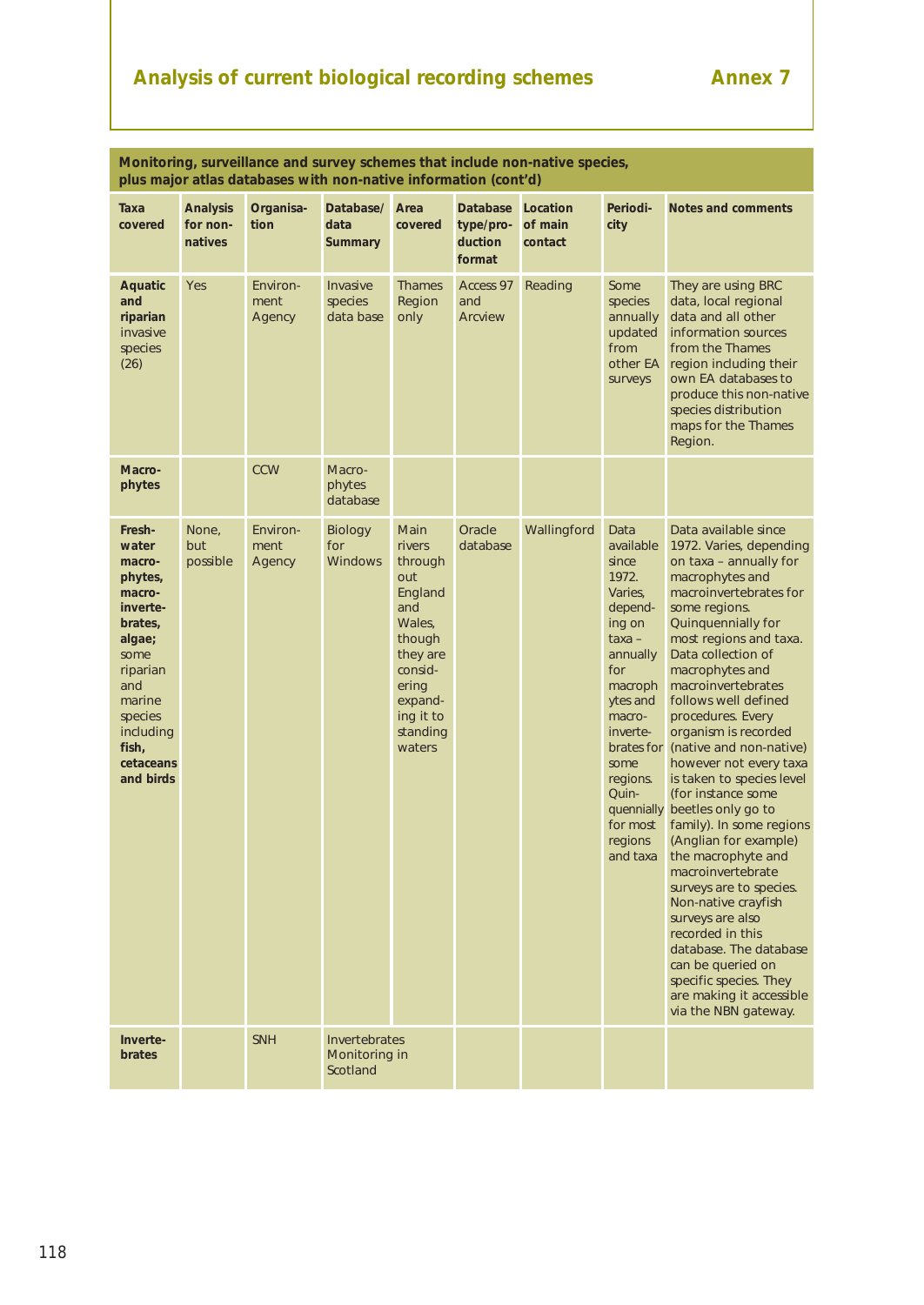| Monitoring, surveillance and survey schemes that include non-native species,<br>plus major atlas databases with non-native information (cont'd) |                                                                                                                                                                                                                                                     |                                   |                                                                 |                 |                                                   |                                |                                 |                                                                                                                                                                                                                                                                                                |
|-------------------------------------------------------------------------------------------------------------------------------------------------|-----------------------------------------------------------------------------------------------------------------------------------------------------------------------------------------------------------------------------------------------------|-----------------------------------|-----------------------------------------------------------------|-----------------|---------------------------------------------------|--------------------------------|---------------------------------|------------------------------------------------------------------------------------------------------------------------------------------------------------------------------------------------------------------------------------------------------------------------------------------------|
| Taxa<br>covered                                                                                                                                 | <b>Analysis</b><br>for non-<br>natives                                                                                                                                                                                                              | Organisa-<br>tion                 | Database/<br>data<br><b>Summary</b>                             | Area<br>covered | <b>Database</b><br>type/pro-<br>duction<br>format | Location<br>of main<br>contact | Periodi-<br>city                | Notes and comments                                                                                                                                                                                                                                                                             |
| Inverte-<br><b>brates</b>                                                                                                                       |                                                                                                                                                                                                                                                     | <b>SASA</b>                       | Rotham-<br>stead<br>Insect<br>Survey                            |                 |                                                   |                                |                                 |                                                                                                                                                                                                                                                                                                |
| Pest' non-<br>native<br>inverte-<br><b>brates</b>                                                                                               | Surveys in FC/FCRA<br>relation<br>to specific<br>identified<br>need                                                                                                                                                                                 |                                   | Plant<br>Health<br>data held<br>by FCPHS                        | <b>GB</b>       | Excel<br><b>Access</b>                            | Edinburgh<br><b>Alice Holt</b> | On basis<br><b>of</b><br>hazard | General surveillance.<br>Current examples are<br>identified Asian longhorn beetle<br>(Anoplophora<br>glabripennis), gypsy<br>moth (Lymantria dispar)<br>and horse chestnut<br>leafminer (Cameraria<br>ohridella).                                                                              |
| <b>Bark</b><br>beetles<br>(Coleo-<br>ptera:<br>Scoly-<br>tidae)                                                                                 | Specific<br>surveys<br>to assess<br>for<br>presence<br><b>of</b><br><b>Dendroct</b><br>onus<br>micans<br>and<br>several<br>Ips<br>species of<br>European<br>origin.<br>Also<br>assess-<br>ment for<br>presence<br>of non-<br>European<br>Scolytidae | <b>FC/FCRA</b>                    | EU<br>Protected<br>Zone data<br>and<br>reports                  | <b>GB</b>       | Excel<br><b>Access</b>                            | Edinburgh<br><b>Alice Holt</b> | Annual<br>and on<br>demand      | Part of EU Protected<br>Zone status. Surveys<br>have to be carried out<br>to demonstrate absence<br>from range of<br>European bark beetles<br>in order to maintain<br>ability to control wood<br>imports from rest of EU.                                                                      |
| Inverte-<br>brates<br>and<br>patho-<br>gens on<br>imported<br>plants<br>and crops                                                               | Yes                                                                                                                                                                                                                                                 | Plant<br><b>Health</b><br>Service | Plant<br>Health<br>Database<br>(computer<br>ised since<br>1987) | <b>UK</b>       | Unidata,<br>migrating<br>to SQL<br>Server         | <b>York</b>                    |                                 | Interception data cover<br>potential for entry and<br>arrival. Majority of<br>interceptions have been<br>identified to species,<br>have a known host<br>plant and a country of<br>origin. To some extent,<br>data coverage depends<br>on the crops/<br>commodities targeted<br>for inspection. |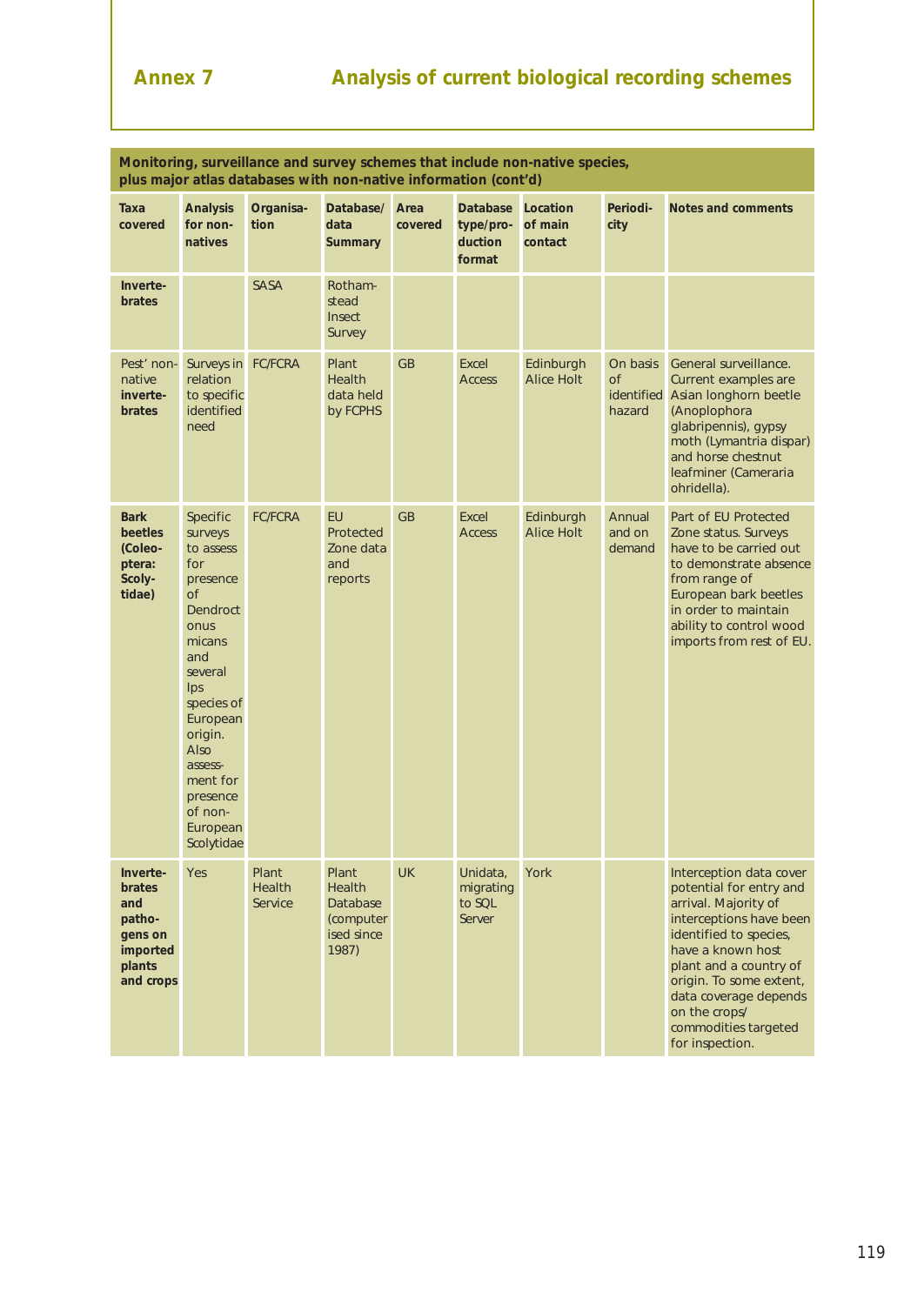# Analysis of current biological recording schemes **Annex 7**

|                                                                                                                    | Monitoring, surveillance and survey schemes that include non-native species,<br>plus major atlas databases with non-native information (cont'd) |                                         |                                               |                                |                                                                                                                |                                |                                              |                                                                                                                                                                                                                                                                                                                                                                                                                                                                                                                                                                                                                                      |
|--------------------------------------------------------------------------------------------------------------------|-------------------------------------------------------------------------------------------------------------------------------------------------|-----------------------------------------|-----------------------------------------------|--------------------------------|----------------------------------------------------------------------------------------------------------------|--------------------------------|----------------------------------------------|--------------------------------------------------------------------------------------------------------------------------------------------------------------------------------------------------------------------------------------------------------------------------------------------------------------------------------------------------------------------------------------------------------------------------------------------------------------------------------------------------------------------------------------------------------------------------------------------------------------------------------------|
| Taxa<br>covered                                                                                                    | <b>Analysis</b><br>for non-<br>natives                                                                                                          | Organisa-<br>tion                       | Database/<br>data<br><b>Summary</b>           | Area<br>covered                | <b>Database</b><br>type/pro-<br>duction<br>format                                                              | Location<br>of main<br>contact | Periodi-<br>city                             | Notes and comments                                                                                                                                                                                                                                                                                                                                                                                                                                                                                                                                                                                                                   |
| <b>Butter-</b><br>flies                                                                                            | Non-<br>native<br>species<br>recorded<br>since<br>1976                                                                                          | CEH?<br>BRC?                            | <b>Butterfly</b><br>Monitor-<br>ing<br>Scheme | <b>UK</b>                      |                                                                                                                |                                | <b>Annually</b>                              | Sites regularly surveyed<br>in a standardised way.<br>Data is reliable, but is<br>mainly from nature<br>reserves and protected<br>sites. The wider<br>countryside is poorly<br>represented. There is<br>also a strong Southern<br>bias in the number of<br>sites                                                                                                                                                                                                                                                                                                                                                                     |
| Fresh-<br>water<br>fish (and<br>some<br>marine<br>and<br>estuarine<br>fish,<br>depend-<br>ing on<br>the<br>region) | Yes, for<br>enforce-<br>ment.                                                                                                                   | Environ-<br>ment<br>Agency              | National<br>Fish Popu-<br>lations<br>Database | England<br>and<br>Wales        | Access 97                                                                                                      | <b>Thames</b>                  | <b>Fisheries</b><br>surveys<br>are<br>annual | Contains, not only<br>presence and absence<br>data but also<br>population size and<br>structure data. Much of<br>the non-native species<br>data is gained from<br>angling press, club<br>catches etc. The<br>systematic surveys take<br>place on 100-200m<br>stretches.                                                                                                                                                                                                                                                                                                                                                              |
| Fresh-<br>water,<br>marine<br>and<br>estuarine<br>fish, their<br>diseases<br>and<br>parasites                      | Yes, for<br>enforce-<br>ment of<br>Import of<br><b>Live Fish</b><br>Act                                                                         | Environ-<br>ment<br>Agency<br>and CEFAS | Live Fish<br>Move-<br>ments<br>Database       | England<br>and<br><b>Wales</b> | SQL 7<br>database<br>with a<br>visual<br>basic<br>front<br>end,<br>operated<br>through<br>windows<br><b>NT</b> | <b>Various</b>                 | <b>Licences</b><br>as they<br>happen.        | The movement of<br>species, species<br>introductions and<br>species releases are<br>recorded here. In<br>addition all licensed<br>health check data is<br>recorded here. This<br>includes the ILFA<br>database. This database<br>is used as both a<br>monitoring and<br>enforcement tool. Data<br>is checked against any<br>reports of non-natives<br>(from press, and<br>general surveys). All<br>licensed non-native fish<br>releases are recorded,<br>not just the species but<br>also numbers and size.<br>Any disease organisms<br>are also reported here.<br>The country of origin of<br>imported species is also<br>recorded. |

120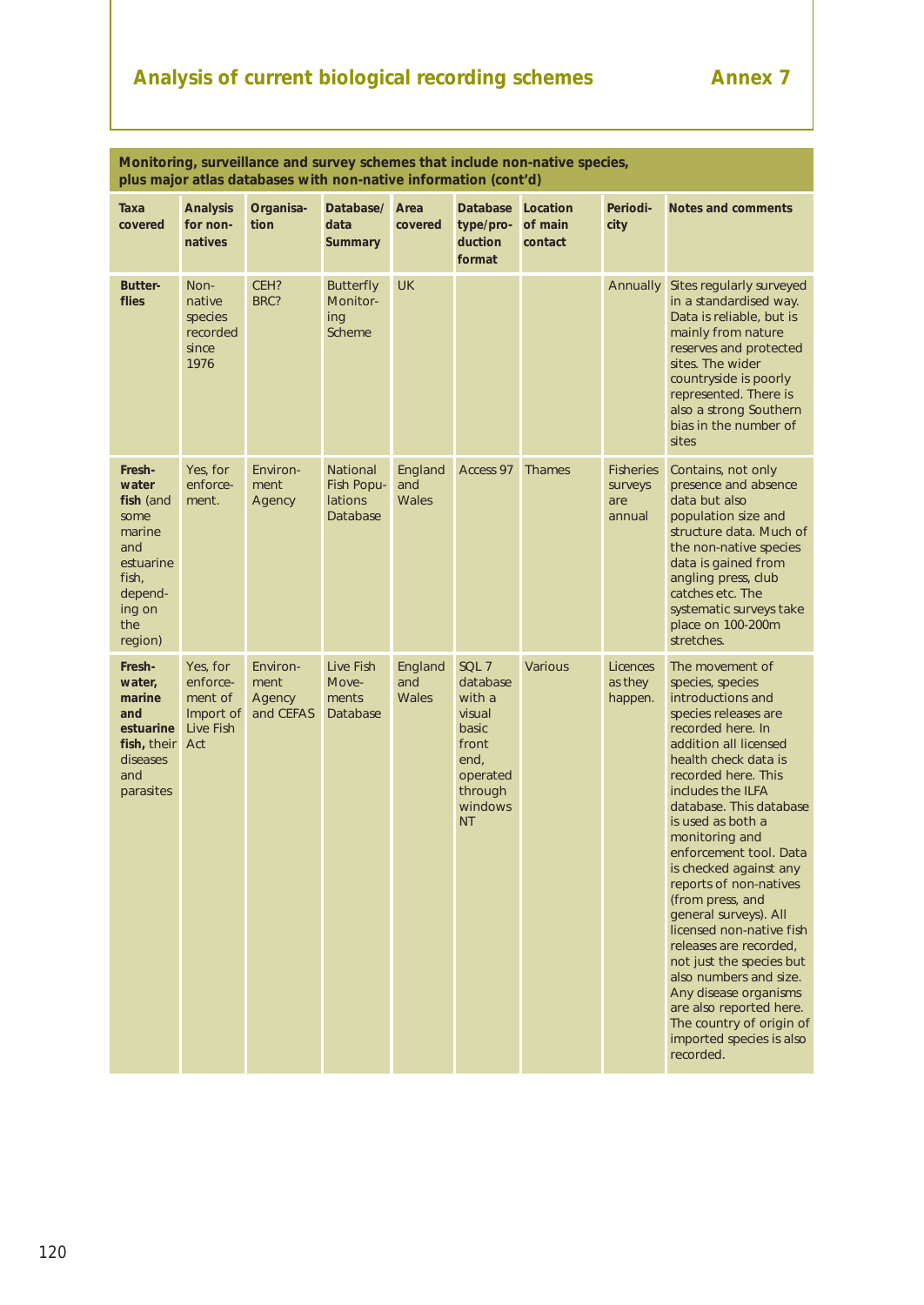# **Annex 7 Analysis of current biological recording schemes**

| Monitoring, surveillance and survey schemes that include non-native species,<br>plus major atlas databases with non-native information (cont'd) |                                                                                                                                              |                                            |                                                                  |                                                        |                                                                                                           |                                                                             |                  |                                                                                                                                                                                                                                                                                             |
|-------------------------------------------------------------------------------------------------------------------------------------------------|----------------------------------------------------------------------------------------------------------------------------------------------|--------------------------------------------|------------------------------------------------------------------|--------------------------------------------------------|-----------------------------------------------------------------------------------------------------------|-----------------------------------------------------------------------------|------------------|---------------------------------------------------------------------------------------------------------------------------------------------------------------------------------------------------------------------------------------------------------------------------------------------|
| Taxa<br>covered                                                                                                                                 | <b>Analysis</b><br>for non-<br>natives                                                                                                       | Organisa-<br>tion                          | Database/<br>data<br><b>Summary</b>                              | Area<br>covered                                        | <b>Database</b><br>type/pro-<br>duction<br>format                                                         | Location<br>of main<br>contact                                              | Periodi-<br>city | Notes and comments                                                                                                                                                                                                                                                                          |
| All<br>marine<br>taxa<br>within<br>survey<br>plots,<br>including<br>non-<br>natives                                                             | None,<br>but<br>possible                                                                                                                     | Environ-<br>ment<br>Agency                 | <b>National</b><br><b>Marine</b><br>Monitor-<br>ing<br>Programme | 87 sites mainly in<br>but some further<br>out to seaUK | impacted estuaries,                                                                                       | <b>National</b><br>Centre for<br>Env Data &<br>Surveillance,<br><b>Bath</b> | <b>Annually</b>  | Known host plant and a<br>country of origin. To<br>some extent the data.                                                                                                                                                                                                                    |
| <b>Various</b><br>marine<br>species                                                                                                             | Selected<br>non-<br>native<br>species<br>are<br>targeted<br>for public<br>awareness<br>and for<br>the<br>monitor-<br>ing pro-<br>gramme      | MBA,<br><b>MarLIN</b><br>and PADI          | <b>Marine Life Awareness</b><br>Programme                        |                                                        |                                                                                                           |                                                                             |                  | Volunteer recorder<br>programme.                                                                                                                                                                                                                                                            |
| <b>Breeding</b><br><b>birds</b><br>(including<br>common<br>non-<br>natives)                                                                     | <b>None</b><br>specifi-<br>cally, but<br>trends<br>produced<br>for all<br>species<br>that<br>occur in<br>more<br>than 40<br>1-km<br>squares. | <b>British</b><br>Trust for<br>Ornithology | <b>Breeding</b><br><b>Birds</b><br>Survey                        | <b>UK</b>                                              | <b>Fixed</b><br>length<br>text files.<br>Data<br>analysed<br>by SAS<br>pro-<br>grammes                    | <b>Thetford</b>                                                             | Annually         | Potential to analyse<br>species distributions on<br>a 1km square basis. Can<br>provide numbers and<br>distribution of species<br>from 1994 onwards.<br>The database is<br>currently difficult to<br>use. They are hoping to<br>put the data onto a<br>relational database in<br>the future. |
| Wetland<br>birds<br>(particu-<br>larly non-<br>breeding)                                                                                        | Yes,<br>annual<br>count for<br>each<br>species<br>published                                                                                  | Wildfowl &<br>Wetlands<br><b>Trust</b>     | Wetland<br><b>Bird</b><br>Survey<br>(WeBS)                       | <b>UK</b>                                              | Database<br>currently<br>under<br>revision.<br>Some in<br>Paradox,<br>Oracle<br>and<br>various<br>formats | Slimbridge                                                                  | Annually         | Monthly counts of<br>wildfowl and waders at<br>sites throughout the<br>UK.                                                                                                                                                                                                                  |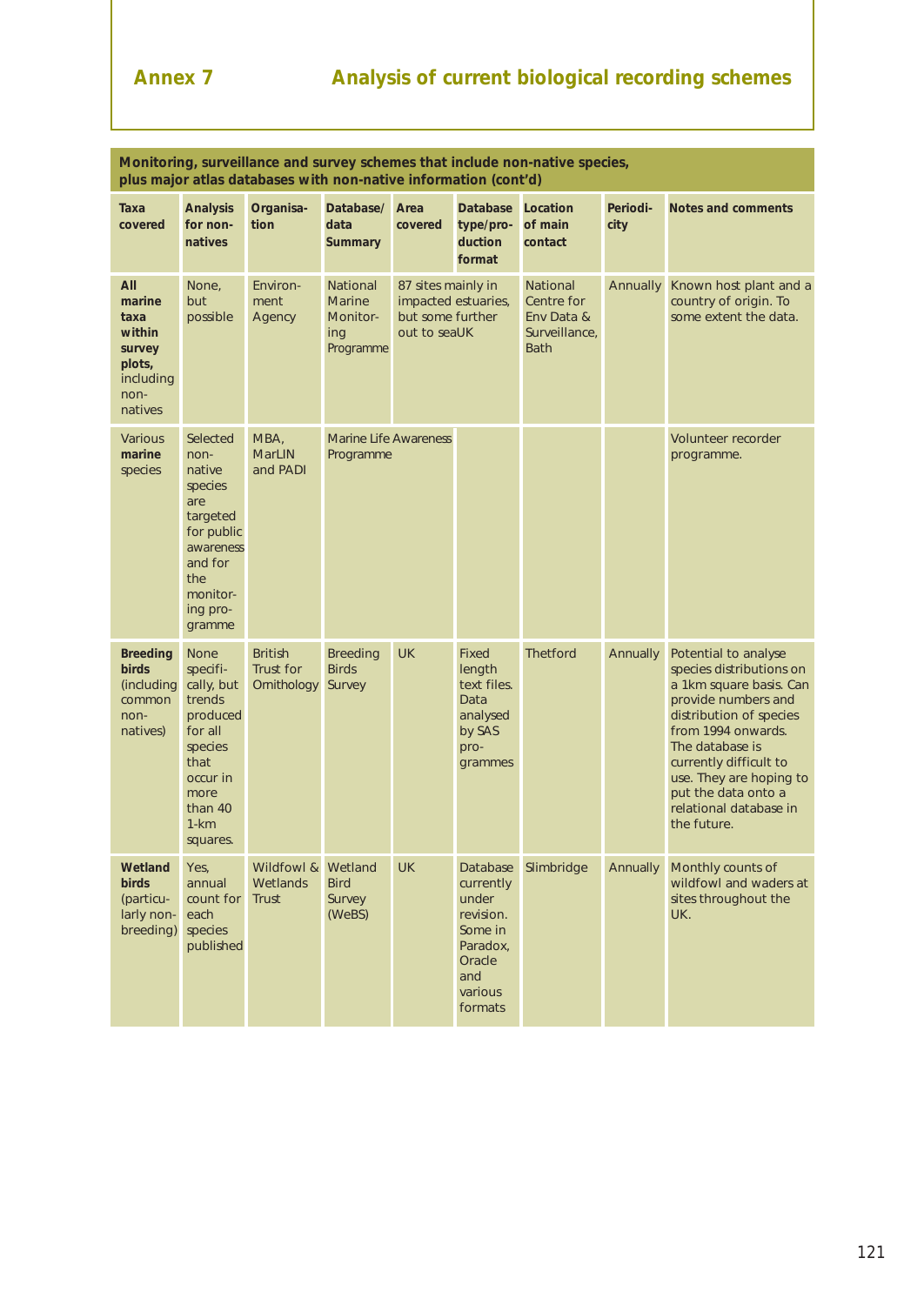# Analysis of current biological recording schemes **Annex 7**

| Monitoring, surveillance and survey schemes that include non-native species,<br>plus major atlas databases with non-native information (cont'd) |                                                                             |                                               |                                                            |                          |                                                   |                                        |                                      |                                                                                                                                                                                                                                                                                                                                                                                                                                                           |
|-------------------------------------------------------------------------------------------------------------------------------------------------|-----------------------------------------------------------------------------|-----------------------------------------------|------------------------------------------------------------|--------------------------|---------------------------------------------------|----------------------------------------|--------------------------------------|-----------------------------------------------------------------------------------------------------------------------------------------------------------------------------------------------------------------------------------------------------------------------------------------------------------------------------------------------------------------------------------------------------------------------------------------------------------|
| Taxa<br>covered                                                                                                                                 | <b>Analysis</b><br>for non-<br>natives                                      | Organisa-<br>tion                             | Database/<br>data<br><b>Summary</b>                        | Area<br>covered          | <b>Database</b><br>type/pro-<br>duction<br>format | Location<br>of main<br>contact         | Periodi-<br>city                     | Notes and comments                                                                                                                                                                                                                                                                                                                                                                                                                                        |
| All non-<br>native<br>breeding<br><b>birds</b><br>(except)<br>the very<br>abundant,<br>e.g.<br>Pheasant)                                        | Yes,<br>annual<br>report<br>produced                                        | Rare<br><b>Breeding</b><br><b>Birds Panel</b> | Rare<br><b>Breeding</b><br><b>Birds Panel</b>              | <b>UK</b>                | Paradox<br>database                               | Bruich-<br>laddich, Islay              | Annually                             | Non-systematic data<br>recording, but does<br>pick up early arrivals of<br>breeding birds. Relies<br>on County Recorders,<br>data comes from<br>county bird reports.<br>County bird recorders<br>fill in special reports.                                                                                                                                                                                                                                 |
| All larger<br>species                                                                                                                           | Impacts<br><b>of</b><br>invasive<br>species<br>noted,<br>but no<br>analysis | SNH, CCW,<br><b>EN</b>                        | <b>Site</b><br>Condition<br>Monitor-<br>ing Pro-<br>gramme | Desig-<br>nated<br>sites | $\overline{\cdot}$                                | Annual (six year rolling<br>programme) |                                      | On a six year rolling<br>programme. Non-native<br>species are recorded if<br>they become an issue<br>for the special features<br>of designated sites                                                                                                                                                                                                                                                                                                      |
| <b>Mammals</b>                                                                                                                                  | <b>None</b>                                                                 | <b>JNCC</b>                                   | MAM-<br><b>ONET</b>                                        | <b>UK</b>                | Not yet<br>decided                                | Peter-<br>borough                      | Planned<br>to<br>surveys<br>annually | This is currently at the<br>pilot phase. Intention is<br>to carry out some<br>surveillance on all<br>mammals. Currently<br>prioritising BAP species,<br>and other species of<br>conservation concern.<br>Looking at signs and<br>road death records.<br>Looking at DNA<br>reference library for all<br>info National Bat<br>monitoring programme<br>(8 species) will be<br>included within this.<br>Plan is to look at<br>population trends over<br>time. |
| <b>Bats</b>                                                                                                                                     |                                                                             |                                               | <b>National Bat</b><br>Monitoring<br>Programme             |                          |                                                   |                                        |                                      |                                                                                                                                                                                                                                                                                                                                                                                                                                                           |
| Amphi-<br>bians and<br>reptiles                                                                                                                 |                                                                             | <b>HCT</b>                                    |                                                            |                          |                                                   |                                        |                                      |                                                                                                                                                                                                                                                                                                                                                                                                                                                           |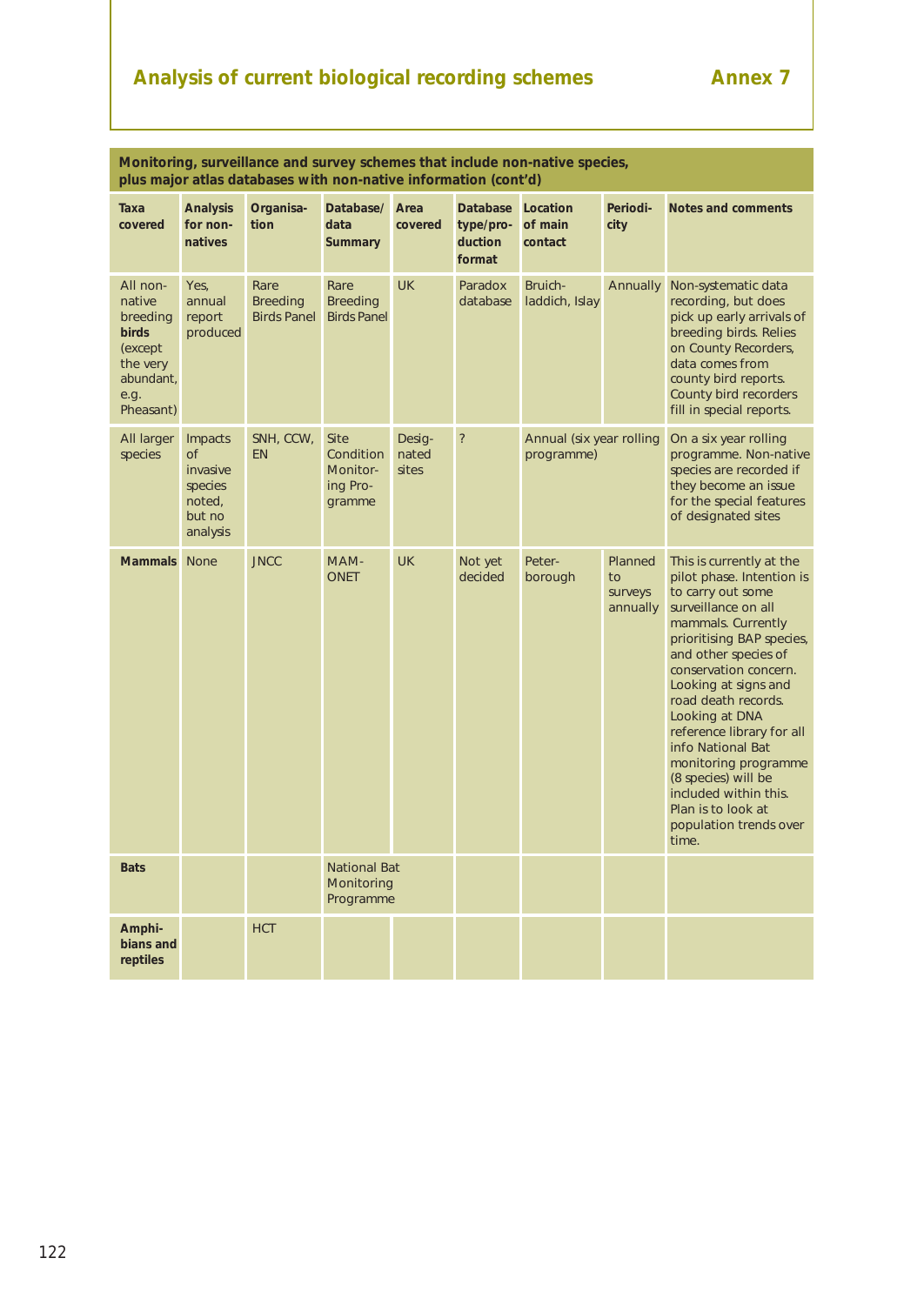# Entry potential

How many pathways could the pest be carried on?

How likely is the pest to be associated with the pathway at origin?

Is the concentration of the pest on the pathway at origin likely to be high?

How likely is the pest to survive existing cultivation or commercial practices?

How likely is the pest to survive or remain undetected during existing phytosanitary procedures?

How likely is the pest to survive in transit?

How likely is the pest to multiply during transit?

How large is movement along the pathway?

How widely is the commodity to be distributed through the Pest Risk Assessment (PRA) area?

How widely spread in time is the arrival of different consignments?

How likely is the pest to be able to transfer from the pathway to a suitable host?

Is the intended use of the commodity likely to aid introduction?

### Establishment potential

How many host plant species are present in the Pest Risk Assessment (PRA) area?

How extensive are the host plants in the PRA area?

If an alternate host is needed to complete the life cycle, how extensive are such host plants in the PRA area?

If a vector is needed for dispersal, how likely is the pest to become associated with a suitable vector?

Has the pest been recorded on crops in protected conditions elsewhere?

How likely are wild plants to be significant in dispersal or maintenance of populations?

How similar are the climatic conditions that would affect pest establishment in the PRA area and in the area of origin?

How similar are other abiotic factors in the PRA area and in the area of origin?

How likely is the pest to have competition from existing species in the PRA area for its ecological niche? 123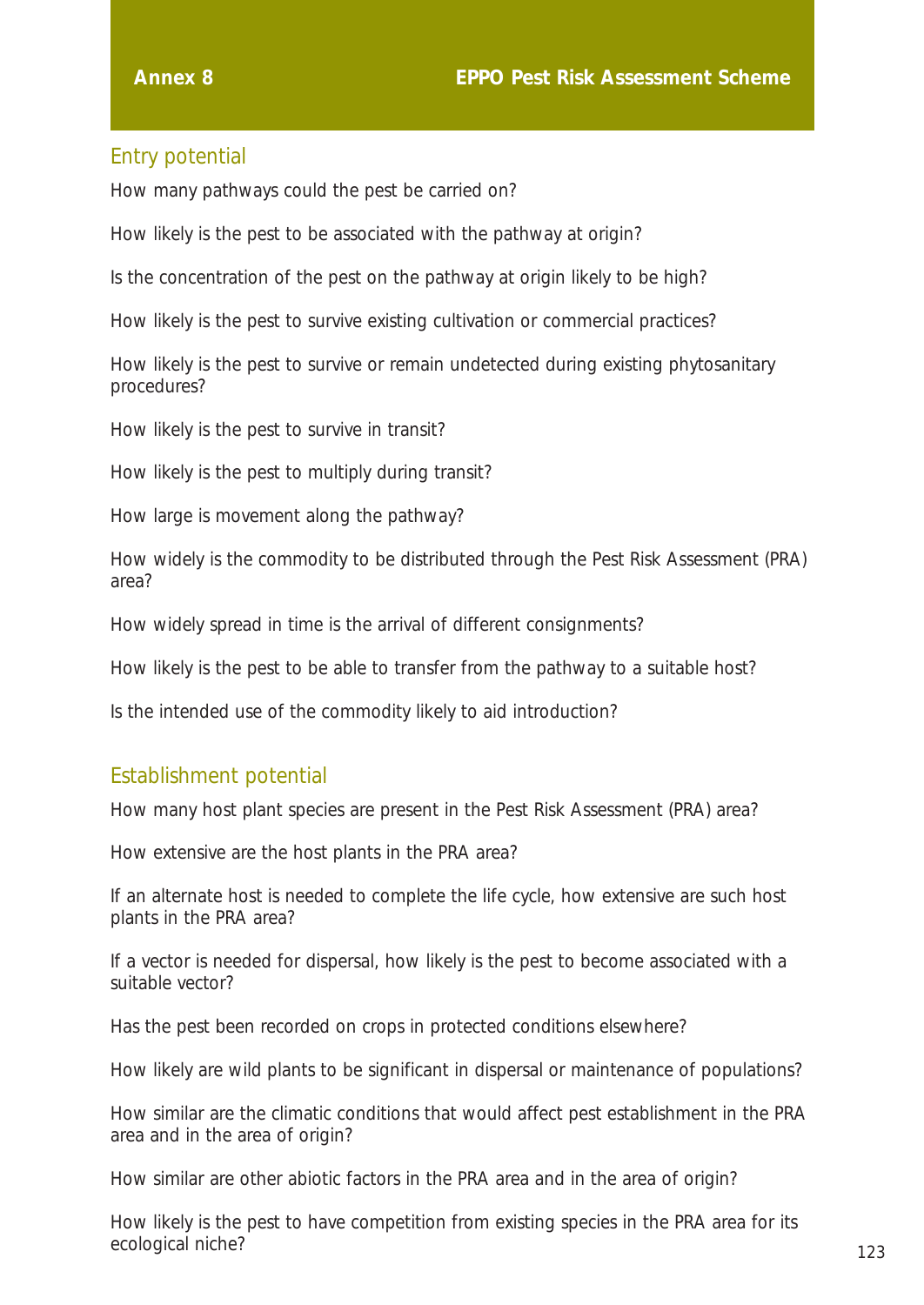#### **EPPO Pest Risk Assessment Scheme Annex 8**

How likely is establishment to be prevented by natural enemies already present in the PRA area?

If there are differences in the crop environment in the PRA area to that in the area of origin, are they likely to aid establishment?

Are the control measures which are already used against other pests during the growing of the crop likely to prevent establishment of the pest?

Is the reproductive strategy of the pest and duration of life cycle likely to aid establishment?

How likely are relatively low populations of the pest to become established?

How probable is it that the pest could be eradicated from the PRA area?

How genetically adaptable is the pest?

How often has the pest been introduced into new areas outside its original range?

#### Economic impact assessment

How important is economic loss caused by the pest within its existing geographic range?

How important is environmental damage caused by the pest within its existing geographic range?

How important is social damage caused by the pest within its existing geographic range?

How extensive is the part of the PRA area likely to suffer damage from the pest?

How rapidly is the pest liable to spread in the PRA area by natural means?

How rapidly is the pest liable to spread in the PRA area by human assistance?

How likely is it that the spread of the pest could be contained within the PRA area?

Considering the ecological conditions in the PRA area, how serious is the direct effect of the pest on crop yield and/or quality likely to be?

How likely is the pest to have a significant effect on producer profits due to changes in production costs, yields etc. in the PRA area?

How likely is the pest to have a significant effect on consumer demand in the PRA area?

How likely is the presence of the pest in the PRA area to affect export markets?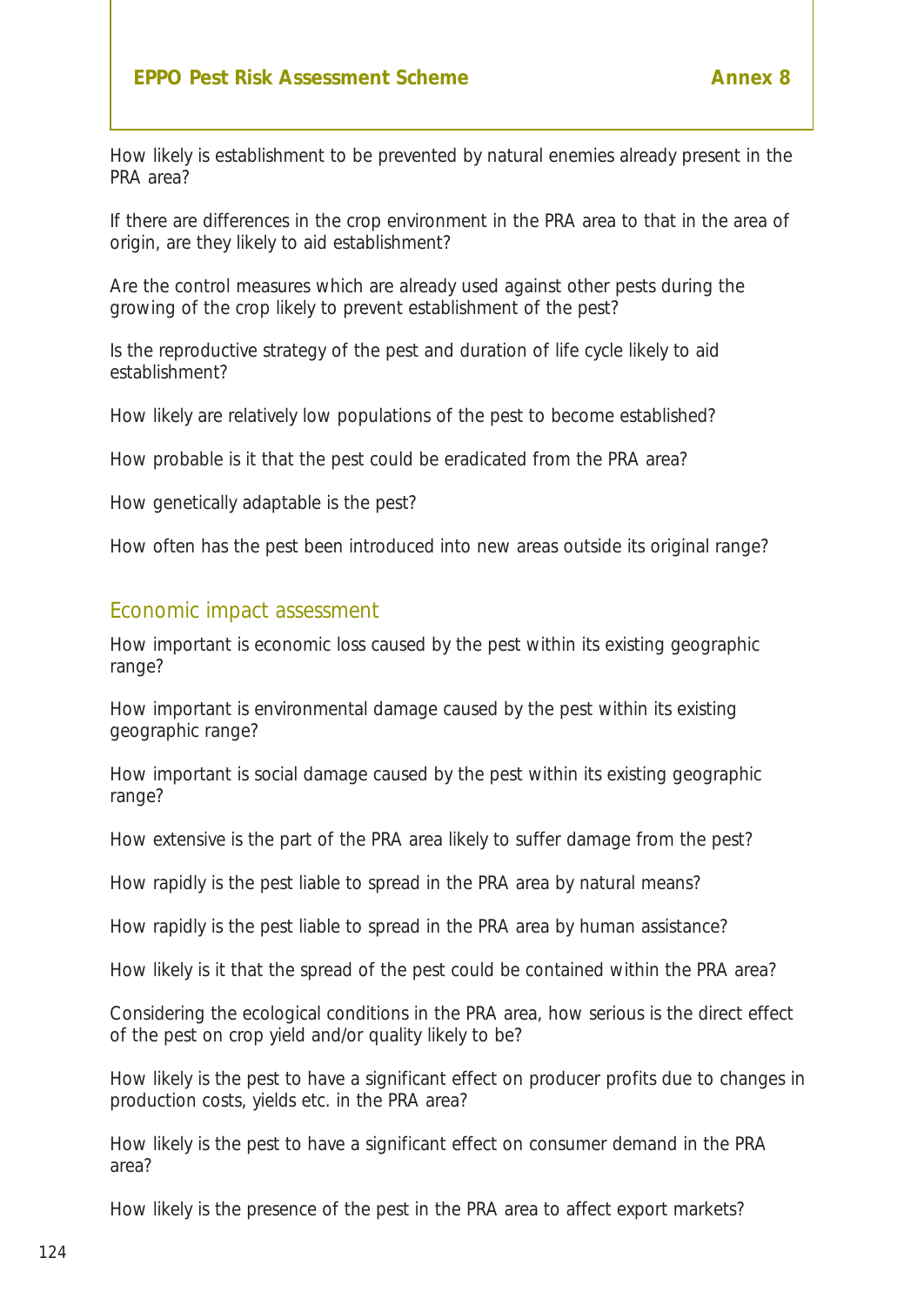How important would other costs resulting from introduction be?

How important is the environmental damage likely to be in the PRA area?

How important is the social damage likely to be in the PRA area?

How probable is it that natural enemies, already present in the PRA area, will affect populations of the pest if introduced?

How easily can the pest be controlled?

How likely are control measures to disrupt existing biological or integrated systems for control of other pests?

How likely are control measures to have other undesirable side-effects?

Is the pest likely to develop resistance to plant protection products?

The following conclusions were drawn after discussions by the Review Group on the value of the EPPO risk assessment scheme for four species *(Azolla filiculoides; Corvus splendens, Muntiacus reevesi, and Uncinia rubra):*

- the EPPO Risk Assessment can be used to assess the risks posed by non-native species but it requires modification. For example, questions must be modified to deal with non-pest species;
- additional questions may be needed to assess key features which are only important for specific taxa. For example, the ability to reproduce vegetatively, *e.g.* by rhizomes, and the need for specialist pollinators are relevant only for the assessment of plant taxa. Consideration may need to be given to producing different versions for different taxa, to overcome the differences in ecological and biological requirements;
- when considering an intentional introduction, the questions under entry potential need not be answered;
- when assessing a species which is already present and widespread, the questions on entry potential and establishment potential need not be answered unless the potential for future expansion of a species distribution is being assessed;
- the scheme is written so that only one species is assessed at a time. Additional pathways for this species can also be explored. To conduct an assessment of all species which may be transported along a pathway, be affected by a change of policy or may harm receptors, these assessments will have to be combined;
- the individual completing the questionnaire should be an expert in the organism and may need support from experts in risk assessment, potential receptors, and others;
- to help promote consistency between users of the questionnaire it could be supported by more detailed guidance on the purpose of individual questions, and what might constitute appropriate answers;
- the purpose of completing the risk assessment has to be clear from the outset, *e.g.* to inform a management plan or to create a priority list;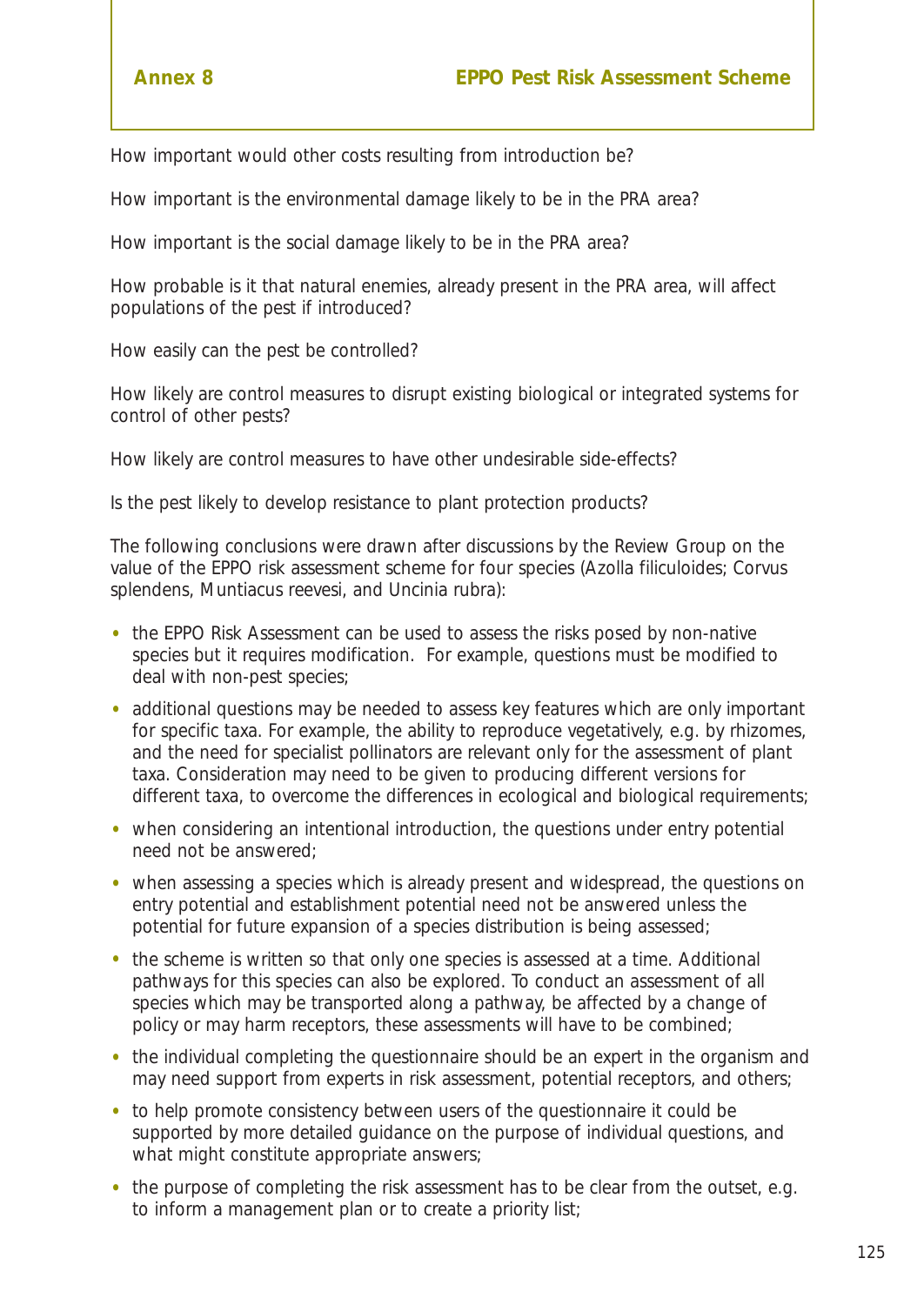- the definition of the area to be covered by the risk assessment depends on its purpose, but should include consideration of the distribution of the receptors at risk, and the potential distribution of the non-native species. Guidance is required to ensure appropriate definition of the area considered by the risk assessment;
- the scheme assumes that an assessment commences with an identified non-native species that represents a potential risk. To accommodate assessments that aim to identify the species that represent a risk to particular receptors, or the risk posed by pathways of introduction, modifications to the order in which sections are completed should be considered;
- it would be useful if the risk assessment included a question about public awareness of the presence of the organism;
- the scheme stresses the need for knowledge of species' behaviour in other countries.

The risk assessment should include an assessment of the potential difficulty for control in the event of an escape.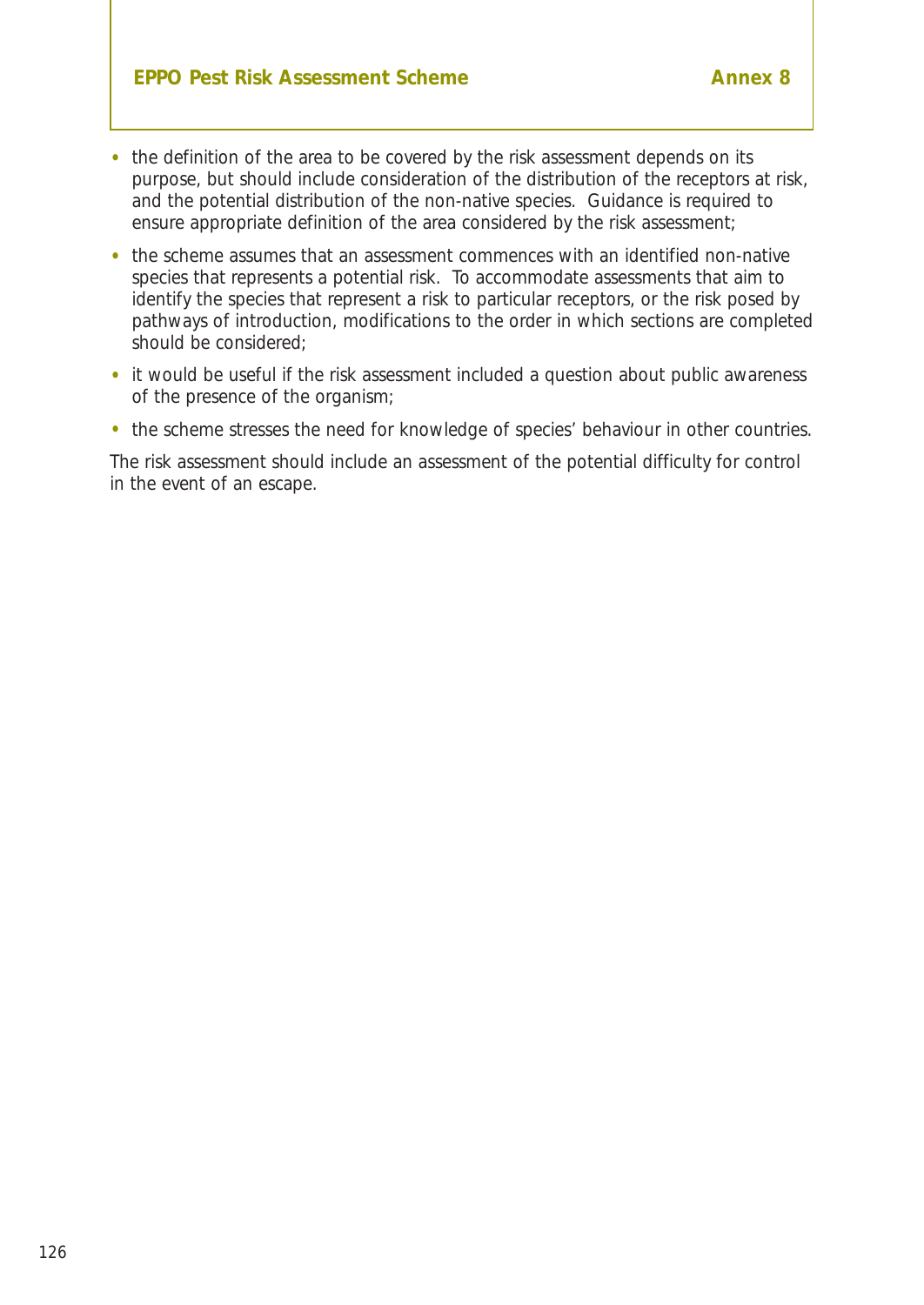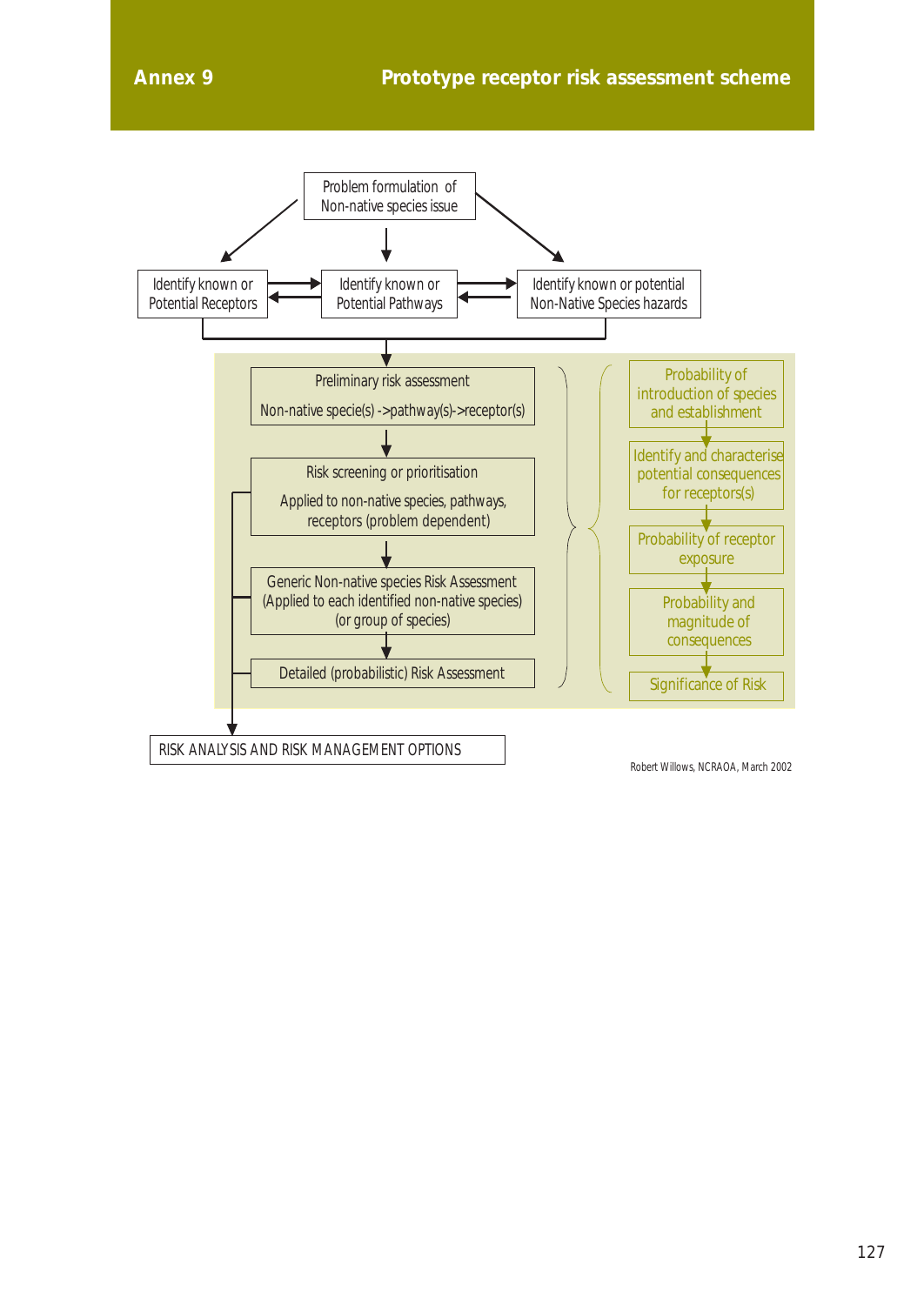#### **Annex 10 Summary of organisations with responsibilities or capabilities in relation to invasive non-native species**

| Prepared by remedy and control sub-group (please note: this is for illustrative purposes and<br>should not be regarded as an exhaustive list) |                                                                                                                                                                                                                                               |                                                                                                                                                                                              |  |  |  |  |
|-----------------------------------------------------------------------------------------------------------------------------------------------|-----------------------------------------------------------------------------------------------------------------------------------------------------------------------------------------------------------------------------------------------|----------------------------------------------------------------------------------------------------------------------------------------------------------------------------------------------|--|--|--|--|
| <b>PLANT</b><br><b>HEALTH</b>                                                                                                                 | Implementation of EU Plant Health legislation<br>throughout the UK. It also administers Plant<br><b>Health in England</b>                                                                                                                     | Plant Health Division, Defra, Foss House,<br>Peasholme Green York, YO1 7PX                                                                                                                   |  |  |  |  |
|                                                                                                                                               | Technical enforcement in support of Plant Health<br>Division in England and Wales                                                                                                                                                             | Plant Health & Seeds Inspectorate (PHSI of the<br>PHD), Defra, Foss House, Peasholme Green, York,<br><b>YO1 7PX</b>                                                                          |  |  |  |  |
|                                                                                                                                               | Technical advice in support of Plant Health<br><b>Division</b>                                                                                                                                                                                | Plant Health Group, Central Science Laboratory,<br>Sand Hutton, York, YO41 1LZ                                                                                                               |  |  |  |  |
|                                                                                                                                               | The National Assembly for Wales Agriculture<br>Department (NAWAD) has responsibility for the<br>administration of plant health legislation in<br>Wales (with PHSI and CSL providing technical<br>support on an agency basis)                  | AWAD, Govt Bldgs, Spa Road East, Llandrindod<br>Wells, LD1 5HA                                                                                                                               |  |  |  |  |
|                                                                                                                                               | <b>Scottish Executive Environment &amp; Rural Affairs</b><br>Department (SEERAD) has responsibility for the<br>administration of plant health legislation in<br>Scotland and has its own inspectorate                                         | SEERAD, Pentland House, 47 Robbs Loan,<br>Edinburgh, Scotland, EH14 1TW                                                                                                                      |  |  |  |  |
|                                                                                                                                               | Technical advice in support of SEERAD                                                                                                                                                                                                         | Scottish Agricultural Science Agency (SASA), East<br>Craigs, Craigs Road, Corstorphine, Edinburgh,<br><b>EH12 8NJ</b>                                                                        |  |  |  |  |
| <b>TREE HEALTH</b>                                                                                                                            | National responsibility for administration of the<br>Forest Tree Order and their harmful organisms is<br>the responsibility of the Forestry Commission (FC)<br>which has its own plant health inspection service                              | Forestry Commission, 231 Corstophine Road,<br>Edinburgh, EH12 7AT                                                                                                                            |  |  |  |  |
|                                                                                                                                               | Provision of technical support to the Forestry<br>Commission                                                                                                                                                                                  | Forest Research, Alice Holt Lodge, Wrecclesham,<br>Farnham, Surrey, GU10 4LH                                                                                                                 |  |  |  |  |
| <b>FISH AND</b><br><b>SHELLFISH</b>                                                                                                           | Defra has responsibility for administration of<br>SFFA, WCA and ILFA measures in England & Wales                                                                                                                                              | Defra, Fish IIB, Room 308, Nobel House, 17 Smith<br>Square, London, SW1P 3JR., www.defra.gov.uk                                                                                              |  |  |  |  |
|                                                                                                                                               | <b>Scottish Executive Environment &amp; Rural Affairs</b><br>Department (SEERAD) has responsibility for the<br>administration of WCA & ILFA (Scotland)<br>legislation in Scotland                                                             | SEERAD, Pentland House, 47 Robbs Loan,<br>Edinburgh, Scotland, EH14 1TW,<br>www.scotland.gov.uk                                                                                              |  |  |  |  |
|                                                                                                                                               | The National Assembly for Wales Agriculture<br>Department (NAWAD) has responsibility for the<br>administration of SFFA, WCA & ILFA legislation in<br>Wales (with CEFAS providing technical support<br>on an agency basis)                     | NAWAD, Cathays Park, Cardiff, CF10 3NQ,<br>www.wales.gov.uk                                                                                                                                  |  |  |  |  |
|                                                                                                                                               | Technical advice to Defra in support of Fish II,<br>relating to introductions of non-native fish<br>species                                                                                                                                   | CEFAS, Lowestoft Laboratory, Pakefield Road,<br>Lowestoft, Suffolk, NR33 OHT. www.cefas.co.uk                                                                                                |  |  |  |  |
|                                                                                                                                               | Technical advice to Defra in support of Fish II,<br>relating to fish health, movements (incl. imports),<br>ILFA Crayfish order and keeping of non-native<br>species. Enforcement of fish health and ILFA<br>provisions (dealers & fish farms) | CEFAS, Weymouth Laboratory, The Nothe, Barrack<br>Road, Weymouth, Dorset DT4 8UB.<br>www.cefas.co.uk                                                                                         |  |  |  |  |
|                                                                                                                                               | Advice and enforcement of WCA and ILFA<br>provisions at fishery sites. Responsible for<br>consenting all movements of freshwater fish<br>(native & non-native) to inland waters<br>under SFFA                                                 | Environment Agency, National Disease Laboratory,<br>Bromholme Lane, Brampton, Huntingdon, Cambs.<br><b>PE18 8NE.</b><br>www.environment-agency.gov.uk<br>www.environment-agency.wales.gov.uk |  |  |  |  |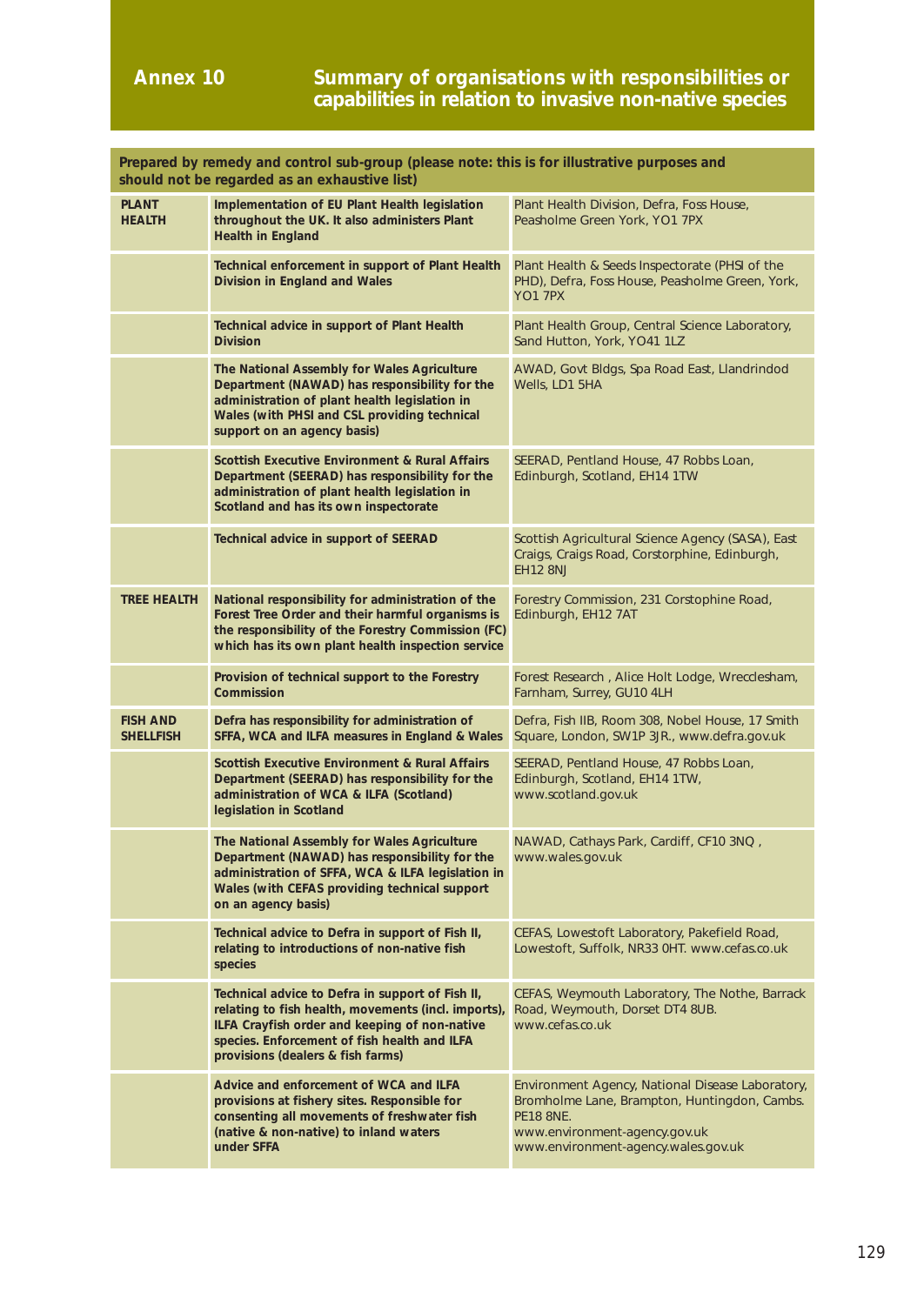# **Summary of organisations with responsibilities or** Annex 10 **capabilities in relation to invasive non-native species**

| Prepared by remedy and control sub-group (please note: this is for illustrative purposes and<br>should not be regarded as an exhaustive list) |                                                                                                |                                                                                                                           |  |  |  |  |  |
|-----------------------------------------------------------------------------------------------------------------------------------------------|------------------------------------------------------------------------------------------------|---------------------------------------------------------------------------------------------------------------------------|--|--|--|--|--|
|                                                                                                                                               | <b>Advises Defra on WCA and ILFA licences</b>                                                  | English Nature, Northminster House,<br>Peterborough PE1 1NA.<br>www.english-nature.org.uk                                 |  |  |  |  |  |
|                                                                                                                                               | <b>Advises NAWAD on WCA and ILFA licences</b>                                                  | Countryside Council for Wales, Plas Penrhos,<br>Ffordd Penrhos, Bangor, Gwynedd LL57 2LQ.<br>www.ccw.gov.uk               |  |  |  |  |  |
|                                                                                                                                               | Technical advice in support of SEERAD                                                          | Scottish Natural Heritage, 12 Hope Terrace,<br>Edinburgh EH9 2AS                                                          |  |  |  |  |  |
| <b>TERRESTRIAL</b><br><b>VERTEBRATES</b>                                                                                                      |                                                                                                | <b>European Wildlife Division</b>                                                                                         |  |  |  |  |  |
|                                                                                                                                               |                                                                                                | <b>Land Use Division</b>                                                                                                  |  |  |  |  |  |
|                                                                                                                                               |                                                                                                | <b>English Nature</b>                                                                                                     |  |  |  |  |  |
|                                                                                                                                               |                                                                                                | <b>Scottish Natural Heritage</b>                                                                                          |  |  |  |  |  |
|                                                                                                                                               |                                                                                                | <b>CCW</b>                                                                                                                |  |  |  |  |  |
|                                                                                                                                               | Technical support for Defra and the statutory<br>conservation agencies                         | Countryside Management Group, Central Science<br>Laboratory, Sand Hutton, York, YO41 1LZ                                  |  |  |  |  |  |
|                                                                                                                                               |                                                                                                | Joint Nature Conservation Committee, Monkstone<br>House, City Road, Peterborough, PE1 1JY                                 |  |  |  |  |  |
|                                                                                                                                               | <b>Review of Schedule 9</b>                                                                    | <b>JNCC</b>                                                                                                               |  |  |  |  |  |
|                                                                                                                                               | Transolocations Policy for the statutory<br>conservation agencies                              | JNCC, CCW, SNH, EN                                                                                                        |  |  |  |  |  |
| <b>FRESHWATER</b><br><b>AND RIPARIAN</b><br><b>ENVIRON-</b><br><b>MENTS</b>                                                                   | Information on control of riparian and aquatic<br>vegetation, including alien invasive species |                                                                                                                           |  |  |  |  |  |
|                                                                                                                                               |                                                                                                | SEPA Corporate Office, Erskine Court, Castle<br>Business Park, STIRLING, FK9 4TR                                          |  |  |  |  |  |
|                                                                                                                                               |                                                                                                | <b>English Nature</b>                                                                                                     |  |  |  |  |  |
|                                                                                                                                               |                                                                                                | <b>Scottish Natural Heritage</b>                                                                                          |  |  |  |  |  |
|                                                                                                                                               |                                                                                                | <b>CCW</b>                                                                                                                |  |  |  |  |  |
|                                                                                                                                               | <b>Local Control</b>                                                                           | County and city councils, wildlife trusts,<br>Association of Drainage Authorities, The Ponds<br><b>Conservation Trust</b> |  |  |  |  |  |
|                                                                                                                                               | Technical support for Defra, Environment Agency<br>and the statutory conservation agencies     | Institute of Arable Crops Research, Centre for<br>Aquatic Plant Management, Broadmoor Lane,<br>Sonning, READING, RG4 6TH  |  |  |  |  |  |
|                                                                                                                                               | Individual plant species specialists                                                           | See Annex 2                                                                                                               |  |  |  |  |  |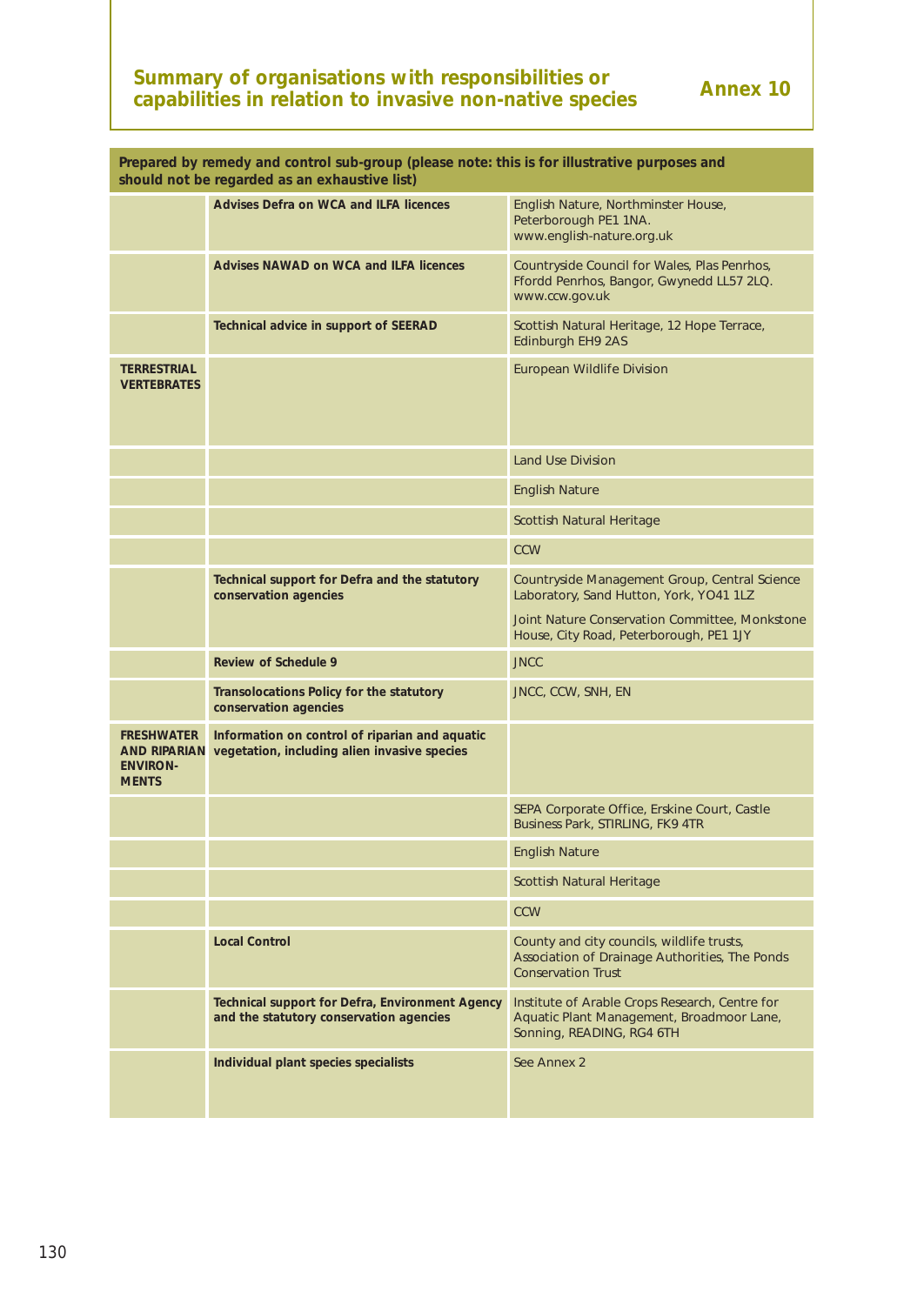Cannon, R.J.C. (2001). Risk assessment for *Arthurdendyus triangulatus* (the New Zealand Flatworm). *CSL Unpublished Report.*

Clare, N., Clark, A. & Sanderson.G. (1994). Non-native marine species in British waters: a review and directory. Joint Nature Conservation Committee.

Claudia, R. & Mackie, G.L. (1994). Practical manual for zebra mussel monitoring and control. CRC Press. 240pp.

Convention on Biological Diversity (2002) – Decision VI/23 and Guiding Principles. IUCN's "Guidelines for the prevention of biodiversity loss caused by alien invasive species"

DETR (1998). *Policy appraisal and the Environment: Policy guidance*. HMSO, London.

DETR (2000). *Guidelines for Environmental Risk Assessment and Management. Revised Departmental Guidance*. HMSO, London.

EPPO (1997). Pest risk assessment scheme. *EPPO Bulletin,* 27: 281-305. http://www.eppo.org/QUARANTINE/PRA/prassess\_scheme.html

FAO (2001). Pest risk analysis for quarantine pests. *International Standards for Phytosanitary Measures. Pub. No. 11.* FAO, Rome.

Fasham, M & Trumper, K. (2001). Review of Non-native Species Legislation and Guidance. Ecoscope.

Gregory, RD, Noble, DG, Cranswick, PA, Campbell, LH, Rehfisch, M M and Baillie, S R (2001). *The State of the UK's birds 2000.* RSPB, BTO & WWT, Sandy.

Ingle, R.W. (1986). The Chinese mitten crab Eriorcheir sinensis H.Milne Edwards- a contentious immigrant. The London Naturalist, No. 65: 101-105.

Preston, C.D., Pearman, D.A. & Dines, T.D. (2002) The New Atlas of the British and Irish Flora.

Ricciardi, A., Whoriskey, F.G. & Rasmussen, J.B. (1995). Predicting the intensity and impact of *Dreissena* infestation on native unionid bivalves from Dreissena field density. Can. J. Fish. Aquat. Sci. 52, 1449-1461.

Ricciardi, A., Whoriskey, F.G. & Rasmussen, J.B. (1996). Impact of the *Dreissena* invasion on native unionid bivalves in the upper St. Lawrence River. Can. J. Fish. Aquat. Sci. 53, 1434-1444.

Ricciardi, A., Whoriskey, F.G. & Rasmussen, J.B. (1997). The role of the zebra mussel *(Dreissena polymorpha)* in structuring macro invertebrate communities on hard substrata. Can. J. Fish. Aquat. Sci. 54, 2596-2608.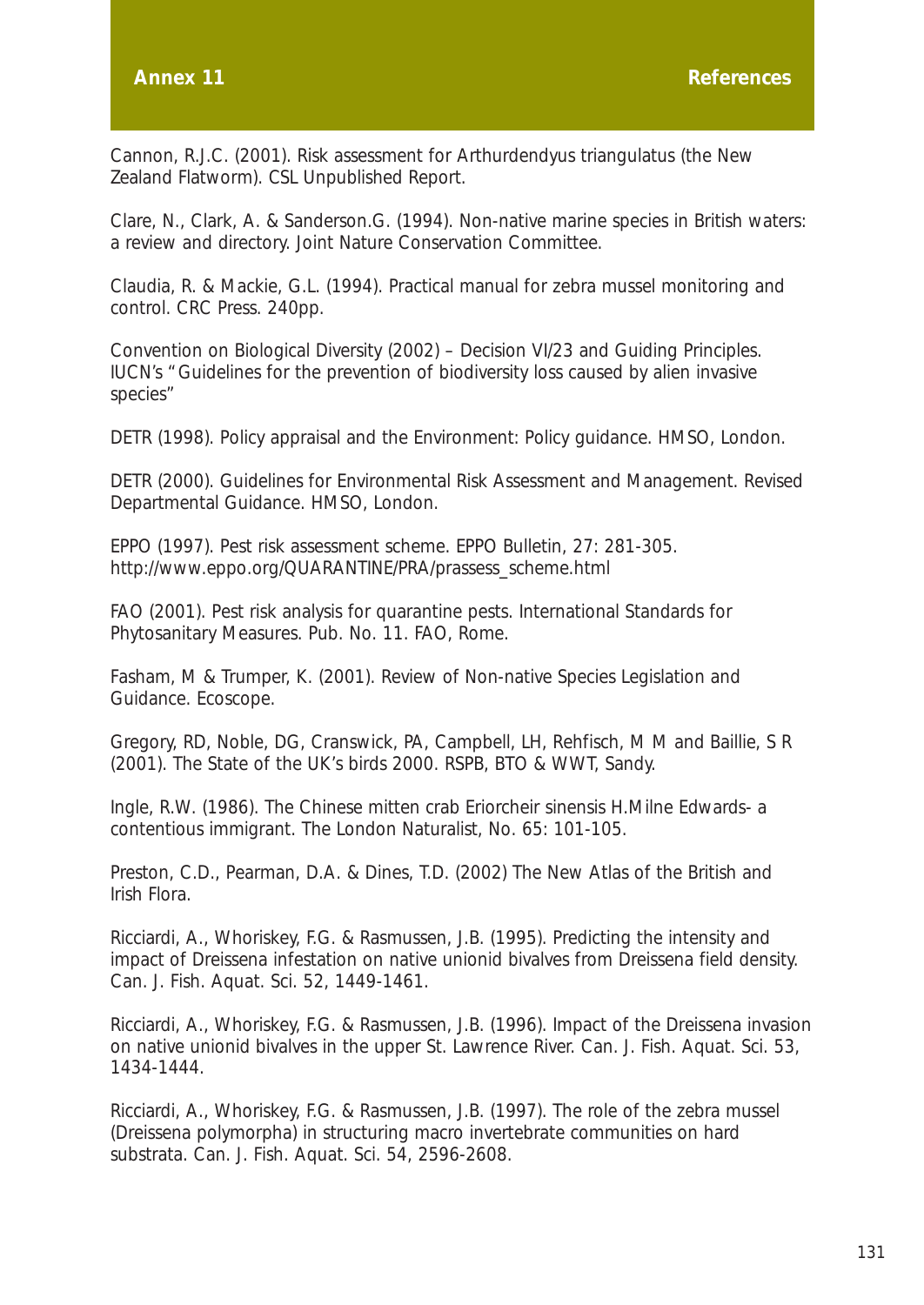Welch, D., Carss, D.N., Gornall, J., Manchester, S.J., Marquiss, M., Preston, C.D., Telfer, M.G., Arnold, H., & Holbrook, J. (2001). An Audit of Alien Species in Scotland. *Scottish Natural Heritage Review* No. 139.

Williamson, M. (1996) *Biological Invasions*. Chapman and Hall, London.

Williamson, M. (2002). Alien plants in the British Isles. In Environmental and *Economic Costs of Alien Plant, Animal and Microbe Invasions* (ed D. Pimentel). CRC Press

Williamson, M. & Fitter, A. (1996). The characters of successful invaders. *Biological Conservation,* 78: 163-170.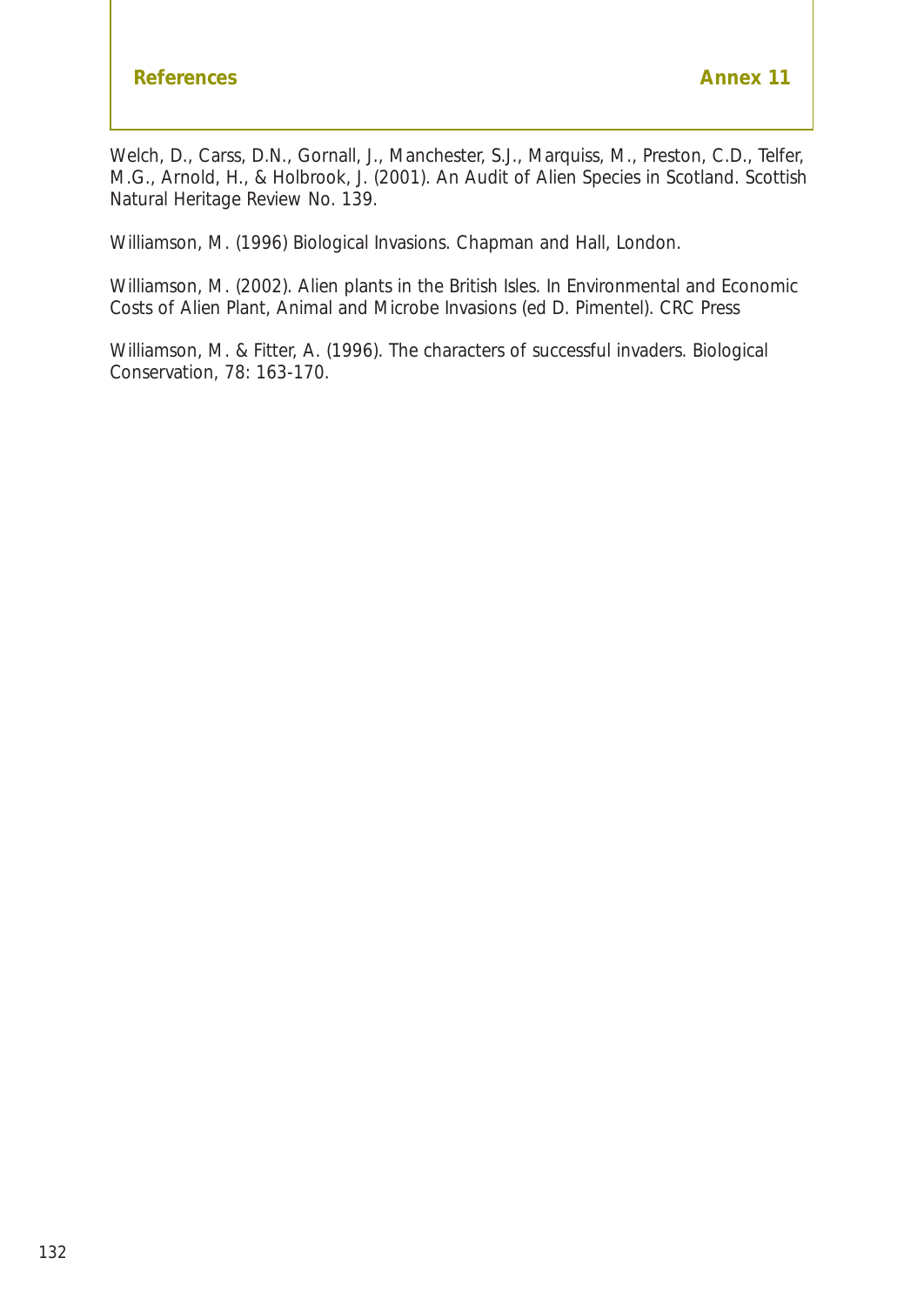#### **Annex 12 Approximate costs to government for implementing key recommendations**

All costings given in this section are approximate, included to illustrate the potential costs of recommendations. Due to the huge potential variation in costs depending on how recommendations are taken forward or variations in what might be required depending on circumstances, it is only possible to give indicative ball-park figures. It should be noted that these estimates are on the basis that the expenditure will not replace existing mechanisms or authorities already covering specific sectors (such as the Plant Health regime and the Import of Live Fish regime) but rather are the additional costs to put equivalent measures in place to protect biodiversity, implementing the recommendations of the Review Group.

#### **Text of recommendation and additional comments Rough estimate of costs**

**Key Recommendation 1: The Government should designate or create a single lead co-ordinating organisation to undertake the role of co-ordinating and ensuring consistency of application of non-native species policies across Government.**

The costs of implementing this recommendation could vary hugely depending on how it is delivered (the report leaves the mechanism of delivery for Government to decide). The most expensive option would be creation of a new agency. Lower cost options would be designation of an existing agency and/or setting up of mechanisms to ensure the necessary co-ordination of functions between existing sectors.

A completely new agency would probably involve costs of a minimum of millions of pounds annually for administration and infrastructure plus considerable additional start-up costs. By way of comparison to assist in demonstrating potential costs of creating a new agency to deliver these functions, JNCC's annual budget is in the region of £5 million. English Nature's annual budget is in the region of £60 million. A further comparison with an existing regime for one particular sector, the total cost of administering, supporting and implementing the current Plant Health strategy in the UK is probably in the £10m – £20m band.

Designation of an existing organisation, such as JNCC, to undertake this function would take advantage of existing structures and avoid start-up costs, and therefore the costs would be reduced considerably, although an increased budget allocation would be required to pay for the new functions. Other mechanisms to improve coordination, such as using a similar model to the Partnership for Action Against Wildlife Crime, may be devised to reduce costs yet further, although this would need to be balanced with effective delivery and implementation of policies.

There is therefore a potentially huge variation in cost depending on the method of delivery. Clearly the more expensive options are likely to provide significantly better delivery of policy objectives than lower cost options. The lowest cost option would simply provide for a small number of extra staff within government departments and the nature conservation agencies to provide capacity to take forward the package of recommendations. This would not allow such effective progress as the other options and is seen as the minimum required to make any meaningful progress on the package of recommendations.

It should be noted that devolution constrains the method of implementation.

**It is important to note that costs of delivery of a number of the other recommendations are considered to be included within this estimate.**

**High cost option** Create new agency to undertake functions – approx £5 million pa

#### **Mid cost option**

Designation of existing agency to undertake extra functions – approx £1 million pa

#### **Low cost option**

Small number of extra staff within government departments and conservation agencies to increase capacity – approx £300,000 pa.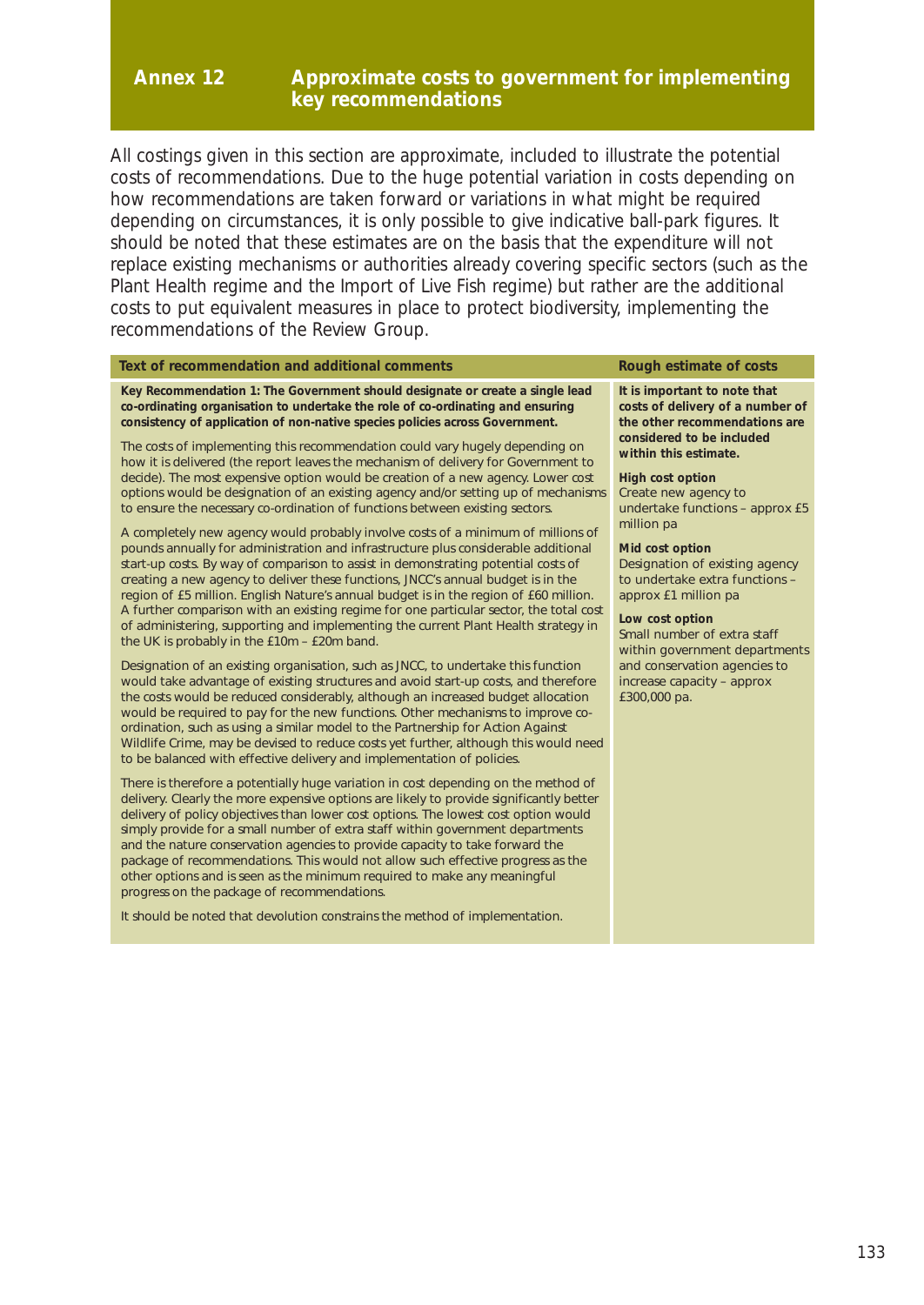| Text of recommendation and additional comments                                                                                                                                                                                                                                                                                                                                                                                                                                                                                                                                                                                                                                                                           | Rough estimate of costs                                                                                                                                        |
|--------------------------------------------------------------------------------------------------------------------------------------------------------------------------------------------------------------------------------------------------------------------------------------------------------------------------------------------------------------------------------------------------------------------------------------------------------------------------------------------------------------------------------------------------------------------------------------------------------------------------------------------------------------------------------------------------------------------------|----------------------------------------------------------------------------------------------------------------------------------------------------------------|
| Key Recommendation 2: Develop comprehensive Risk Assessment procedures to use<br>in assessing the risks posed by non-native species and identifying and prioritising<br>areas for other prevention action.                                                                                                                                                                                                                                                                                                                                                                                                                                                                                                               | Designing a risk assessment and<br>management procedure could<br>cost approx £50,000 to £200,000.                                                              |
| This needs to consider costs for designing a risk assessment procedure, estimated<br>here, and also ongoing annual operating costs for implementation of such a<br>procedure. The annual cost of operating the risk assessment system are considered<br>to be included within the estimates for Key Recommendation 1. This would include<br>the costs of related sub-recommendations (e.g. development of lists based on                                                                                                                                                                                                                                                                                                 | The estimate for annual<br>expenditure on operating the<br>system is included within the<br>costs for Key recommendation 1.<br>An estimate for initial work on |
| category of threat and analysis of introduction pathways). Clearly the capacity of<br>the system would depend on whether a high, mid or low cost option was adopted.                                                                                                                                                                                                                                                                                                                                                                                                                                                                                                                                                     | attributes of non-native species<br>is £50,000 to £100,000.                                                                                                    |
| Key Recommendation 3: Develop codes of conduct to help prevent introductions for<br>all relevant sectors in a participative fashion involving all relevant stakeholders.                                                                                                                                                                                                                                                                                                                                                                                                                                                                                                                                                 | No extra costs as a result of this<br>recommendation. Costs are                                                                                                |
| It is difficult to estimate the cost of this element which would be a significant new<br>policy work stream. Clearly the time spent on this work will depend on the staff<br>time available. Costs can be considered as part of the costs of co-ordinating policies<br>outlined under Key Recommendation 1. Higher cost options will result in the work<br>being taken forward much more quickly.                                                                                                                                                                                                                                                                                                                        | covered under Key<br>recommendation 1.                                                                                                                         |
| Key Recommendation 4: Develop a targeted education and awareness strategy<br>involving all relevant sectors.                                                                                                                                                                                                                                                                                                                                                                                                                                                                                                                                                                                                             | Approx £200,000 pa                                                                                                                                             |
| A comprehensive targeted education and awareness strategy, covering the issues<br>set out in the sub-recommendations, could be expected to cost in the region of<br>£200,000 pa, perhaps falling in subsequent years once material had been<br>developed.                                                                                                                                                                                                                                                                                                                                                                                                                                                                |                                                                                                                                                                |
| Key Recommendation 5: Revise and update existing legislation to improve handling<br>of invasive non-native species issues.                                                                                                                                                                                                                                                                                                                                                                                                                                                                                                                                                                                               | Costs to government<br>departments, but impossible to                                                                                                          |
| This will remain a function for government departments, including the devolved<br>administrations. There would be resource implications which would have to be met<br>by those departments although at this stage it is impossible to quantify them.                                                                                                                                                                                                                                                                                                                                                                                                                                                                     | quantify at this stage.                                                                                                                                        |
| Key Recommendation 6: Establish adequate monitoring and surveillance<br>arrangements for non-native species in Great Britain.                                                                                                                                                                                                                                                                                                                                                                                                                                                                                                                                                                                            | Total estimated costs £230k pa<br>(£100k monitoring for animals,                                                                                               |
| Using the existing organisations who co-ordinate volunteers to gather biological<br>records, and using the NBN partnership as the established mean of bringing these<br>together, would result in an efficient system that makes best use of experienced<br>recorders and the data that have already been gathered by recording schemes and<br>specialist societies. The recording of non-natives, particularly those that are rapidly<br>changing their range, is well-suited to Internet collection of records for quick<br>turnaround and feedback. This type of recording is already being adopted by BTO<br>for the Migration Watch scheme, and it could be used elsewhere with suitable<br>support and investment. | £100k monitoring for plants and<br>£30k for more detailed studies<br>of particular priority species).                                                          |
| It is estimated that it would be possible to put in place a strong module for<br>recording non-native species using NBN and existing organisations at costs of<br>approx £100k pa for plants and £100k pa for animals. So, for a total of £200k pa<br>there would be GB recording, plus funds any species where more detailed data are<br>needed (which might be another 5-10 species at an average of, say, £30k pa each).<br>This assumes using existing mechanisms and processes to gather the data wherever<br>possible, rather than develop new ones.                                                                                                                                                               |                                                                                                                                                                |